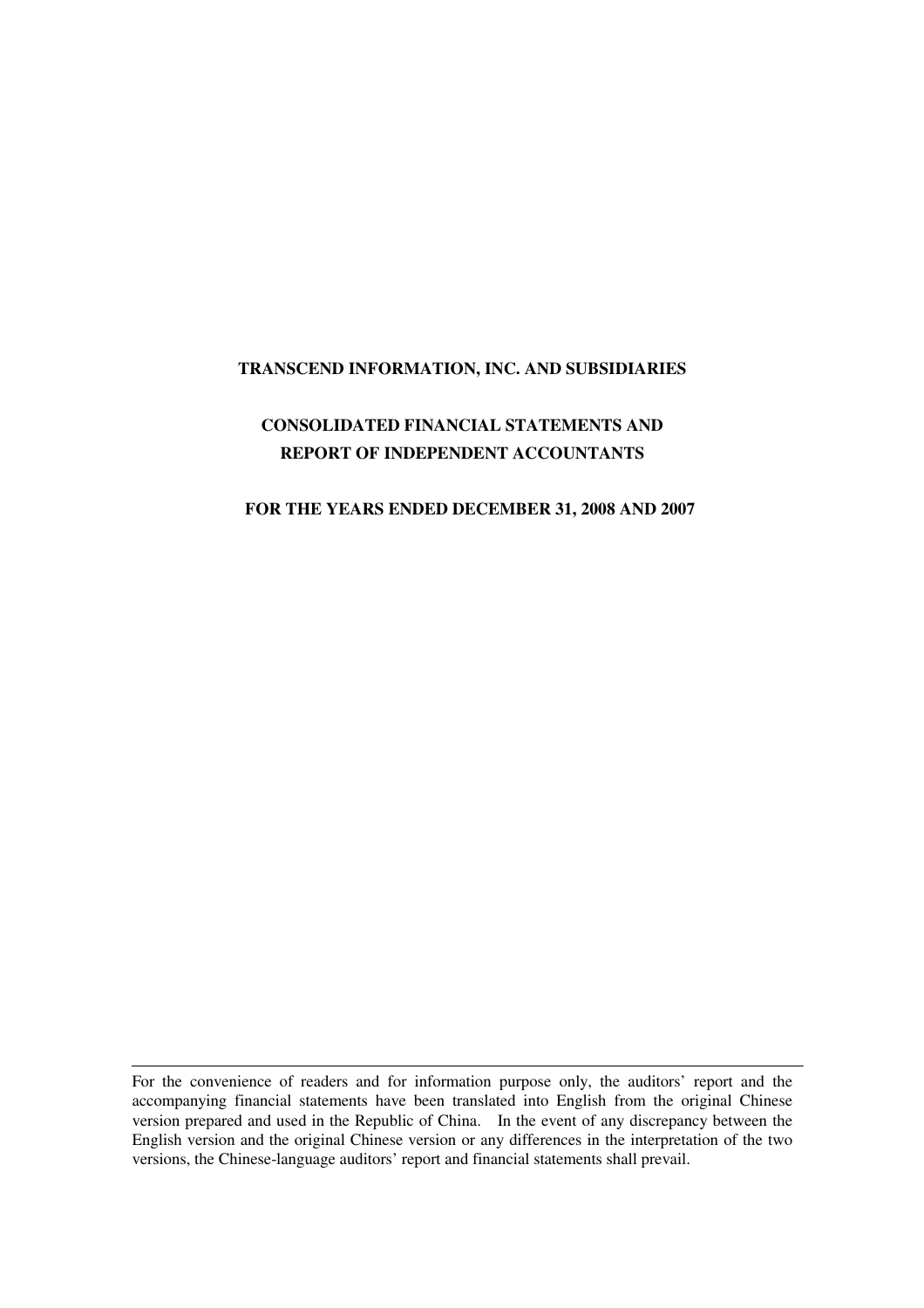## Report of Independent Accountants

### 82005073PWCR08003263

To the Board of Directors and Stockholders of Transcend Information, Inc.

We have audited the accompanying consolidated balance sheets of Transcend Information, Inc. and subsidiaries as of December 31, 2008 and 2007, and the related consolidated statements of income, of changes in stockholders' equity and of cash flows for the years then ended. These financial statements are the responsibility of the Company's management. Our responsibility is to express an opinion on these financial statements based on our audits. We did not audit the financial statements of Transcend Information Inc. (USA) and Transcend Information Trading GmbH, Hamburg, whollyowned subsidiaries, which statements reflect total assets of \$738,732 thousand and \$771,535 thousand, constituting 4 percent each of the related consolidated totals as of December 31, 2008 and 2007, respectively, and total revenues of \$4,196,943 thousand and \$4,429,349 thousand, constituting 12 percent each of the related consolidated totals for the years then ended, respectively. Those statements were audited by other auditors whose reports thereon have been furnished to us, and our opinion expressed herein, insofar as it relates to the amounts included for Transcend Information Inc. (USA) and Transcend Information Trading GmbH, Hamburg, is based solely on the reports of the other auditors.

We conducted our audits in accordance with the "Rules Governing the Examination of Financial Statements by Certified Public Accountants" and generally accepted auditing standards in the Republic of China. Those standards require that we plan and perform the audit to obtain reasonable assurance about whether the financial statements are free of material misstatement. An audit includes examining, on a test basis, evidence supporting the amounts and disclosures in the financial statements. An audit also includes assessing the accounting principles used and significant estimates made by management, as well as evaluating the overall financial statement presentation. We believe that our audits and the reports of the other auditors provide a reasonable basis for our opinion.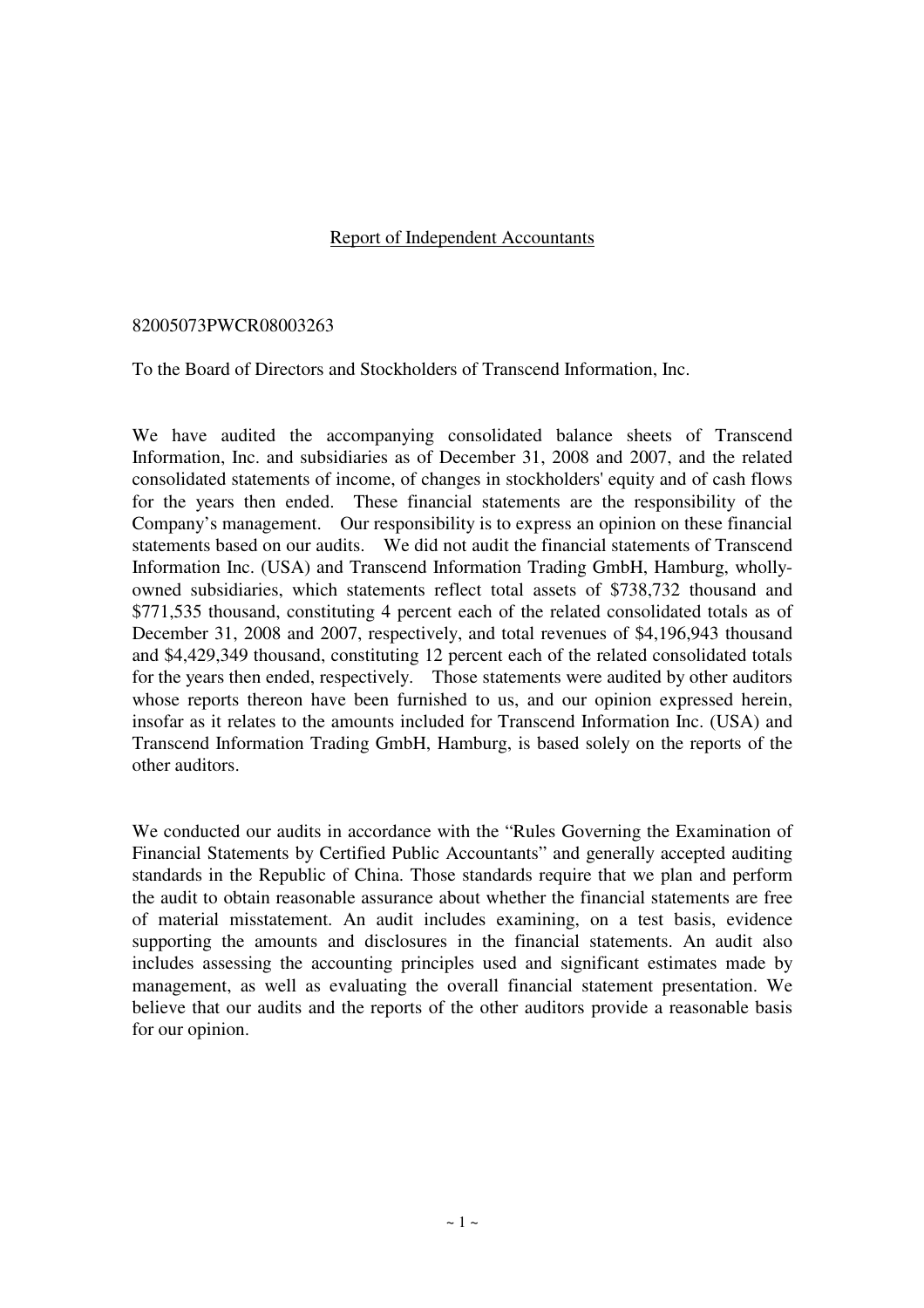In our opinion, based on our audits and the reports of the other auditors, the consolidated financial statements referred to in the first paragraph present fairly, in all material respects, the financial position of Transcend Information, Inc. and subsidiaries as of December 31, 2008 and 2007, and the results of their operations and their cash flows for the years then ended in conformity with the "Rules Governing the Preparation of Financial Statements by Securities Issuers" and generally accepted accounting principles in the Republic of China.

As stated in Note 3 to the financial statements, effective January 1, 2008, the Company adopted the EITF 96-052, "Accounting for Employees' Bonuses and Directors' and Supervisors' Remuneration", prescribed by the R.O.C. Accounting Research and Development Foundation.

March 5, 2009 Taipei, Taiwan Republic of China

----------------------------------------------------------------------------------------------------------- The accompanying consolidated financial statements are not intended to present the financial position and results of operations and cash flows in accordance with accounting principles and practices generally accepted in countries and jurisdictions other than the Republic of China. The standards, procedures and practices in the Republic of China governing the audit of such financial statements may differ from those generally accepted in countries and jurisdictions other than the Republic of China. Accordingly, the accompanying consolidated financial statements and report of independent accountants are not intended for use by those who are not informed about the accounting principles or auditing standards generally accepted in the Republic of China, and their applications in practice.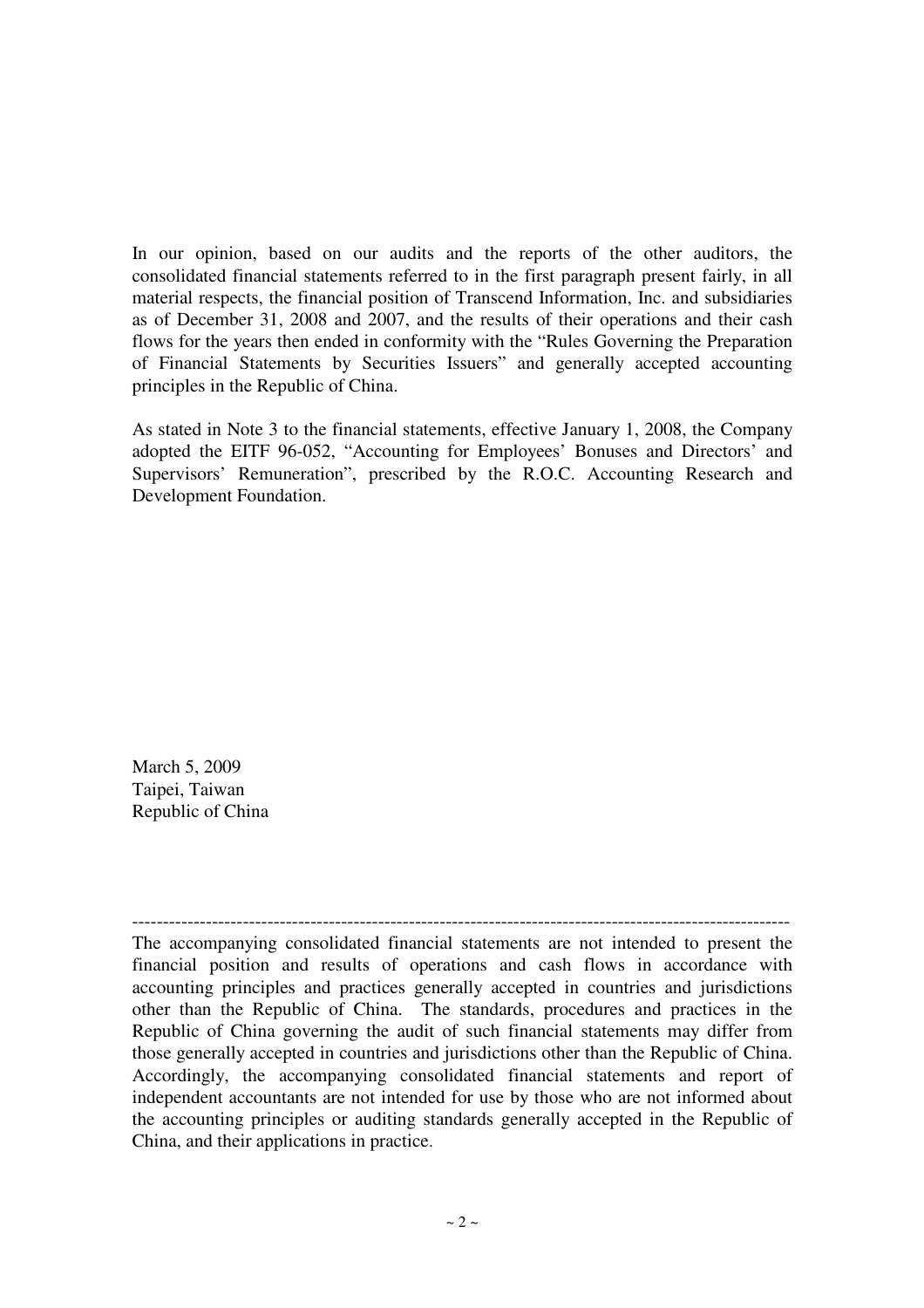## TRANSCEND INFORMATION, INC. AND SUBSIDIARIESCONSOLIDATED BALANCE SHEETSDECEMBER 31, 2008 AND 2007

|                                                              | 2008            | 2007             |                                                         |
|--------------------------------------------------------------|-----------------|------------------|---------------------------------------------------------|
| <b>ASSETS</b>                                                |                 |                  | <b>LIABILITIES AND STOCKHOLDERS' EQUITY</b>             |
| <b>Current Assets</b>                                        |                 |                  | <b>Current Liabilities</b>                              |
| Cash and cash equivalents (Note $4(1)$ )                     | \$<br>5,258,418 | \$<br>4,586,291  | Short-term bank loans (Note $4(8)$ )                    |
| Financial assets at fair value through profit or loss-       |                 |                  | Notes payable                                           |
| current (Notes $4(2)$ , 10 and 11)                           | 520,778         | 1,580,472        | Accounts payable                                        |
| Notes receivable, net                                        | 9,055           | 12,542           | Income tax payable (Note $4(9)$ )                       |
| Accounts receivable – third parties, net (Note $4(3)$ )      | 2,127,919       | 2,543,622        | Accrued expenses (Note 5)                               |
| Accounts receivable - related parties, net                   |                 |                  | Current portion of long-term liabilities                |
| (Notes $5$ and $11$ )                                        | 328,441         | 420,016          | (Notes $4(10)(11)$ and 10)                              |
| Other receivables (Note 5)                                   | 175,848         | 287,249          | Other current liabilities                               |
| Inventories, net (Note 4(4))                                 | 5,374,356       | 4,744,936        |                                                         |
| Prepayments                                                  | 147,985         |                  |                                                         |
| Other current assets (Note 4(9))                             | 200,161         | 22,641           | <b>Long-term Liabilities</b>                            |
|                                                              |                 |                  | Bonds payable (Notes 4(10) and 10)                      |
|                                                              | 14, 142, 961    | 14, 197, 769     | Long-term bank loans (Notes $4(11)$ and 10)             |
| <b>Long-term Investments</b> (Notes $4(5)$ , 10 and 11)      |                 |                  |                                                         |
| Financial assets carried at cost - noncurrent                | 839,125         | 839,125          |                                                         |
|                                                              |                 |                  | <b>Other Liabilities</b>                                |
| Other Financial Assets - Noncurrent (Note 6)                 | 3,275           | 3,243            | Accrued pension liabilities (Note 4(12))                |
| <b>Property, Plant and Equipment, net</b> (Notes 4(6) and 6) |                 |                  | Deferred income tax liabilities - noncurrent (Note 4(9) |
| Cost                                                         |                 |                  | Others liabilities, other                               |
| Land                                                         | 898,682         | 871,123          |                                                         |
| <b>Buildings</b>                                             | 1,932,023       | 1,331,424        | <b>Total Liabilities</b>                                |
| Machinery                                                    | 791,708         | 434,621          |                                                         |
| Transportation equipment                                     | 25,551          | 18,357           | <b>Stockholders' Equity</b>                             |
| Furniture and fixtures                                       | 93,271          | 76,641           | Capital stock (Note 4(13))                              |
| Miscellaneous equipment                                      | 69,224          | 52,979           | Common stock                                            |
| Total                                                        | 3,810,459       | 2,785,145        | Capital reserve (Note $4(10)(14)$ )                     |
| Less: accumulated depreciation                               | (560, 956)      | 374,450)         | Paid-in capital in excess of par value-common stock     |
| Construction in progress and prepayments for equipment       | 90,997          | 314,632          | Paid-in capital in excess of convertible bonds          |
|                                                              | 3,340,500       | 2,725,327        | Capital surplus from donated assets                     |
|                                                              |                 |                  | Capital surplus from business combination               |
| <b>Intangible Assets</b>                                     |                 |                  | Capital reserve from stock warrants                     |
| Deferred pension costs (Note 4(12))                          | 18              |                  | Retained earnings (Note 4(15))                          |
| Other intangible assets (Note 4(7))                          | 128,673         | 121,386          | Legal reserve                                           |
|                                                              | 128,691         | 121,386          | Unappropriated earnings                                 |
| <b>Other Assets</b>                                          |                 |                  | Other adjustments                                       |
| Refundable deposits                                          | 9,777           | 6,611            | Cumulative translation adjustments                      |
| Other assets, other                                          | 1,723           | 18,522           | Net loss not recognized as pension cost (Note $4(12)$ ) |
|                                                              | 11,500          | 25,133           | <b>Total Stockholders' Equity</b>                       |
|                                                              |                 |                  | <b>Commitments and Contingent Liabilities (Note 7)</b>  |
| <b>TOTAL ASSETS</b>                                          | \$18,466,052    | \$<br>17,911,983 | TOTAL LIABILITIES AND STOCKHOLDERS' I                   |

|                                                         |                 |               |              | (EXPRESSED IN THOUSANDS OF NEW TAIWAN DOLLARS)           |                          |               |
|---------------------------------------------------------|-----------------|---------------|--------------|----------------------------------------------------------|--------------------------|---------------|
|                                                         | 2008            |               | 2007         |                                                          | 2008                     | 2007          |
| <b>ASSETS</b>                                           |                 |               |              | <b>LIABILITIES AND STOCKHOLDERS' EQUITY</b>              |                          |               |
| <b>Current Assets</b>                                   |                 |               |              | <b>Current Liabilities</b>                               |                          |               |
| Cash and cash equivalents (Note $4(1)$ )                | 5,258,418<br>\$ | $\mathbf{\$}$ | 4,586,291    | Short-term bank loans (Note $4(8)$ )                     | $\mathbf{\$}$<br>272,700 | \$<br>108,315 |
| Financial assets at fair value through profit or loss-  |                 |               |              | Notes payable                                            | 70,785                   | 27,724        |
| current (Notes $4(2)$ , 10 and 11)                      | 520,778         |               | 1,580,472    | Accounts payable                                         | 1,241,525                | 2,192,966     |
| Notes receivable, net                                   | 9,055           |               | 12,542       | Income tax payable (Note $4(9)$ )                        | 466,066                  | 474,475       |
| Accounts receivable – third parties, net (Note $4(3)$ ) | 2,127,919       |               | 2,543,622    | Accrued expenses (Note 5)                                | 746,347                  | 373,144       |
| Accounts receivable – related parties, net              |                 |               |              | Current portion of long-term liabilities                 |                          |               |
| (Notes $5$ and $11$ )                                   | 328,441         |               | 420,016      | (Notes $4(10)(11)$ and 10)                               | 1,085,235                | 181,131       |
| Other receivables (Note 5)                              | 175,848         |               | 287,249      | Other current liabilities                                | 23,209                   | 106,720       |
| Inventories, net (Note $4(4)$ )                         | 5,374,356       |               | 4,744,936    |                                                          | 3,905,867                | 3,464,475     |
| Prepayments                                             | 147,985         |               |              |                                                          |                          |               |
| Other current assets (Note 4(9))                        | 200,161         |               | 22,641       | <b>Long-term Liabilities</b>                             |                          |               |
|                                                         |                 |               |              | Bonds payable (Notes 4(10) and 10)                       |                          | 1,029,842     |
|                                                         | 14, 142, 961    |               | 14, 197, 769 | Long-term bank loans (Notes $4(11)$ and 10)              | 19,738                   | 47,289        |
| Long-term Investments (Notes 4(5), 10 and 11)           |                 |               |              |                                                          | 19,738                   | 1,077,131     |
| Financial assets carried at cost - noncurrent           | 839,125         |               | 839,125      |                                                          |                          |               |
|                                                         |                 |               |              | <b>Other Liabilities</b>                                 |                          |               |
| Other Financial Assets - Noncurrent (Note 6)            | 3,275           |               | 3,243        | Accrued pension liabilities (Note 4(12))                 | 20,170                   | 17,978        |
| Property, Plant and Equipment, net (Notes 4(6) and 6)   |                 |               |              | Deferred income tax liabilities - noncurrent (Note 4(9)) | 89,680                   | 12,316        |
| Cost                                                    |                 |               |              | Others liabilities, other                                | 10,908                   |               |
| Land                                                    | 898,682         |               | 871,123      |                                                          | 120,758                  | 30,294        |
| <b>Buildings</b>                                        | 1,932,023       |               | 1,331,424    | <b>Total Liabilities</b>                                 | 4,046,363                | 4,571,900     |
| Machinery                                               | 791,708         |               | 434,621      |                                                          |                          |               |
| Transportation equipment                                | 25,551          |               | 18,357       | <b>Stockholders' Equity</b>                              |                          |               |
| Furniture and fixtures                                  | 93,271          |               | 76,641       | Capital stock (Note 4(13))                               |                          |               |
| Miscellaneous equipment                                 | 69,224          |               | 52,979       | Common stock                                             | 3,945,430                | 3,706,457     |
| Total                                                   | 3,810,459       |               | 2,785,145    | Capital reserve (Note $4(10)(14)$ )                      |                          |               |
| Less: accumulated depreciation                          | (560, 956)      |               | 374,450)     | Paid-in capital in excess of par value-common stock      | 2,801,742                | 2,950,000     |
| Construction in progress and prepayments for equipment  | 90,997          |               | 314,632      | Paid-in capital in excess of convertible bonds           | 1,313,672                | 1,189,168     |
|                                                         | 3,340,500       |               | 2,725,327    | Capital surplus from donated assets                      | 4,106                    |               |
|                                                         |                 |               |              | Capital surplus from business combination                | 35,128                   | 35,128        |
| <b>Intangible Assets</b>                                |                 |               |              | Capital reserve from stock warrants                      | 114,872                  | 66,250        |
| Deferred pension costs (Note 4(12))                     | 18              |               |              | Retained earnings (Note 4(15))                           |                          |               |
| Other intangible assets (Note 4(7))                     | 128,673         |               | 121,386      | Legal reserve                                            | 1,354,535                | 1,084,495     |
|                                                         | 128,691         |               | 121,386      | Unappropriated earnings                                  | 4,646,736                | 4,238,521     |
| Other Assets                                            |                 |               |              | Other adjustments                                        |                          |               |
| Refundable deposits                                     | 9,777           |               | 6,611        | Cumulative translation adjustments                       | 207,927                  | 70,064        |
| Other assets, other                                     | 1,723           |               | 18,522       | Net loss not recognized as pension cost (Note $4(12)$ )  | $4,459$ )                |               |
|                                                         | 11,500          |               | 25,133       | <b>Total Stockholders' Equity</b>                        | 14,419,689               | 13,340,083    |
|                                                         |                 |               |              | <b>Commitments and Contingent Liabilities (Note 7)</b>   |                          |               |
| <b>TOTAL ASSETS</b>                                     | \$18,466,052    |               | 17,911,983   | TOTAL LIABILITIES AND STOCKHOLDERS' EQUITY               | 18,466,052<br>\$         | 17,911,983    |

The accompanying notes are an integral part of these consolidated financial statements. See report of independent accountants dated March 5, 2009.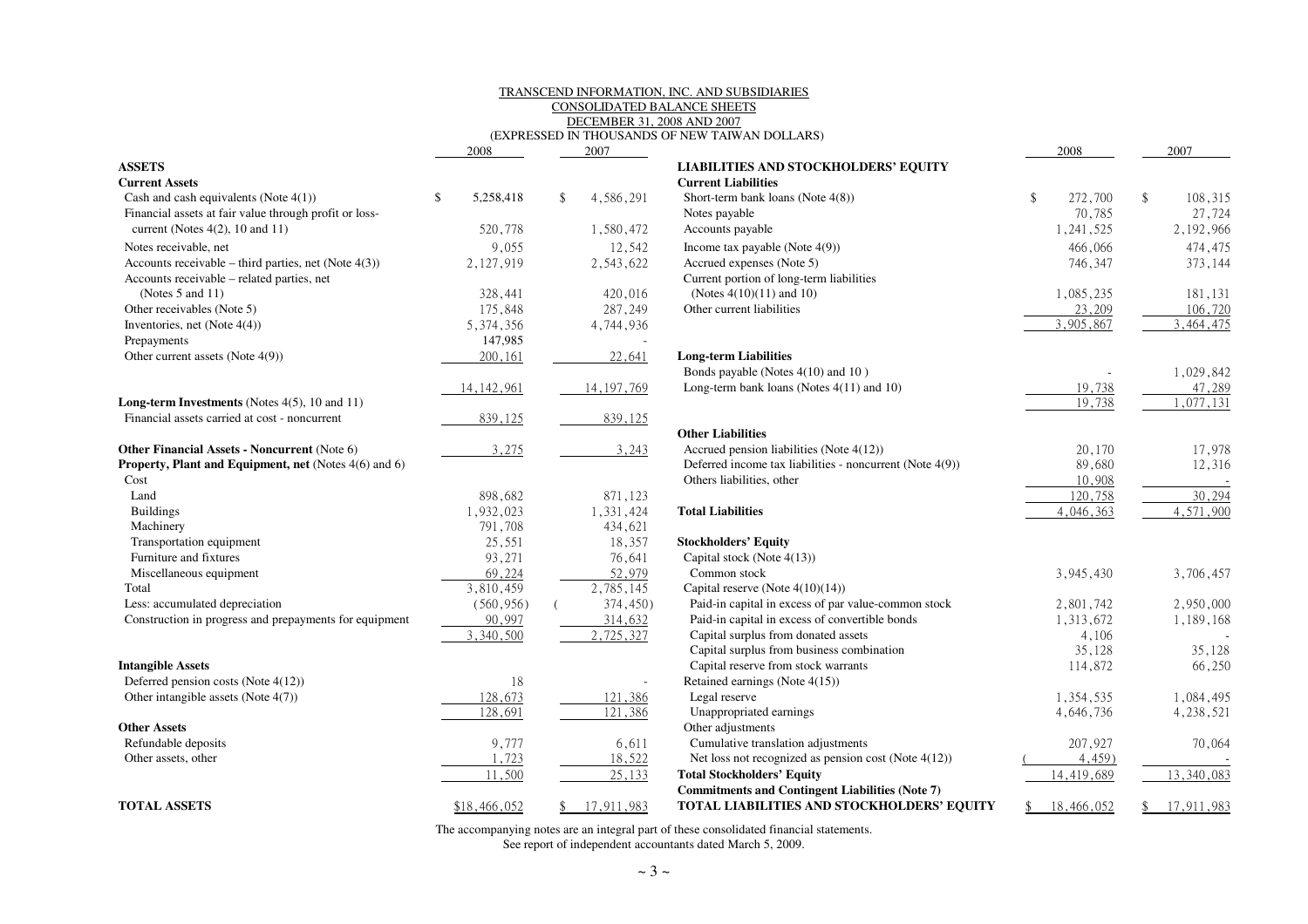### TRANSCEND INFORMATION, INC. AND SUBSIDIARIES CONSOLIDATED STATEMENTS OF INCOME FOR THE YEARS ENDED DECEMBER 31, 2008 AND 2007 (EXPRESSED IN THOUSANDS OF NEW TAIWAN DOLLARS, EXCEPT FOR EARNINGS PER SHARE AMOUNT)

|                                                           | 2008                             | 2007                       |
|-----------------------------------------------------------|----------------------------------|----------------------------|
| Operating revenue                                         |                                  |                            |
| Sales (Notes 5 and 11)                                    | 35, 329, 353<br>\$               | 38,706,497<br>S            |
| Less: Sales returns                                       | 377,901)                         | 590,883)                   |
| Sales allowances                                          | 544, 453)                        | 246, 247                   |
| Net sales                                                 | 34,406,999                       | 37,869,367                 |
| Operating costs                                           |                                  |                            |
| Cost of sales (Notes $4(18)$ and 11)                      | 30, 293, 103                     | 33, 554, 997               |
| Gross profit                                              | 4,113,896                        | 4, 314, 370                |
| Operating expenses (Notes 4(18) and 5)                    |                                  |                            |
| Sales and marketing expenses                              | 1,155,116)                       | 982,798)                   |
| General and administrative expenses                       | 440,484)                         | 387,975)                   |
| Research and development expenses                         | $142,440$ )                      | $107,760$ )                |
| Total operating expenses                                  | $1,738,040$ )                    | 1,478,533                  |
| Operating income                                          | 2,375,856                        | 2,835,837                  |
| Non-operating income                                      |                                  |                            |
| Interest income                                           | 62,217                           | 69,221                     |
| Gain on valuation of financial assets (Note $4(2)$ )      |                                  | 17,936                     |
| Gain on valuation of financial liabilities (Note $4(2)$ ) | 569                              | 106,703                    |
| Dividend income                                           | 47,111                           | 6,208                      |
| Exchange gain – net                                       | 1,106,399                        | 337,976                    |
| Gain from price recovery of inventory                     |                                  | 35,687                     |
| Other income (Note 5)                                     | 21,449                           | 42,893                     |
| Total non-operating income                                | , 237, 745                       | 616,624                    |
| Non-operating expenses                                    |                                  |                            |
| Interest expense                                          | 27,604)                          | 45,488)                    |
| Loss on valuation of financial liabilities (Note $4(2)$ ) | 4,813)                           |                            |
| Provision for inventory obsolescence and market price     |                                  |                            |
| decline                                                   | 641,485)                         |                            |
| Other expenses                                            | 5,981)                           | 16,405)                    |
| Total non-operating expenses                              | 679,883)                         | 61,893)                    |
| Income before income tax                                  | 2,933,718                        | 3,390,568                  |
| Income tax expense (Note $4(9)$ )                         | 686,681                          | 690, 172)                  |
| Consolidated net income                                   | 2, 247, 037                      | 2,700,396                  |
| Attributable to:                                          |                                  |                            |
| Equity holders of the Company                             | $\frac{1}{2}$<br>2,247,037       | 2,700,396                  |
|                                                           |                                  |                            |
| Basic earnings per common share (in dollars)              | <b>Before</b><br>After           | <b>Before</b><br>After     |
| Consolidated net income (Note 4(17))                      | income tax<br>income tax<br>5.72 | income tax<br>income tax   |
| Diluted earnings per common share (in dollars)            | <u>7.47</u>                      | <u>9.26</u><br><u>7.37</u> |
| Consolidated net income (Note 4(17))                      | 7.22<br>5.54<br>\$               | 8.65<br>\$<br>6.84<br>\$   |
|                                                           |                                  |                            |

The accompanying notes are an integral part of these consolidated financial statements.

See report of independent accountants dated March 5, 2009.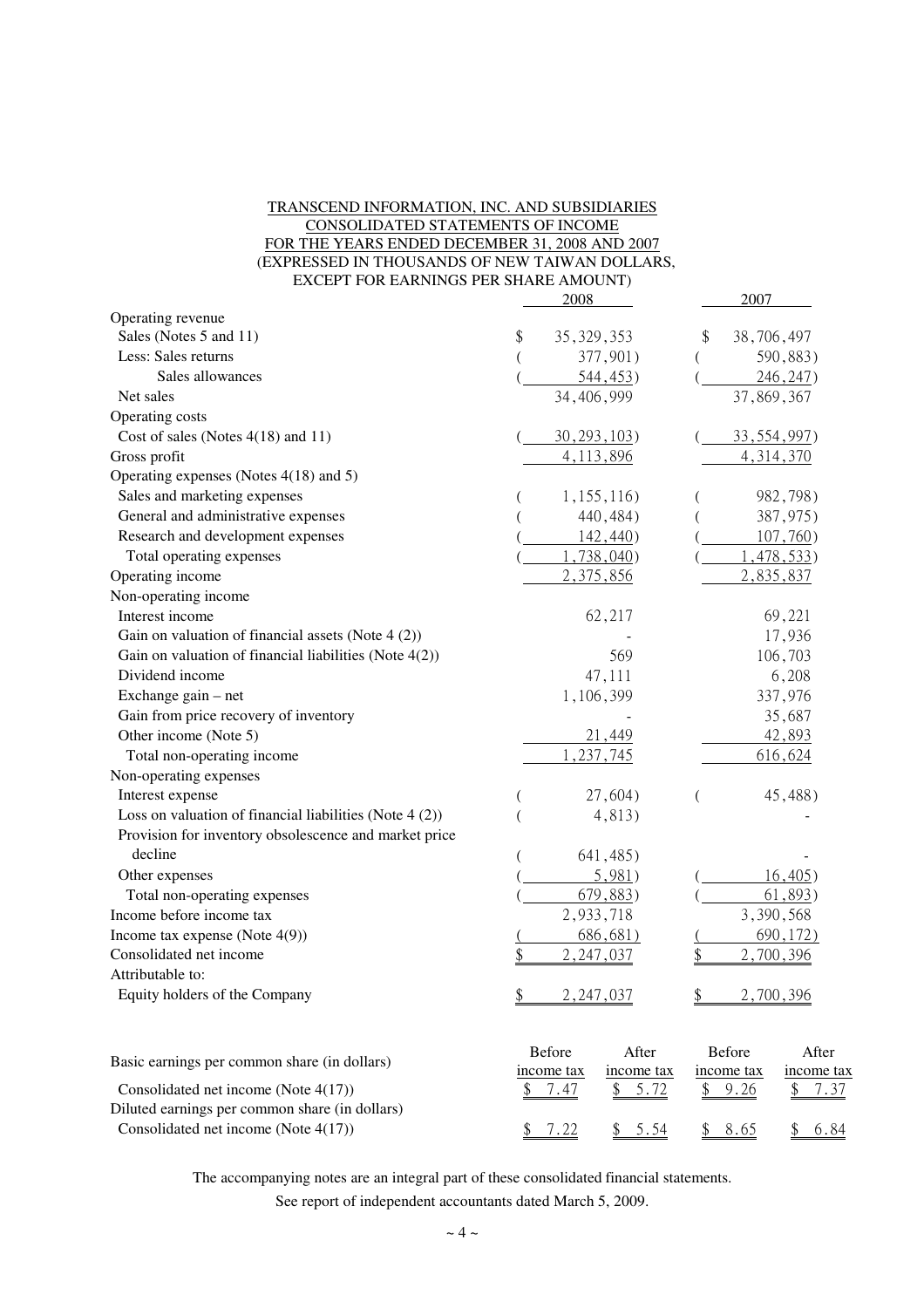#### TRANSCEND INFORMATION, INC. AND SUBSIDIARIES CONSOLIDATED STATEMENTS OF CHANGES IN STOCKHOLDERS' EQUITYFOR THE YEARS ENDED DECEMBER 31, 2008 AND 2007(EXPRESSED IN THOUSANDS OF NEW TAIWAN DOLLARS)

Retained Earnings

|                                              | Common Stock | Capital Reserve | Legal Reserve | <b>Special Reserve</b> | Unappropriated<br>Earnings | Cumulative<br>Translation<br><b>Adjustments</b> | Unrecognized<br>Pension Loss               | Total        |
|----------------------------------------------|--------------|-----------------|---------------|------------------------|----------------------------|-------------------------------------------------|--------------------------------------------|--------------|
| 2007<br>Balance at January 1, 2007           | \$3,375,206  | \$1,011,046     | \$841,347     | 14,982                 | \$3,056,173                | 8,145<br>\$                                     | \$                                         | \$8,306,899  |
| Reversal of special reserve                  |              |                 | ÷.            | 14,982)                | 14,982                     |                                                 |                                            |              |
| Appropriations of earnings:                  |              |                 |               |                        |                            |                                                 |                                            |              |
| Legal reserve                                |              |                 | 243,148       |                        | 243,148)                   |                                                 |                                            |              |
| Directors' and supervisors' remuneration     |              |                 |               |                        | 2,566)                     |                                                 |                                            | 2,566)       |
| Stock dividends                              | 33,752       |                 |               |                        | 33,752)                    |                                                 |                                            |              |
| Cash dividends                               | J.           |                 |               |                        | 1,215,074)                 |                                                 |                                            | 1,215,074)   |
| Employees' bonus                             | 11,547       |                 |               |                        | 38,490)                    |                                                 |                                            | 26,943)      |
| Increase in capital through cash infusion    | 250,000      | 2,950,000       |               |                        | $\sim$                     |                                                 |                                            | 3,200,000    |
| Cumulative translation adjustments           |              |                 |               |                        |                            | 61,919                                          |                                            | 61,919       |
| Conversion of bonds payable to capital stock |              |                 |               |                        |                            |                                                 |                                            |              |
|                                              | 35,952       | 279,500         |               |                        |                            |                                                 |                                            | 315,452      |
| Consolidated net income for 2007             |              |                 |               |                        | 2,700,396                  |                                                 |                                            | 2,700,396    |
| Balance at December 31, 2007                 | \$3,706,457  | \$4,240,546     | \$1,084,495   | $\sim$                 | 4, 238, 521<br>\$          | \$70,064                                        | \$.<br>$\sim$                              | \$13,340,083 |
| 2008                                         |              |                 |               |                        |                            |                                                 |                                            |              |
| Balance at January 1, 2008                   | \$3,706,457  | \$4,240,546     | \$1,084,495   | $\mathbf{\hat{S}}$     | \$4,238,521                | \$70,064                                        |                                            | \$13,340,083 |
| Capital reserve capitalized                  | 148,258      | 148,258)        |               |                        |                            |                                                 |                                            |              |
| Appropriations of earnings:                  |              |                 |               |                        |                            |                                                 |                                            |              |
| Legal reserve                                |              |                 | 270,040       |                        | 270,040)                   |                                                 |                                            |              |
| Directors' and supervisors' remuneration     |              |                 |               |                        | 3,071)                     |                                                 |                                            | 3,071)       |
| Stock dividends                              | 37,065       |                 |               |                        | $37,065$ )                 |                                                 |                                            |              |
| Cash dividends                               |              |                 |               |                        | 1,482,583)                 |                                                 |                                            | 1,482,583)   |
| Employees' bonus                             | 23,030       |                 |               |                        | 46,063)                    |                                                 |                                            | $23,033$ )   |
| Conversion of bonds payable                  |              |                 |               |                        |                            |                                                 |                                            |              |
| to capital stock                             | 30,620       | 124,504         |               |                        |                            |                                                 |                                            | 155,124      |
| Capital surplus from donated assets          |              | 4,106           |               |                        |                            |                                                 |                                            | 4,106        |
| Change in the fair value of conversion       |              |                 |               |                        |                            |                                                 |                                            |              |
| price resetting option embedded in           |              |                 |               |                        |                            |                                                 |                                            |              |
| convertible bonds                            |              | 48,622          |               |                        |                            |                                                 |                                            | 48,622       |
| Cumulative translation adjustments           |              |                 |               |                        |                            | 137,863                                         |                                            | 137,863      |
| Net loss not recognized as pension cost      |              |                 |               |                        |                            | $\sim$                                          | $4,459$ )                                  | 4,459)       |
| Consolidated net income for 2008             |              |                 |               |                        | 2,247,037                  |                                                 |                                            | 2, 247, 037  |
| Balance at December 31, 2008                 | \$3,945,430  | \$4,269,520     | \$1,354,535   | $\sim$                 | 4,646,736                  | 207,927                                         | $(\frac{1}{2}, \frac{4}{4}, \frac{45}{9})$ | 14,419,689   |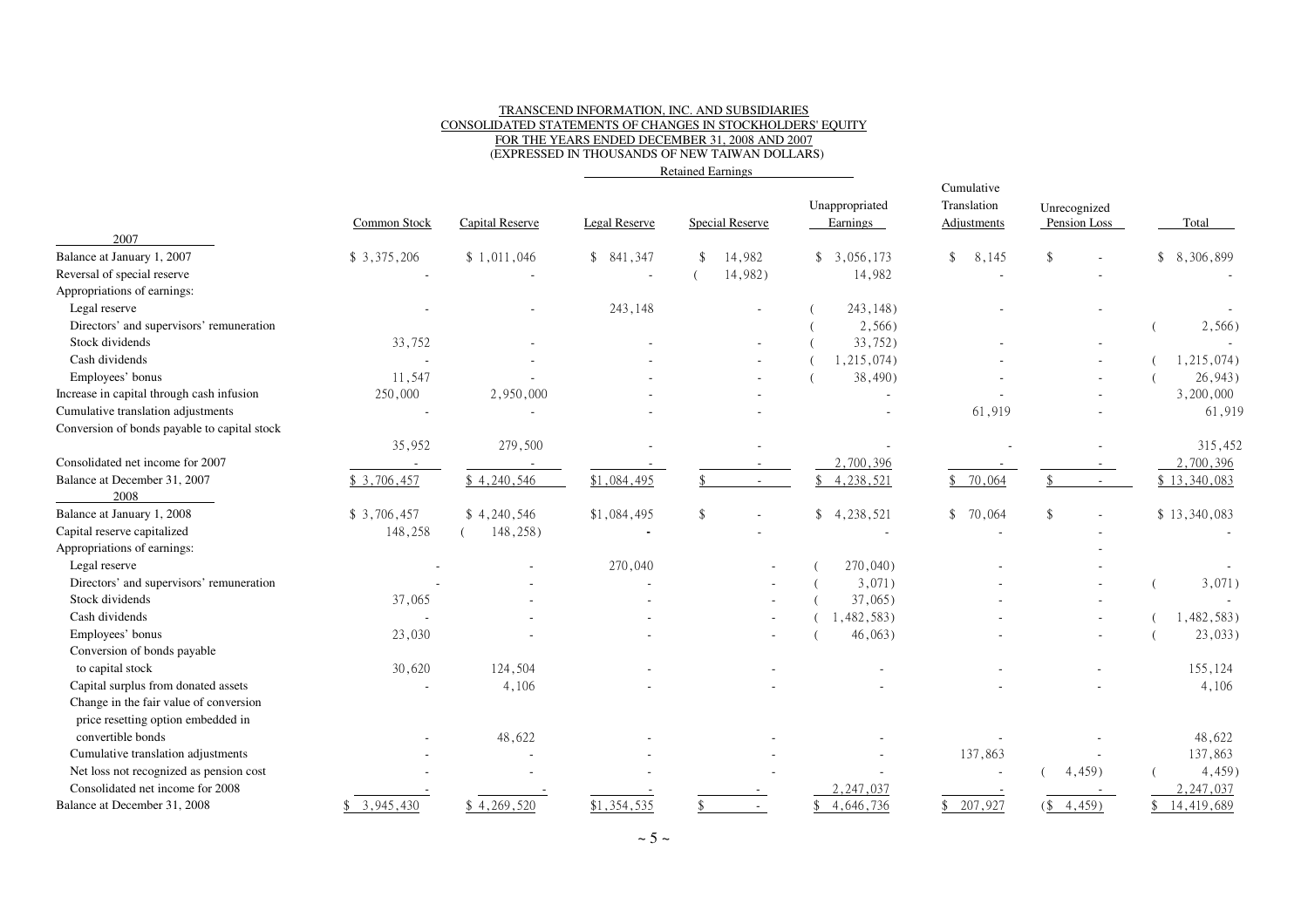Note: Employees' bonus of \$141,055 for the year ended December 31, 2008 had been deducted from the consolidated statement of income for the corresponding period.

The accompanying notes are an integral part of these consolidated financial statements. See report of independent accountants dated March 5, 2009.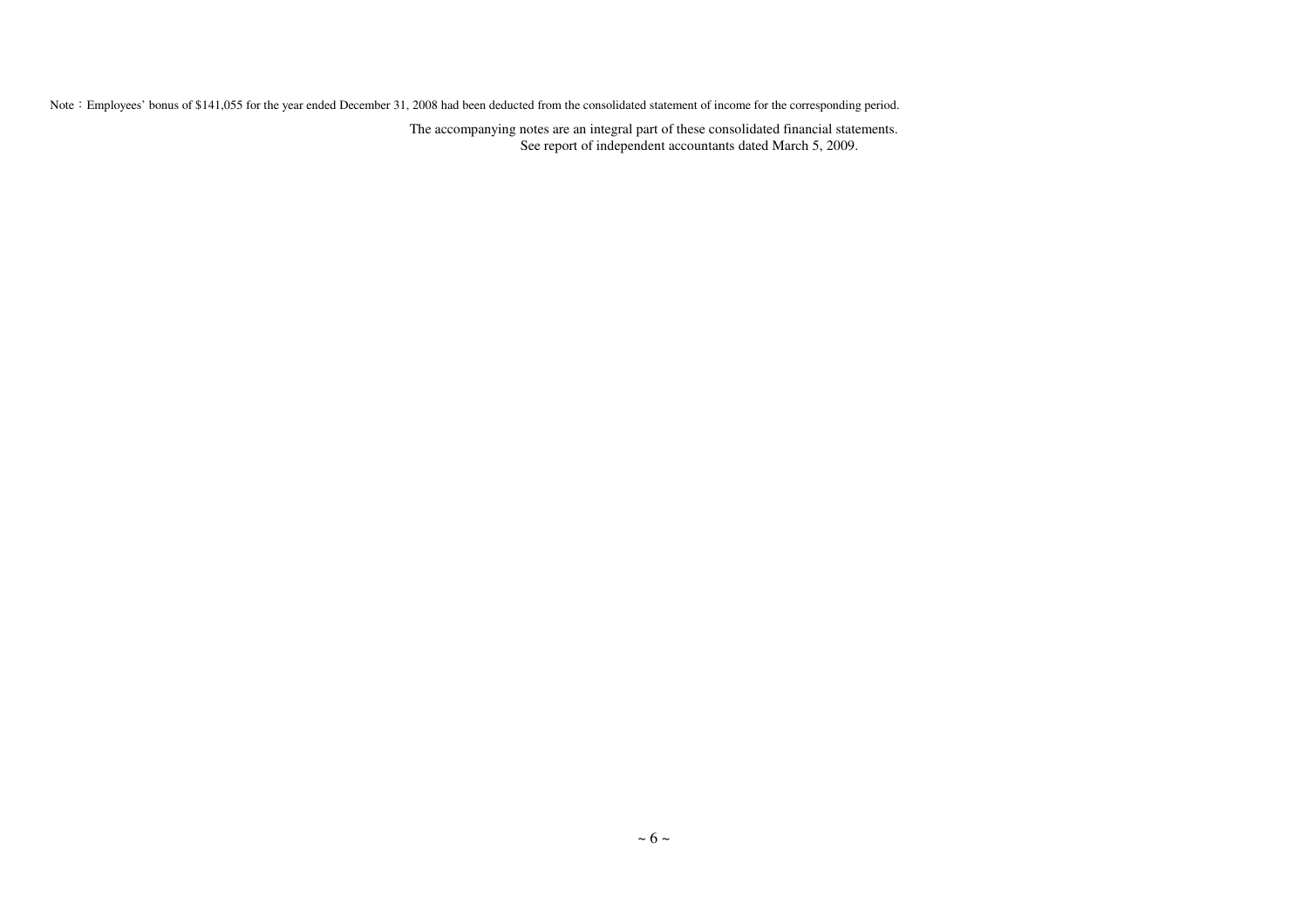# TRANSCEND INFORMATION, INC. AND SUBSIDIARIES CONSOLIDATED STATEMENTS OF CASH FLOWS FOR THE YEARS ENDED DECEMBER 31, 2008 AND 2007

(EXPRESSED IN THOUSANDS OF NEW TAIWAN DOLLARS)

|                                                                       | 2008                     |            | 2007           |           |  |
|-----------------------------------------------------------------------|--------------------------|------------|----------------|-----------|--|
| <b>Cash flows from operating activities</b>                           |                          |            |                |           |  |
| Consolidated net income                                               | \$                       | 2,247,037  | \$             | 2,700,396 |  |
| Adjustments to reconcile consolidated net income to net cash provided |                          |            |                |           |  |
| by operating activities:                                              |                          |            |                |           |  |
| Loss (gain) on valuation of financial assets                          |                          | 4,813      | (              | 17,936)   |  |
| Gain on valuation of financial liabilities                            | $\overline{(}$           | 569)       | (              | 106,703)  |  |
| Bad debts expense                                                     |                          | 13,175     |                | 28,357    |  |
| Loss (gain) from price recovery of inventory                          |                          | 641,485    | $\left($       | 35,687)   |  |
| Depreciation                                                          |                          | 173,537    |                | 109,179   |  |
| Gain on disposal of property, plant and equipment                     | $\overline{\phantom{a}}$ | 23)        | (              | 1,533)    |  |
| Gain from price recovery of impairment of idle assets                 |                          |            | $\overline{(}$ | 15,172)   |  |
| Amortization                                                          |                          | 2,630      |                | 2,482     |  |
| Amortization of discount on bonds payable                             |                          | 21,933     |                | 26,371    |  |
| Changes in unrealized exchange loss (gain) on bonds payable           |                          | 9,189      | $\left($       | 743)      |  |
| Changes in assets and liabilities:                                    |                          |            |                |           |  |
| Financial assets at fair value through profit or loss                 |                          | 1,104,072  | (              | 465,838)  |  |
| Notes and accounts receivable                                         |                          | 516,112    | $\left($       | 311,176)  |  |
| Other receivables                                                     |                          | 77,898     |                | 108,509   |  |
| Inventories                                                           | $\left($                 | 1,270,905) | $\left($       | 340, 307) |  |
| Prepayments                                                           | (                        | 147,985)   |                |           |  |
| Deferred income tax assets and liabilities                            | (                        | 51,529)    |                | 53,059    |  |
| Other current assets                                                  |                          | 93,310     |                | 174,287   |  |
| Deferred assets                                                       | (                        | 87)        |                |           |  |
| Other assets, other                                                   |                          | 1,636)     |                |           |  |
| Notes and accounts payable                                            |                          | 908,380)   |                | 199,463   |  |
| Income tax payable                                                    | (                        | 8,409)     |                | 250,058   |  |
| Accrued expenses                                                      |                          | 372,303    |                | 156,539   |  |
| Other current liabilities                                             |                          | 82,619)    |                | 24,172    |  |
| Accrued pension liabilities                                           |                          | 2,285)     |                | 1,882)    |  |
| Net cash provided by operating activities                             |                          | 2,803,067  |                | 2,535,895 |  |

(Continued)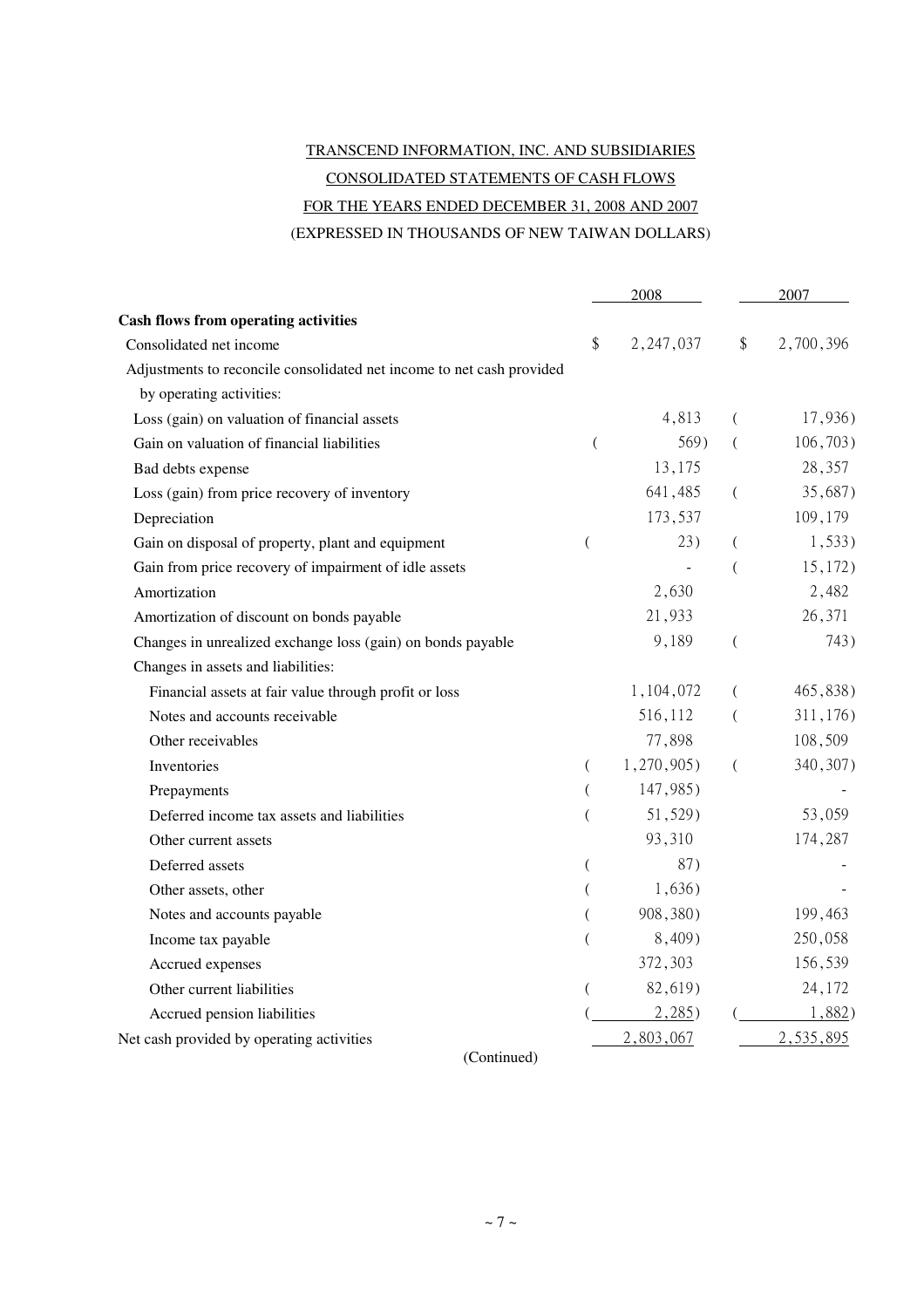# TRANSCEND INFORMATION, INC. AND SUBSIDIARIES CONSOLIDATED STATEMENTS OF CASH FLOWS (CONTINUED) FOR THE YEARS ENDED DECEMBER 31, 2008 AND 2007 (EXPRESSED IN THOUSANDS OF NEW TAIWAN DOLLARS)

|                                                          | 2008 |            | 2007          |              |
|----------------------------------------------------------|------|------------|---------------|--------------|
| <b>Cash flows from investing activities</b>              |      |            |               |              |
| Decrease in other receivables - related parties          | \$   | 33,503     | \$            | 5,625        |
| Increase in financial assets carried at cost             |      |            |               | $760,000$ )  |
| Acquisition of property, plant and equipment             |      | 803,581)   |               | 689,095)     |
| Proceeds from disposal of property, plant and equipment  |      | 4,976      |               | 21,240       |
| Increase in refundable deposits                          |      | 3,166)     |               | 640)         |
| Net cash used in investing activities                    |      | 768,268)   |               | 1,422,870)   |
| <b>Cash flows from financing activities</b>              |      |            |               |              |
| Increase in short-term bank loans – net                  |      | 164,385    |               | 2,010        |
| Decrease in long-term bank loans                         |      | 29,286)    | (             | 30,387)      |
| Increase in capital through cash infusion                |      |            |               | 3,200,000    |
| Payment of cash dividends                                |      | 1,482,575) | (             | 1, 215, 071) |
| Payment of employees' bonus                              |      | $23,033$ ) |               | 26,943)      |
| Payment of directors' and supervisors' remuneration      |      | 3,071)     |               | 2,566)       |
| Increase (decrease) in guarantee deposits received       |      | 10,908     |               | 190)         |
| Net cash (used in) provided by financing activities      |      | 1,362,672) |               | 1,926,853    |
| Net increase in cash and cash equivalents                |      | 672,127    |               | 3,039,878    |
| Cash and cash equivalents at beginning of year           |      | 4,586,291  |               | 1,546,413    |
| Cash and cash equivalents at end of year                 |      | 5,258,418  | \$            | 4,586,291    |
| Supplemental disclosures of cash flow information        |      |            |               |              |
| Cash paid during the year for:                           |      |            |               |              |
| Interest                                                 |      | 8,509      | $\frac{1}{2}$ | 20,756       |
| Income tax                                               |      | 744,079    | \$            | 382,945      |
| Financing activities which have no effect on cash flows: |      |            |               |              |
| Unpaid cash dividends and employees' bonus               |      | 8          | \$            |              |
| Conversion of bonds payable to capital stock             |      | 155,124    | $\frac{1}{2}$ | 315,452      |

The accompanying notes are an integral part of these consolidated financial statements.

See report of independent accountants dated March 5, 2009.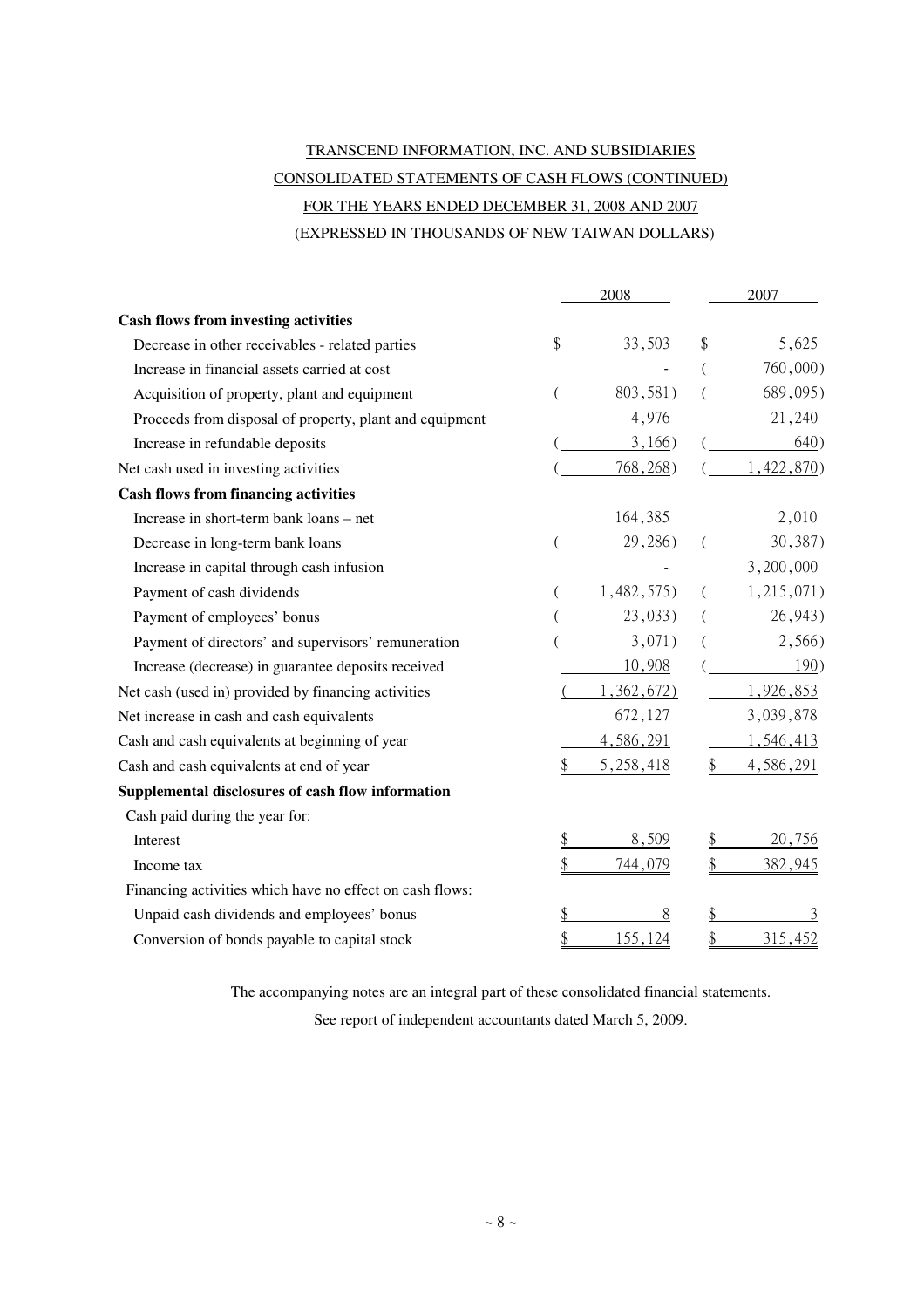## TRANSCEND INFORMATION, INC. AND SUBSIDIARIES NOTES TO CONSOLIDATED FINANCIAL STATEMENTS DECEMBER 31, 2008 AND 2007 (EXPRESSED IN THOUSANDS OF NEW TAIWAN DOLLARS, EXCEPT AS OTHERWISE INDICATED)

## 1. HISTORY AND ORGANIZATION

1)Transcend Information, Inc. (the "Company") was incorporated under the Company Law of the Republic of China (R.O.C.) in August 1989. As of December 31, 2008, the Company's authorized and total contributed capital were \$5,000,000 and \$3,945,430, respectively. The main activities of the Company are the manufacture, processing and sale of computer software, hardware, peripheral equipment and computer components.

The Securities and Futures Commission of the Republic of China had approved the Company's shares to be listed on the Taiwan Stock Exchange and the shares started trading on May 3, 2001. As of December 31, 2008, the Company and its subsidiaries had approximately 2,350 employees.

2) Consolidated subsidiaries:

| Name                                                                         | Relationship                  | Main activities                                                     | Ownership percentage as<br>of December 31, 2008 |
|------------------------------------------------------------------------------|-------------------------------|---------------------------------------------------------------------|-------------------------------------------------|
| Saffire Investment Ltd.<br>(Saffire)                                         | Note a                        | Investments holding<br>company                                      | 100%                                            |
| Transcend Japan Inc.<br>(Transcend Japan)                                    | $^{\prime\prime}$             | Wholesaler of computer<br>memory modules and<br>peripheral products | $^{\prime\prime}$                               |
| Transcend Korea Inc.<br>(Transcend Korea)<br><b>Transcend Information UK</b> | $^{\prime\prime}$<br>$\prime$ | $\prime$<br>$\prime\prime$                                          | $\prime\prime$<br>$^{\prime\prime}$             |
| Limited (Transcend UK)                                                       |                               |                                                                     |                                                 |
| Memhiro Pte. Ltd.<br>(Memhiro)                                               | Note b                        | Investments holding<br>company                                      | $^{\prime\prime}$                               |
| Transcend Information Inc.<br>(Transcend USA)                                | Note c                        | Wholesaler of computer<br>memory modules and<br>peripheral products | $^{\prime\prime}$                               |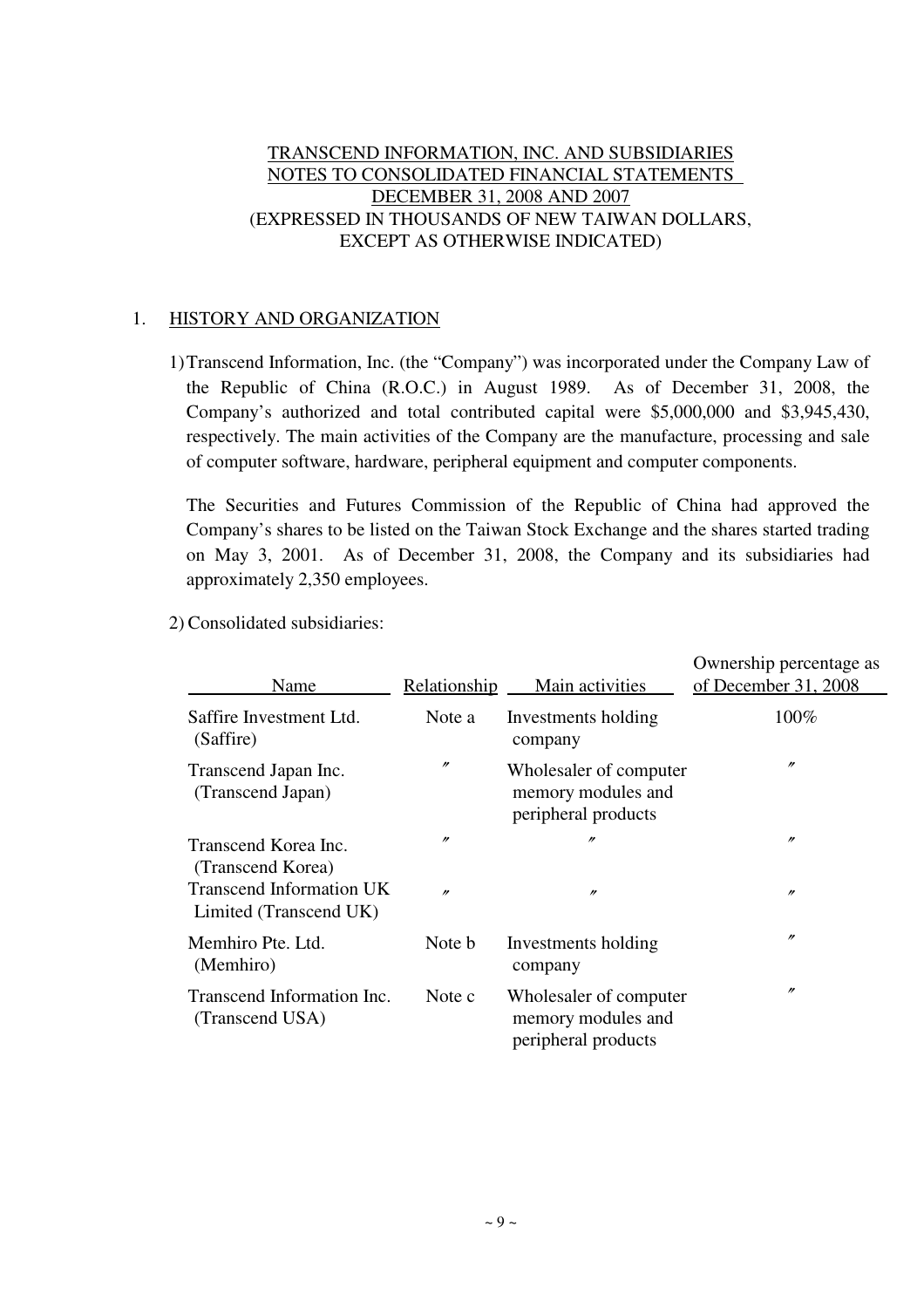| Name                                                                         | Relationship      | Main activities                                                                                                              | Ownership percentage as<br>of December 31, 2008 |
|------------------------------------------------------------------------------|-------------------|------------------------------------------------------------------------------------------------------------------------------|-------------------------------------------------|
| <b>Transcend Information</b><br>Europe B.V. (Transcend<br>Europe)            | Note c            | Wholesaler of computer<br>memory modules and<br>peripheral products                                                          | 100%                                            |
| <b>Transcend Information</b><br>Trading GmbH, Hamburg<br>(Transcend Germany) | $^{\prime\prime}$ | $\prime\prime$                                                                                                               | $^{\prime\prime}$                               |
| <b>Transcend Information</b><br>(Shanghai), Ltd.<br>(Transcend Shanghai)     | $^{\prime\prime}$ | Manufacture,<br>processing and sale of<br>computer software,<br>hardware, peripheral<br>equipment and<br>computer components | $^{\prime\prime}$                               |
| <b>Transtech Trading</b><br>(Shanghai) Co., Ltd.<br>(Transtech Shanghai)     | $\prime\prime$    | Wholesaler of computer<br>memory modules and<br>peripheral products                                                          | $\prime\prime$                                  |
| <b>Transcend Information</b><br>Maryland, Inc.<br>(Transcend MD)             | Note d            | $^{\prime\prime}$                                                                                                            | $^{\prime\prime}$                               |

Note: a. Subsidiaries of the Company.

- b. Subsidiary of Saffire.
- c. Subsidiaries of Memhiro.
- d. Subsidiary of Transcend Europe.

3) Non-consolidated subsidiaries: None.

- 4) Adjustment and approach for difference of accounting period and policy of subsidiaries: None.
- 5) Special operating risk of foreign subsidiaries: None.
- 6) Nature and extent of the restrictions on fund remittance from subsidiaries to the parent company: None.
- 7) Contents of subsidiaries' securities issued by the parent company: None.
- 8) Information on convertible bonds and common stock issued by subsidiaries: None.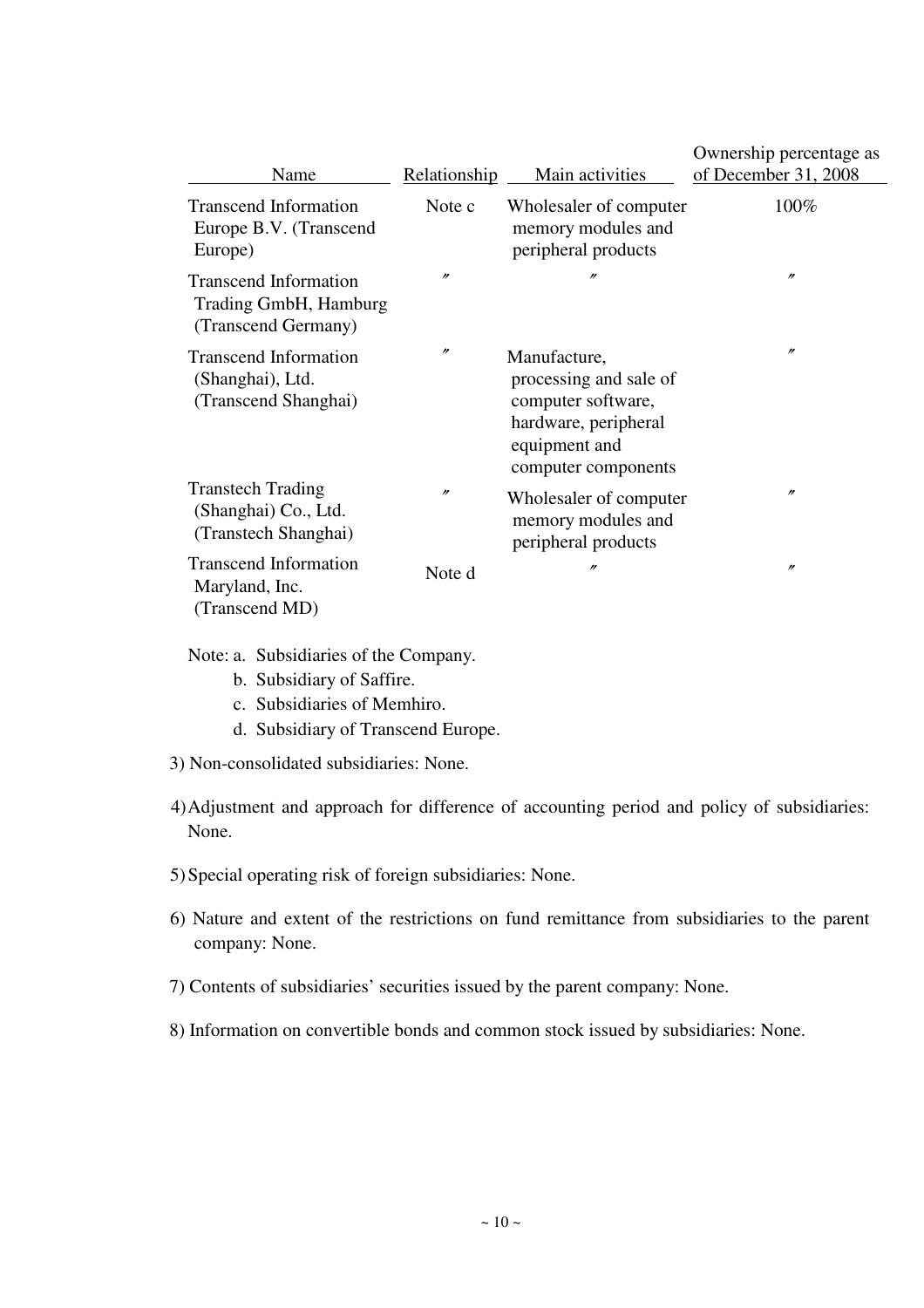## 2. SUMMARY OF SIGNIFICANT ACCOUNTING POLICIES

The accompanying consolidated financial statements of the Company and its subsidiaries (collectively referred herein as the Group) are prepared in accordance with the "Rules Governing the Preparation of Financial Statements by Securities Issuers" and accounting principles generally accepted in the Republic of China. The Group's significant accounting policies are summarized below:

## 1) Basis for preparation of consolidated financial statements

All majority-owned subsidiaries and controlled entities are included in the consolidated financial statements. Effective January 1, 2008, the Company prepares consolidated financial statements on a quarterly/semi-annual and annual basis. The income (loss) of the subsidiaries is included in the consolidated statement of income effective on the date the Company gains control over the subsidiaries. The income (loss) of the subsidiaries is excluded from the consolidated statement of income effective the date on which the Company loses control over the subsidiaries.

Significant intercompany transactions and assets and liabilities arising from intercompany transactions are eliminated.

## 2) Translation of foreign subsidiaries' financial statements

Assets and liabilities of foreign subsidiaries are translated into New Taiwan dollars using the exchange rates at the balance sheet date. Equity accounts are translated at historical exchange rates except for beginning retained earnings, which are carried forward from prior year's balance. Profit and loss accounts are translated at weighted-average rates of the year.

The resulting translation differences are included in "Cumulative Translation Adjustments" under stockholders' equity.

## 3) Foreign currency transactions

- A. The Group maintains its accounts in New Taiwan dollars. Transactions denominated in foreign currencies are translated into New Taiwan dollars at the spot exchange rates prevailing at the transaction dates.
- B. Receivables, other monetary assets and liabilities denominated in foreign currencies are translated at the spot exchange rates prevailing at the balance sheet date. Exchange gains or losses are recognized in profit or loss. However, translation exchange gains or losses on intercompany accounts that are, in nature, deemed long-term are accounted for as a reduction in stockholders' equity.
- C. When a gain or loss on a non-monetary item is recognized directly in equity, any exchange component of that gain or loss shall be recognized directly in equity.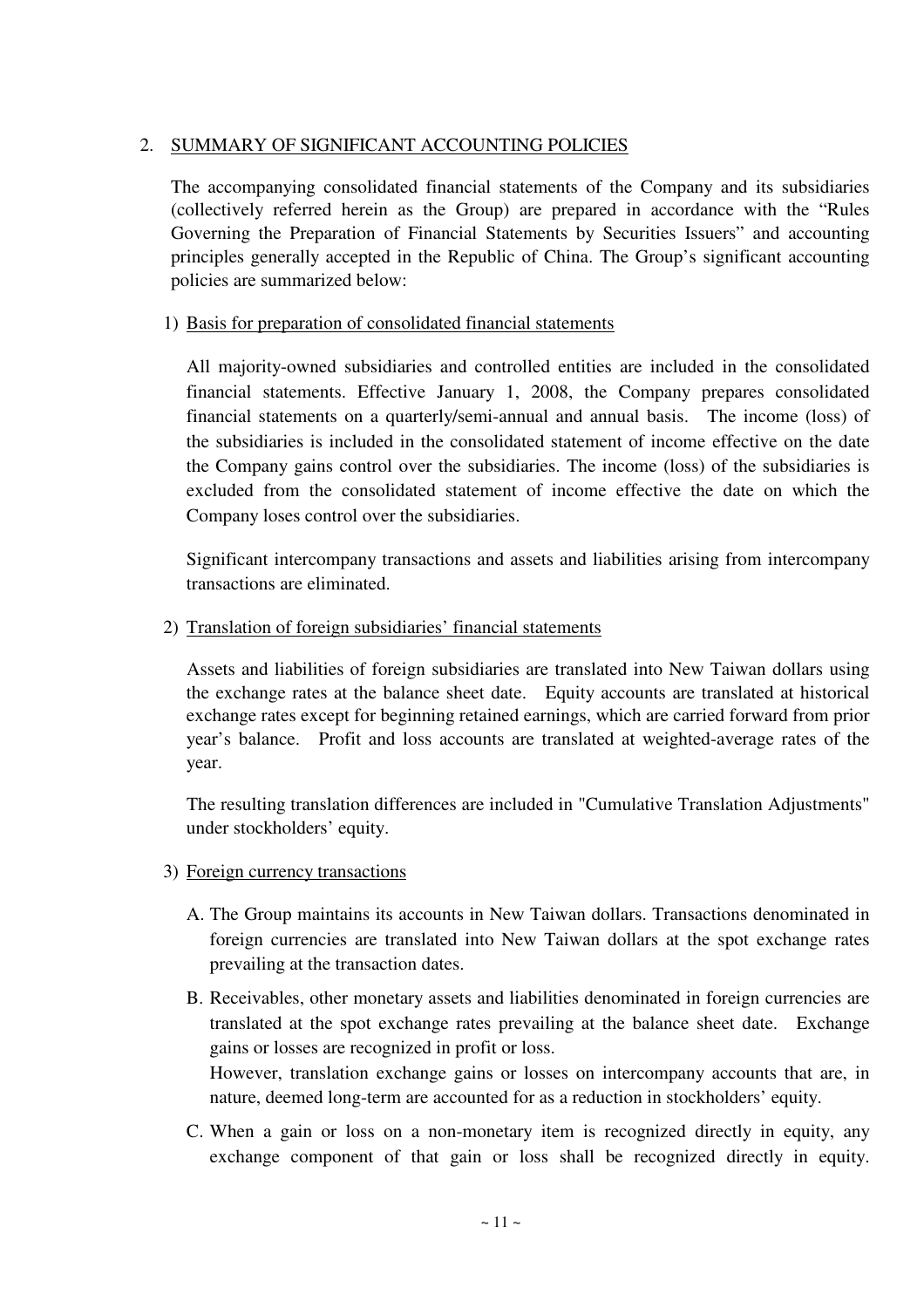Conversely, when a gain or loss on a non-monetary item is recognized in profit or loss, any exchange component of that gain or loss shall be recognized in profit or loss. However, non-monetary items that are measured on a historical cost basis are translated using the exchange rate at the date of the transaction.

## 4) Classification of current and non-current items

- A. Assets that meet one of the following criteria are classified as current assets; otherwise they are classified as non-current assets:
	- a) Assets arising from operating activities that are expected to be realized or consumed, or are intended to be sold within the normal operating cycle;
	- b) Assets held mainly for trading purposes;
	- c) Assets that are expected to be realized within twelve months from the balance sheet date;
	- d) Cash and cash equivalents, excluding restricted cash and cash equivalents and those that are to be exchanged or used to pay off liabilities more than twelve months after the balance sheet date.
- B. Liabilities that meet one of the following criteria are classified as current liabilities; otherwise they are classified as non-current liabilities:
	- a) Liabilities arising from operating activities that are expected to be paid off within the normal operating cycle;
	- b) Liabilities arising mainly from trading activities;
	- c) Liabilities that are to be paid off within twelve months from the balance sheet date;
	- d) Liabilities for which the repayment date cannot be extended unconditionally to more than twelve months after the balance sheet date.

## 5) Financial assets and financial liabilities at fair value through profit or loss

- A. Financial assets and financial liabilities at fair value through profit or loss are recognized and derecognized using trade date accounting and are recognized initially at fair value.
- B. These financial instruments are subsequently remeasured and stated at fair value, and the gain or loss is recognized in profit or loss. The fair value of open-end funds is based on the net asset value at the balance sheet date.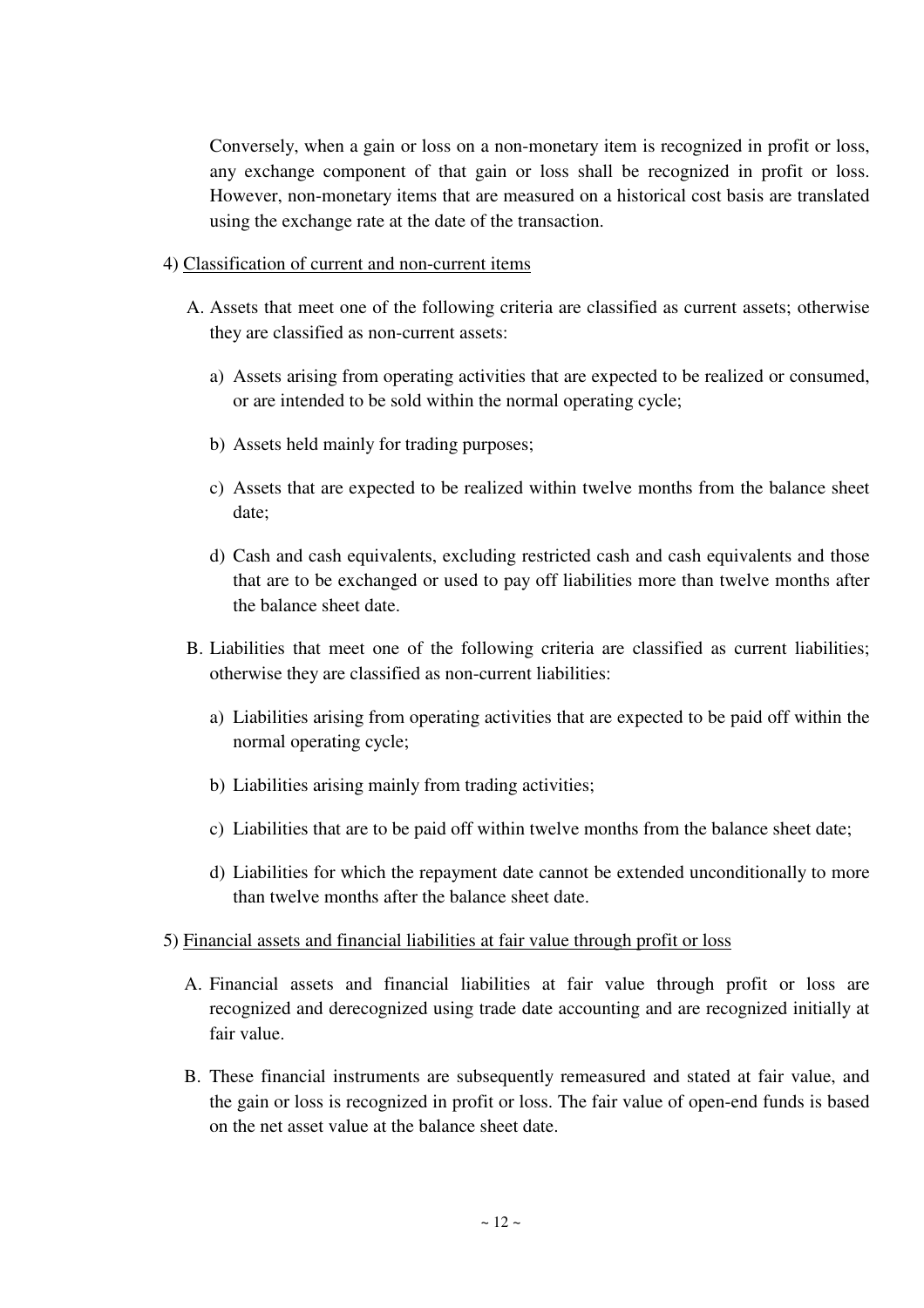- C. When a derivative is an ineffective hedging instrument, it is initially recognized at fair value on the date a derivative contract is entered into and is subsequently remeasured at its fair value. If a derivative is a non-option derivative, the fair value initially recognized is zero.
- D. For call options and put options, which are embedded in bonds payable, please refer to Note 4 (10).
- E. Financial assets and financial liabilities designated as at fair value through profit or loss at inception are those that are managed and whose performance is evaluated on a fair value basis, in accordance with a documented Group investment strategy. Information about these financial assets and financial liabilities is provided internally on a fair value basis to the Group's management personnel.

## 6) Allowance for doubtful accounts

Allowance for doubtful accounts is provided based on past experience and the evaluation of the collectibility of accounts, notes and other receivables, taking into account the aging analysis of receivables.

## 7) Inventories

Inventories are stated at the lower of cost or market value based on the aggregate value method. Cost is determined using the weighted-average method for the Group, except for Transcend U.S.A which uses the first-in, first-out method. The market value for raw materials is determined based on the current replacement cost while the market values for work in process and finished goods are determined based on net realizable value. Allowance for obsolete inventories is provided when necessary.

## 8) Financial assets carried at cost

- A. Investment in unquoted equity instruments is recognized or derecognized using trade date accounting and is stated initially at its fair value plus transaction costs that are directly attributable to the acquisition of the financial asset.
- B. If there is any objective evidence that the financial asset is impaired; the impairment loss is recognized in profit or loss. Such impairment loss shall not be reversed when the fair value of the asset subsequently increases.

## 9) Property, plant and equipment

A. Property, plant and equipment are stated at cost. Interest incurred during the construction or installation of the assets is capitalized.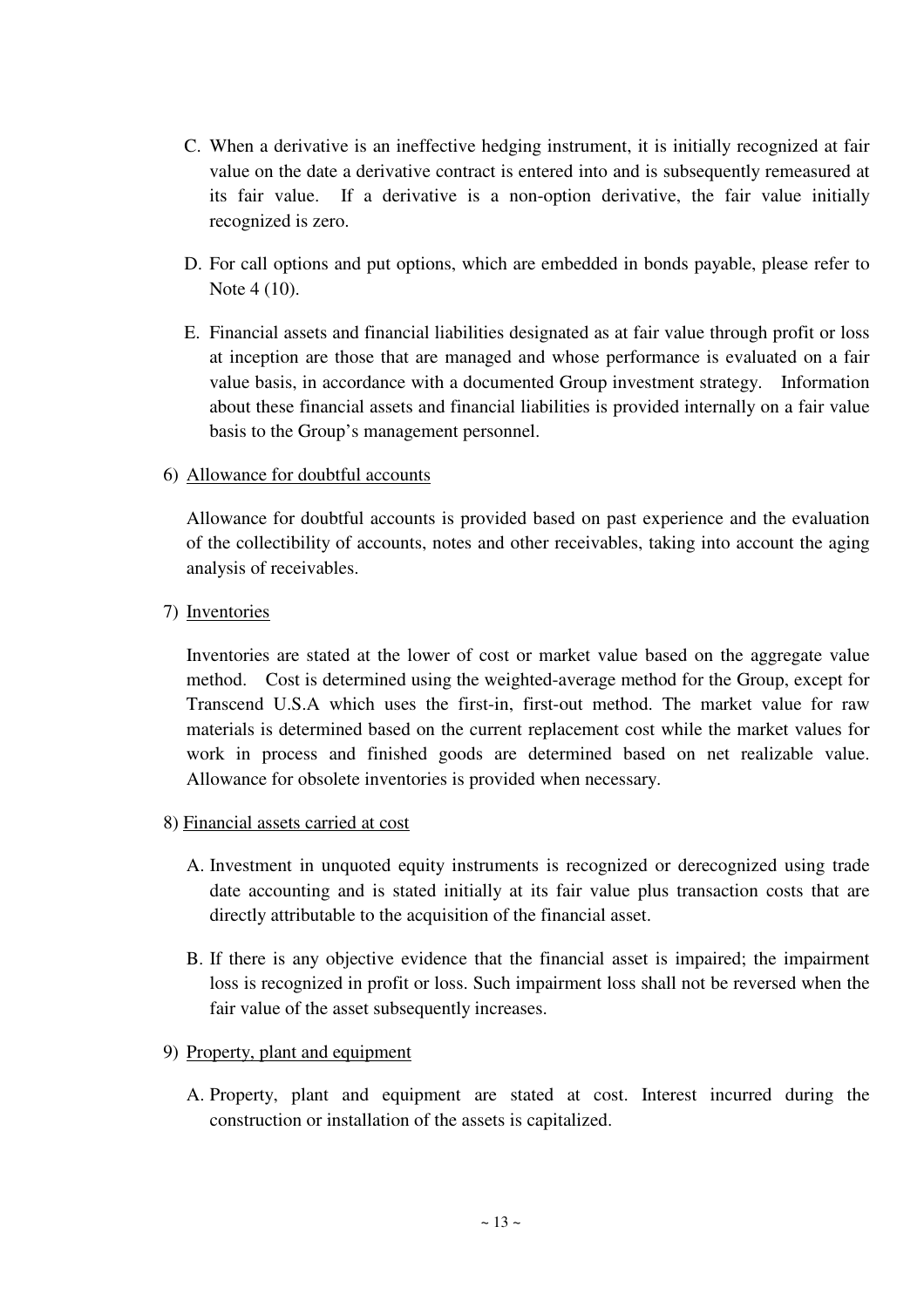- B. Depreciation is provided using the straight-line method over the estimated useful lives of the assets. Fully depreciated assets still in use are depreciated based on the salvage value over the remaining useful lives of the assets. The estimated useful lives are 2 to 55 years for buildings and 2 to 10 years for the other property, plant and equipment.
- C. Transcend USA calculates depreciation using the straight-line method for buildings and the double declining balance method for the other property, plant and equipment. The estimated useful life of property, plant and equipment is 7 years, except for buildings, the estimated useful life of which is 2 to 55 years.
- D. Significant renewals or betterments are capitalized and depreciated accordingly. Maintenance and repairs are charged to expense as incurred.
- E. When an asset is sold or retired, the cost and accumulated depreciation are removed from the respective accounts and the resulting gain or loss is included in current income.
- F. Property, plant and equipment that are idle or have no value in use are reclassified to "other assets" at the lower of the fair value less costs to sell or book value.
- 10) Intangible assets

Intangible assets include royalties paid for land use right of Transcend Shanghai and are amortized over the contract period of 50 years using the straight-line method.

- 11) Convertible bonds
	- A. For the bonds payable issued after January 1, 2006, the issuer of a financial instrument shall classify the instrument, or its component parts, on initial recognition as a financial liability, a financial asset or an equity instrument in accordance with the substance of the contractual arrangement and the definitions of a financial liability, a financial asset and an equity instrument. These bonds are accounted for as follows:
		- (A) The difference between the issue price and face value of convertible corporate bonds is accounted for as premium or discount which is required to be amortized over the period from the date of issuance to maturity date using the interest method and is recorded as "interest expense".
		- (B) The value of any derivative features (such as a call option, put option and resetting option) embedded in the compound financial instrument is recognized as "financial assets or financial liabilities at fair value through profit or loss". These derivative features are subsequently remeasured and stated at fair value on each balance sheet date, and the gain or loss is recognized in "gain or loss on valuation of financial assets or financial liabilities". At the maturity of redemption period, if the fair value of common stock exceeds the redemption price, the fair value of the put option is recognized as "paid-in capital"; however, if the fair value of common stock is lower than the redemption price, the fair value of the put option is recognized as "gain or loss".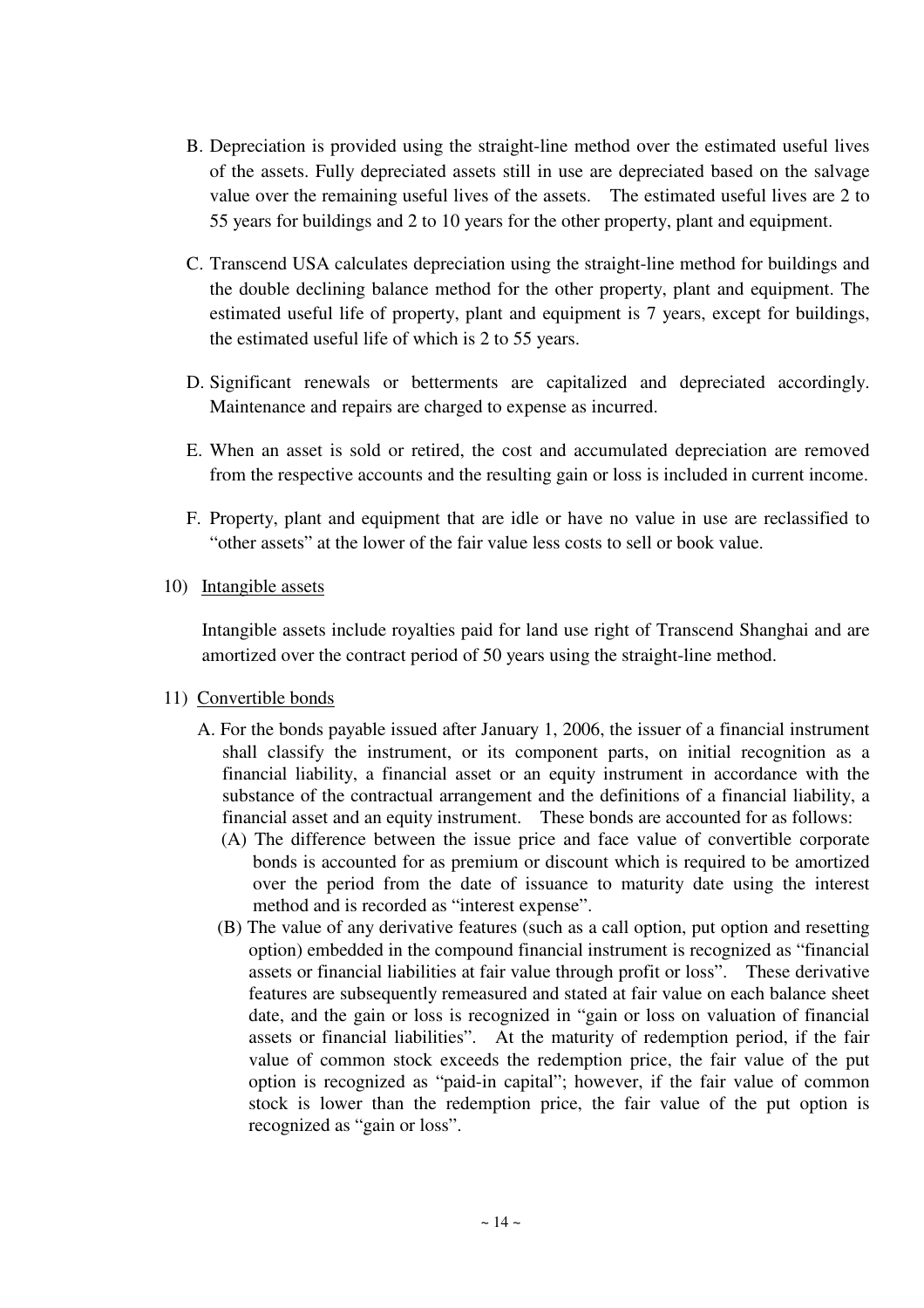- (C) A conversion option embedded in the bonds issued by the Company, which is convertible to an equity instrument, is recognized in "capital reserve from stock warrants". When a bondholder exercises his/her conversion rights, the liability component of the bonds (including corporate bonds and embedded derivatives) shall be revalued at fair value on the conversion date, and the resulting difference shall be recognized as "gain or loss" in the current period. The book value of the common stock issued due to the conversion shall be based on the adjusted book value of the abovementioned liability component plus the book value of the stock warrants.
- B. Bonds payable issued before December 31, 2005 are accounted for as follows:

Upon conversion, the book value of bonds, interest payable on redemption, interest payable, and deferred issuance costs are credited to "Common Stock" at an amount equal to the par value of the shares to be issued, and any excess is credited to capital reserve; no gain or loss is recognized on bond conversion.

- C. If the difference between payment amount before the maturity date and the book value at liquidation date is significant, it should be recognized as extraordinary gain or loss in current period.
- D. Convertible bonds with redemption rights are reported as current liabilities or longterm liabilities based on the expiry date of the right of redemption.
- 12) Pension plan

Under the defined benefit pension plan, net periodic pension costs are recognized in accordance with the actuarial calculations. Net periodic pension costs include service cost, interest cost, expected return on plan assets, and amortization of unrecognized net transition obligation and gains or losses on plan assets. Unrecognized net transition obligation is amortized on a straight-line basis over 20 years. Under the defined contribution pension plan, net periodic pension costs are recognized as incurred.

- 13) Share-based payment  $-$  employee compensation plan
	- A. The employee stock options granted from January 1, 2004 through December 31, 2007 are accounted for in accordance with EITF 92-070, EITF 92-071 and EITF 92-072 "Accounting for Employee Stock Options" as prescribed by the Accounting Research and Development Foundation, R.O.C., dated March 17, 2003. Under the share-based employee compensation plan, compensation cost is recognized using the intrinsic value method and pro forma disclosures of net income and earnings per share are prepared in accordance with the R.O.C. SFAS No. 39, "Accounting for Share-based Payment".
	- B. For the grant date of the share-based payment agreements set on or after January 1, 2008, the Company shall measure the services received during the vesting period by reference to the fair value of the equity instruments granted and account for those amounts as payroll expenses during that period.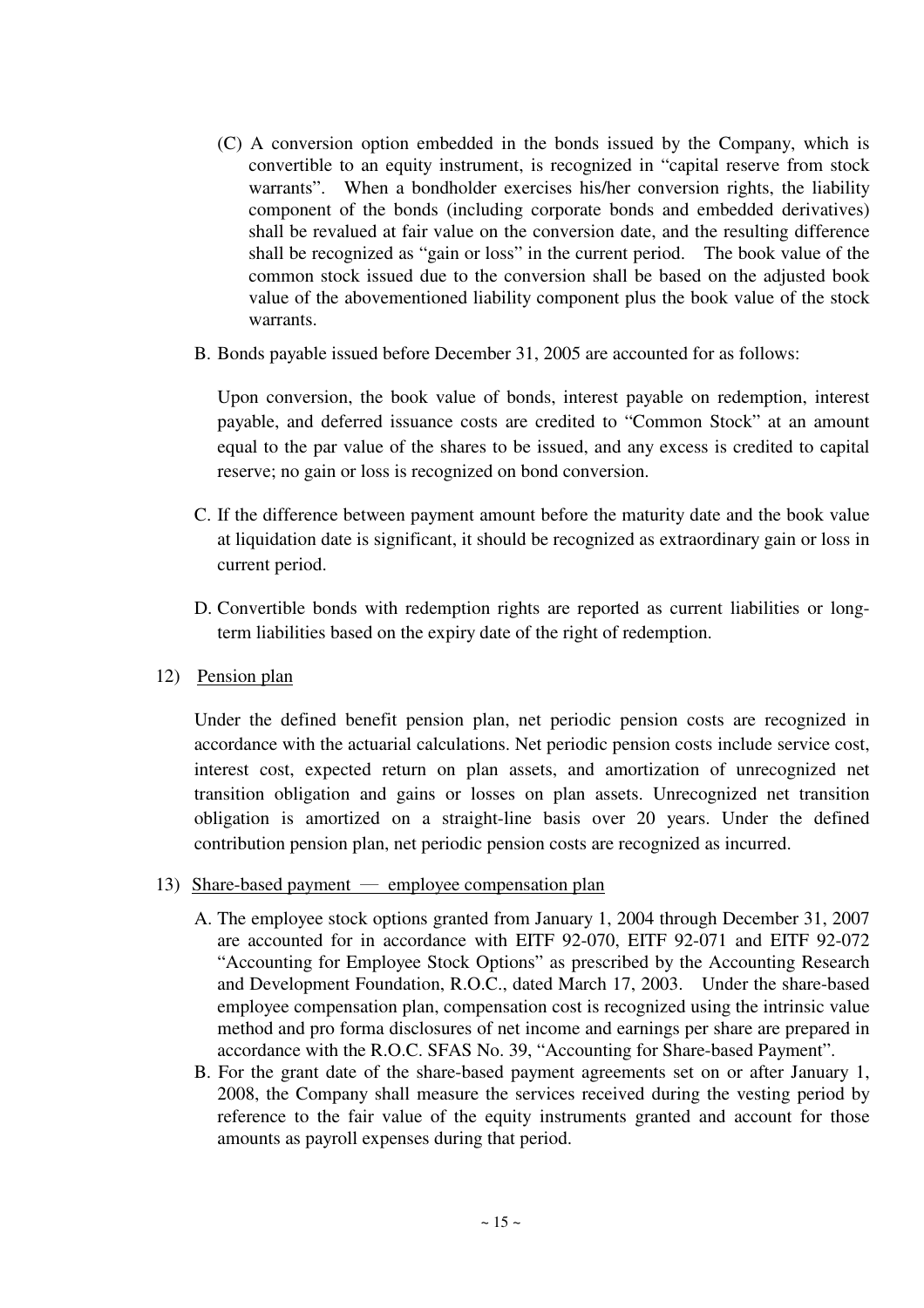## 14) Employees' bonuses and directors' and supervisors' remuneration

Effective January 1, 2008, pursuant to EITF 96-052 of the Accounting Research and Development Foundation, R.O.C., dated March 16, 2007, "Accounting for Employees' Bonuses and Directors' and Supervisors' Remuneration", the costs of employees' bonuses and directors' and supervisors' remuneration are accounted for as expenses and liabilities, provided that such recognition is required under legal or constructive obligation and the amounts can be estimated reasonably. However, if the accrued amounts for employees' bonuses and directors' and supervisors' remuneration are significantly different from the actual distributed amounts resolved by the stockholders at their annual stockholders' meeting subsequently, the differences shall be recognized as gain or loss in the following year. In addition, according to EITF 97-127 of the Accounting Research and Development Foundation, R.O.C., dated March 31, 2008, "Criteria for Listed Companies in Calculating the Number of Shares of Employees' Stock Bonus", the Company calculates the number of shares of employees' stock bonus based on the closing price of the Company's common stock at the previous day of the stockholders' meeting held in the year following the financial reporting year, and after taking into account the effects of ex-rights and exdividends.

## 15) Revenue and expenses

Revenue is recognized when the earning process is substantially completed and the revenue is realized or realizable. Costs and expenses are recognized when incurred.

## 16) Income tax

- A. Provision for income tax is allocated on the inter- and intra- period basis. Over or under provision of prior years' income tax liabilities is included in current year's income tax.
- B. Investment tax credits arising from expenditures incurred on acquisitions of equipment or technology, research and development, employees training, and equity investments are recognized in the year the related expenditures are incurred.
- C. An additional 10% tax is levied on the unappropriated retained earnings and is recorded as income tax expense in the year the stockholders resolve to retain the earnings.

## 17) Impairment of non-financial assets

A. The Group recognizes impairment loss when there is indication that the recoverable amount of an asset is less than its carrying amount. The recoverable amount is the higher of the fair value less costs to sell and value in use. The fair value less costs to sell is the amount obtainable from the sale of the asset in an arm's length transaction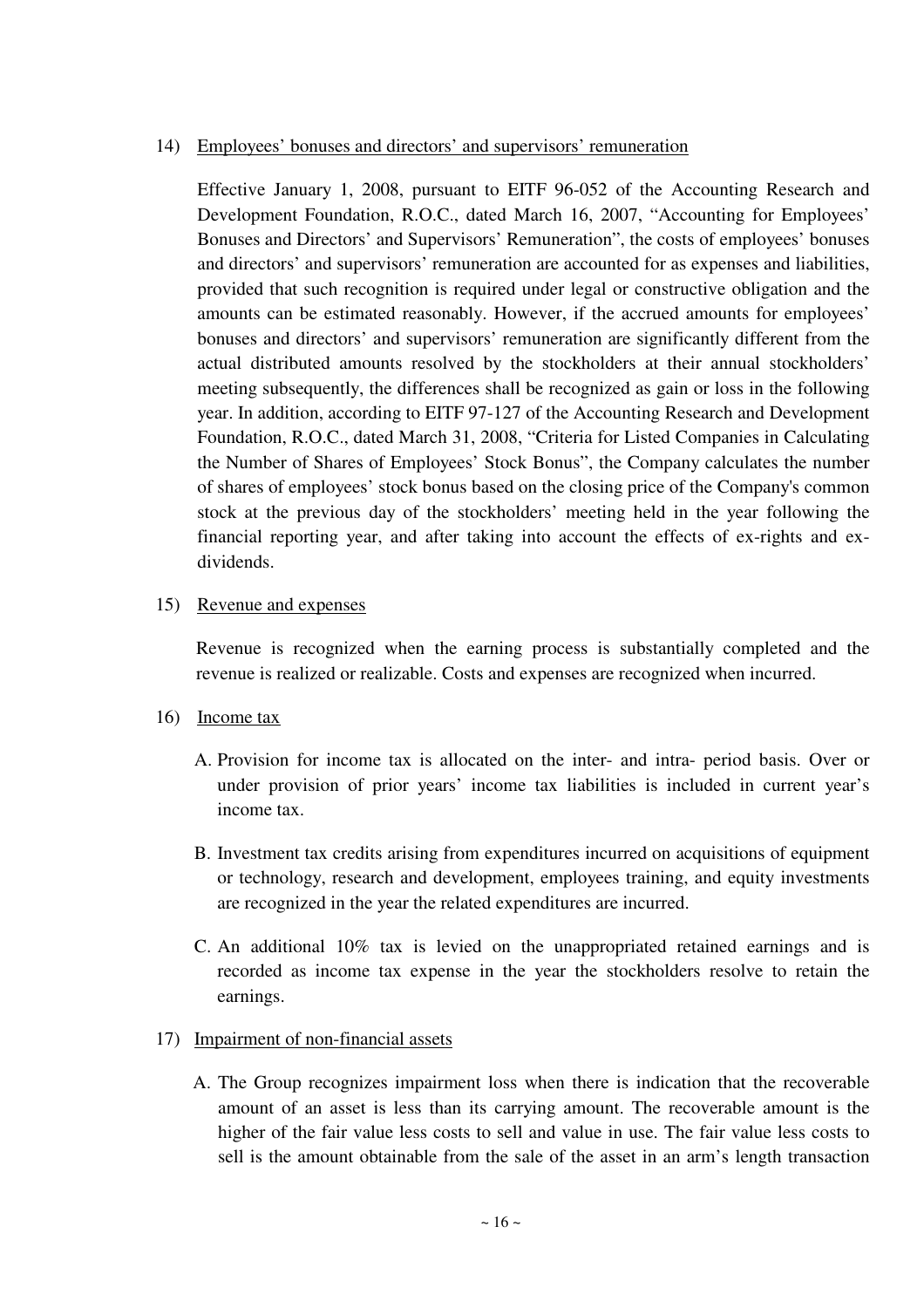after deducting any direct incremental disposal costs. The value in use is the present value of estimated future cash flows to be derived from continuing use of the asset and from its disposal at the end of its useful life. When the impairment no longer exists, the impairment loss recognized in prior years shall be recovered.

B. The recoverable amount of goodwill, intangible assets with indefinite useful lives and intangible assets which have not yet been available for use shall be evaluated periodically. Impairment loss will be recognized whenever there is indication that the recoverable amount of these assets is less than their respective carrying amount. Impairment loss of goodwill recognized in prior years is not recoverable in the following years.

### 18) Use of estimates

The preparation of consolidated financial statements in conformity with generally accepted accounting principles requires management to make estimates and assumptions that affect the amounts reported in the consolidated financial statements and accompanying notes. Actual results could differ from those estimates and assumptions.

### 3. CHANGES IN ACCOUNTING PRINCIPLES

1) Share-based payment  $-$  employee compensation plan

Effective January 1, 2008, the Group adopted R.O.C. SFAS No. 39, "Accounting for Share-based Payment". The adoption of SFAS No. 39 had no significant effect on net income.

### 2) Employees' bonuses and directors' and supervisors' remuneration

Effective January 1, 2008, the Group adopted EITF 96-052 of the Accounting Research and Development Foundation, R.O.C., dated March 16, 2007. The adoption of EITF 96- 052 decreased net income by \$110,851 and earnings per share by \$0.28 for the year ended December 31, 2008.

## 4. DETAILS OF SIGNIFICANT ACCOUNTS

### 1) Cash and cash equivalents

|                                       | December 31, |             |  |  |
|---------------------------------------|--------------|-------------|--|--|
|                                       | 2008         | 2007        |  |  |
| Petty cash and cash on hand           | 917          | 1.131       |  |  |
| Checking and savings deposits         | 3,717,674    | 1,422,899   |  |  |
| Time deposits                         | 1,348,961    | 3,097,120   |  |  |
| Bonds purchased with resale agreement | 190,866      | 65,141      |  |  |
|                                       | 5.258.418    | \$4.586.291 |  |  |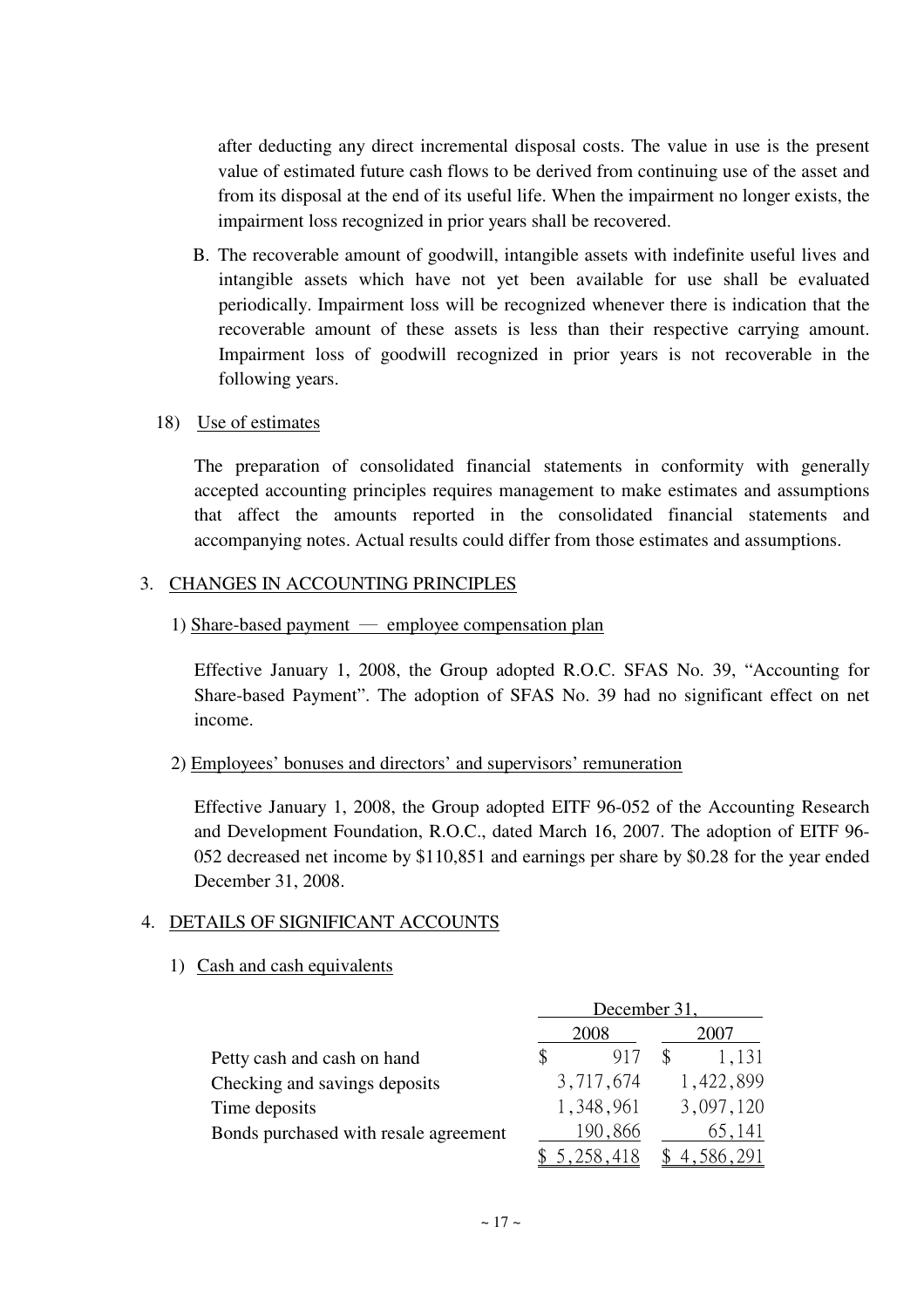As of December 31, 2008 and 2007, time deposits over 1 year amounted to \$81,893 and \$81,075, respectively.

2) Financial instruments at fair value through profit or loss - current

|                                                     | December 31, |               |                     |  |
|-----------------------------------------------------|--------------|---------------|---------------------|--|
|                                                     |              | 2008          | 2007                |  |
| Financial assets held for trading                   |              |               |                     |  |
| Beneficiary certificates                            | \$           |               | 397,796 \$1,550,075 |  |
| <b>Bonds</b>                                        |              | 79,519        |                     |  |
| Adjustment of financial assets held for             |              |               |                     |  |
| trading                                             |              | $13,003$ )    | <u>16,782</u>       |  |
|                                                     |              | 464,312       | 1,566,857           |  |
| Designated as at fair value through profit or loss: |              |               |                     |  |
| <b>Bonds</b>                                        |              |               | 6,454               |  |
| Adjustment of designated as at fair value           |              |               |                     |  |
| through profit or loss                              |              |               | 114)                |  |
|                                                     |              |               | 6,340               |  |
|                                                     |              |               |                     |  |
| Financial liabilities held for trading              |              |               |                     |  |
| Derivative financial liabilities                    |              | $43,356$ ) (  | 43,356)             |  |
| Adjustment of financial liabilities held            |              |               |                     |  |
| for trading                                         |              | <u>99,822</u> | 50,631              |  |
|                                                     |              | 56,466        | 7,275               |  |
|                                                     | \$           | 520,778       | \$<br>1,580,472     |  |

The Group recognized net loss of \$4,244 and net gain of \$124,639 for the years ended December 31, 2008 and 2007, respectively.

3) Accounts receivable

|                                       | December 31, |             |  |
|---------------------------------------|--------------|-------------|--|
|                                       | 2008         | 2007        |  |
| Accounts receivable                   | \$2,187,720  | \$2,613,205 |  |
| Less: Allowance for doubtful accounts | 59.801)      | 69,583)     |  |
|                                       | \$2.127.919  | \$2.543.622 |  |

As of December 31, 2008, the Group reclassified uncollectible accounts receivable in the amount of \$13,352 to other assets-others which was fully provided with allowance.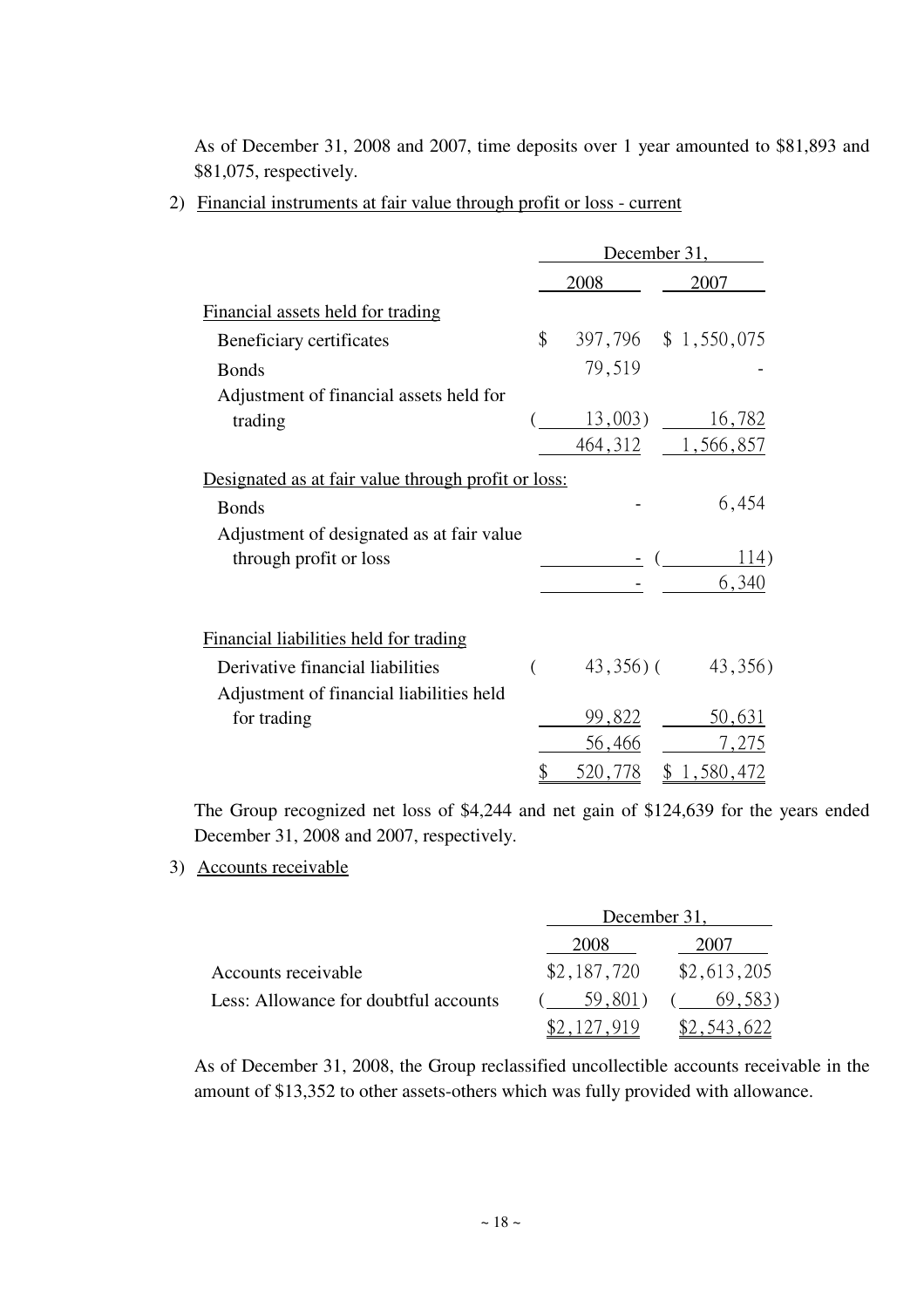### 4) Inventories

|                                       | December 31, |             |  |  |  |
|---------------------------------------|--------------|-------------|--|--|--|
|                                       | 2008         | 2007        |  |  |  |
| Raw materials                         | \$3,070,984  | \$2,070,738 |  |  |  |
| Raw materials in transit              |              | 1,066,382   |  |  |  |
| Work in process                       | 1,227,168    | 431,781     |  |  |  |
| Finished goods                        | 1,717,124    | 1,128,096   |  |  |  |
| Inventories in transit                | 54,303       | 101,738     |  |  |  |
|                                       | 6,069,579    | 4,798,735   |  |  |  |
| Less: Allowance for decline in market |              |             |  |  |  |
| value and inventory obsolescence      | 695,223      | 53,799)     |  |  |  |
|                                       | \$5,374,356  | 4,744,936   |  |  |  |

### 5) Financial assets carried at cost - noncurrent

|                           | December 31. |         |      |         |  |  |  |
|---------------------------|--------------|---------|------|---------|--|--|--|
| Investee company          |              | 2008    | 2007 |         |  |  |  |
| Taiwan IC Packaging Corp. |              | 640,000 |      | 640,000 |  |  |  |
| Alcor Micro Corp.         |              | 198,000 |      | 198,000 |  |  |  |
| Dramexchange Tech. Inc.   |              | 1,125   |      | 1,125   |  |  |  |
|                           |              |         |      |         |  |  |  |

The investments in Alcor Micro Corp. and Taiwan IC Packaging Corp. represent their shares issued through private placement, which are not allowed to be transferred within three years. The investment in Dramexchange Tech. Inc. is carried at cost because its shares are not quoted in an active market and the fair value cannot be reliably measured.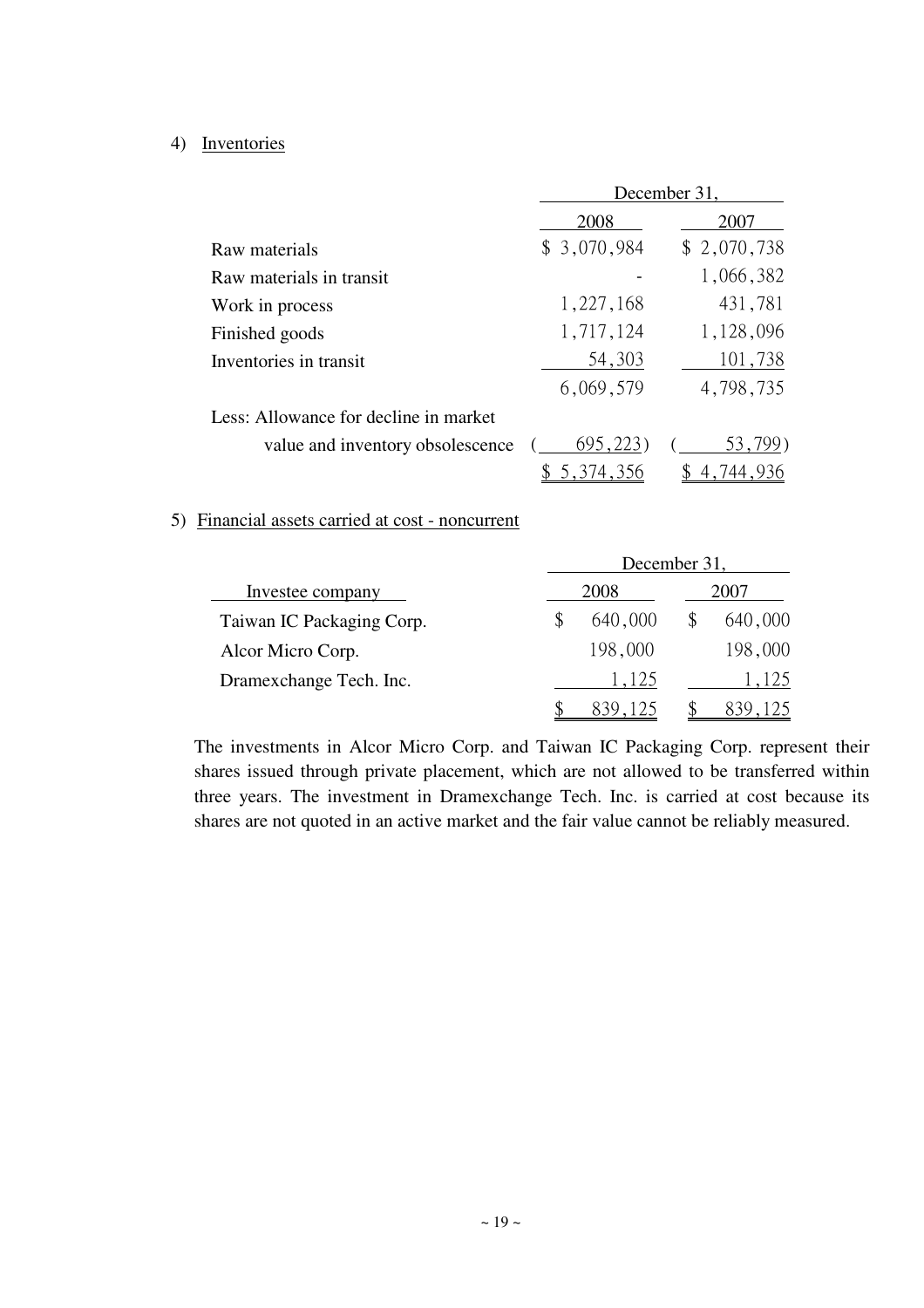# 6) Property, plant and equipment

|                              | December 31, 2008 |               |                         |              |               |  |  |
|------------------------------|-------------------|---------------|-------------------------|--------------|---------------|--|--|
|                              |                   |               |                         | Accumulated  | <b>Net</b>    |  |  |
| Item                         |                   | Original cost |                         | depreciation | book value    |  |  |
| Land                         | \$                | 898,682       | $\sqrt[6]{\frac{1}{2}}$ |              | \$<br>898,682 |  |  |
| <b>Buildings</b>             |                   | $1,932,023$ ( |                         | 268,482)     | 1,663,541     |  |  |
| Machinery                    |                   | 791,708 (     |                         | 207,713)     | 583,995       |  |  |
| Transportation equipment     |                   | 25,551        |                         | 8,986)       | 16,565        |  |  |
| Furniture and fixtures       |                   | 93,271 (      |                         | 55,426)      | 37,845        |  |  |
| Miscellaneous equipment      |                   | $69,224$ (    |                         | 20, 349)     | 48,875        |  |  |
| Construction in progress and |                   |               |                         |              |               |  |  |
| prepayments for equipment    |                   | 90,997        |                         |              | 90,997        |  |  |
|                              |                   | 3,901,456     |                         | 560,956      | \$3,340,500   |  |  |

|                              | December 31, 2007 |               |     |              |               |  |  |
|------------------------------|-------------------|---------------|-----|--------------|---------------|--|--|
|                              |                   |               |     | Accumulated  | <b>Net</b>    |  |  |
| Item                         |                   | Original cost |     | depreciation | book value    |  |  |
| Land                         | \$                | 871,123       | \$  |              | \$<br>871,123 |  |  |
| <b>Buildings</b>             |                   | 1,331,424     |     | 198,368)     | 1,133,056     |  |  |
| Machinery                    |                   | 434,621       |     | 114,252)     | 320,369       |  |  |
| Transportation equipment     |                   | 18,357        |     | 4,708)       | 13,649        |  |  |
| Furniture and fixtures       |                   | 76,641        |     | 48,112)      | 28,529        |  |  |
| Miscellaneous equipment      |                   | 52,979        |     | 9,010)       | 43,969        |  |  |
| Construction in progress and |                   |               |     |              |               |  |  |
| prepayments for equipment    |                   | 314,632       |     |              | 314,632       |  |  |
|                              | \$                | 3,099,777     | ั\$ | 374,450)     | \$2,725,327   |  |  |

# 7) Other intangible assets

|                                |  | December 31, |  |                    |  |  |  |
|--------------------------------|--|--------------|--|--------------------|--|--|--|
|                                |  | 2007         |  |                    |  |  |  |
| Land use right                 |  |              |  | 137,681 \$ 127,163 |  |  |  |
| Less: Accumulated amortization |  | 9,008)       |  | 5.777              |  |  |  |
|                                |  | 28.673       |  | 121.386            |  |  |  |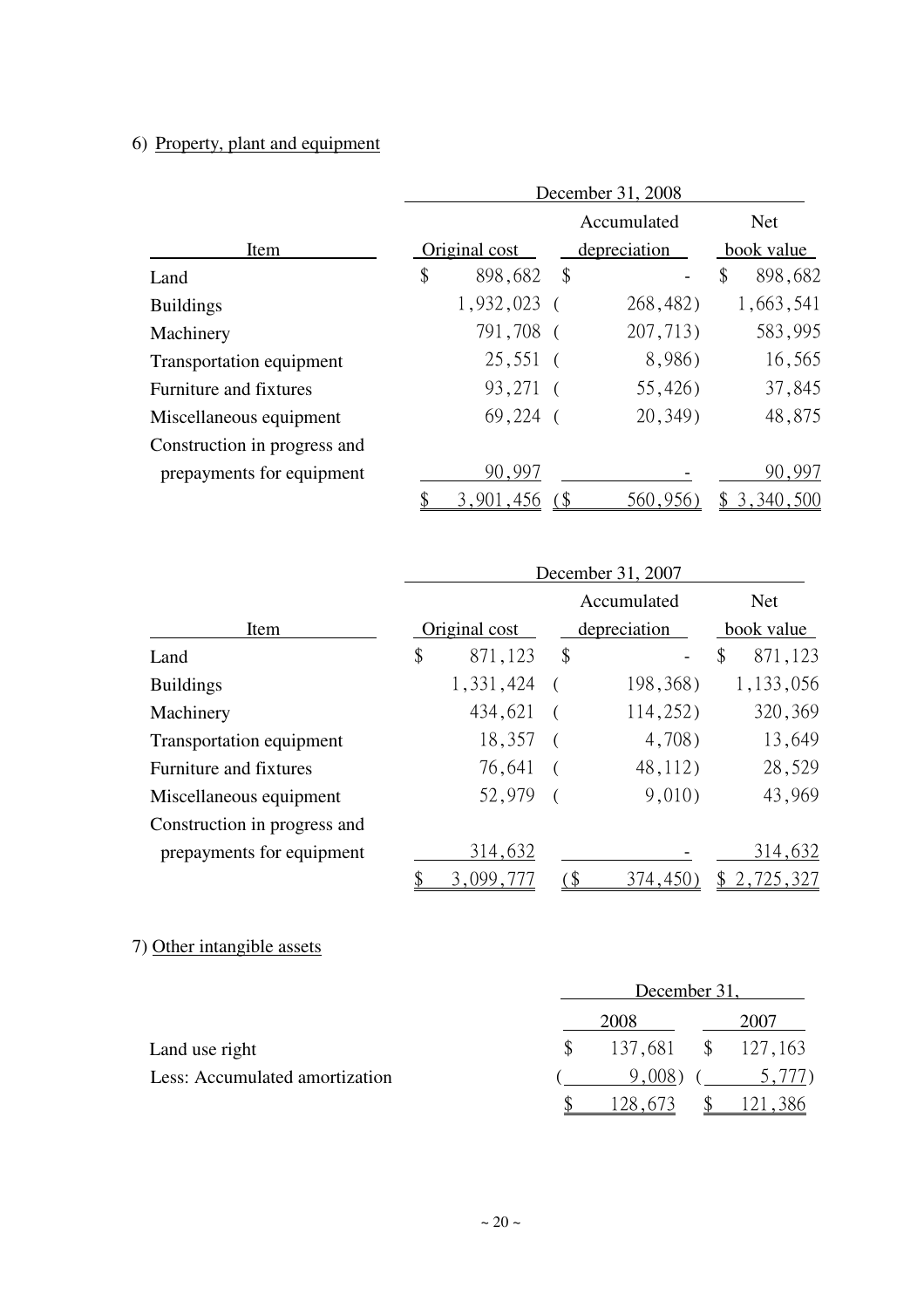8) Short-term bank loans

9)

|                                            | December 31 |           |      |          |  |  |
|--------------------------------------------|-------------|-----------|------|----------|--|--|
|                                            |             | 2008      | 2007 |          |  |  |
| Short-term loans                           |             | 272,700   |      | 108,315  |  |  |
| Annual interest rates                      | 1.21        | 1.41      | 1.23 | 5.23     |  |  |
| Income tax                                 |             |           |      |          |  |  |
|                                            |             | 2008      |      | 2007     |  |  |
| Income tax expense                         | \$          | 686,681   | \$   | 690,172  |  |  |
| Net change of deferred income tax          |             | 51,529    |      | 53,059)  |  |  |
| Under provision of prior year's income tax |             | 7,021     |      | 1,580    |  |  |
| Prepaid income tax                         |             | 279, 165) |      | 164,218) |  |  |
| Income tax payable                         |             | 466,066   |      | 474,475  |  |  |

A. As of December 31, 2008 and 2007, the deferred income tax assets and liabilities are as follows:

|                                       | December 31. |  |  |  |  |
|---------------------------------------|--------------|--|--|--|--|
|                                       | 2008         |  |  |  |  |
| Total deferred income tax assets      | 205.374      |  |  |  |  |
| Total deferred income tax liabilities |              |  |  |  |  |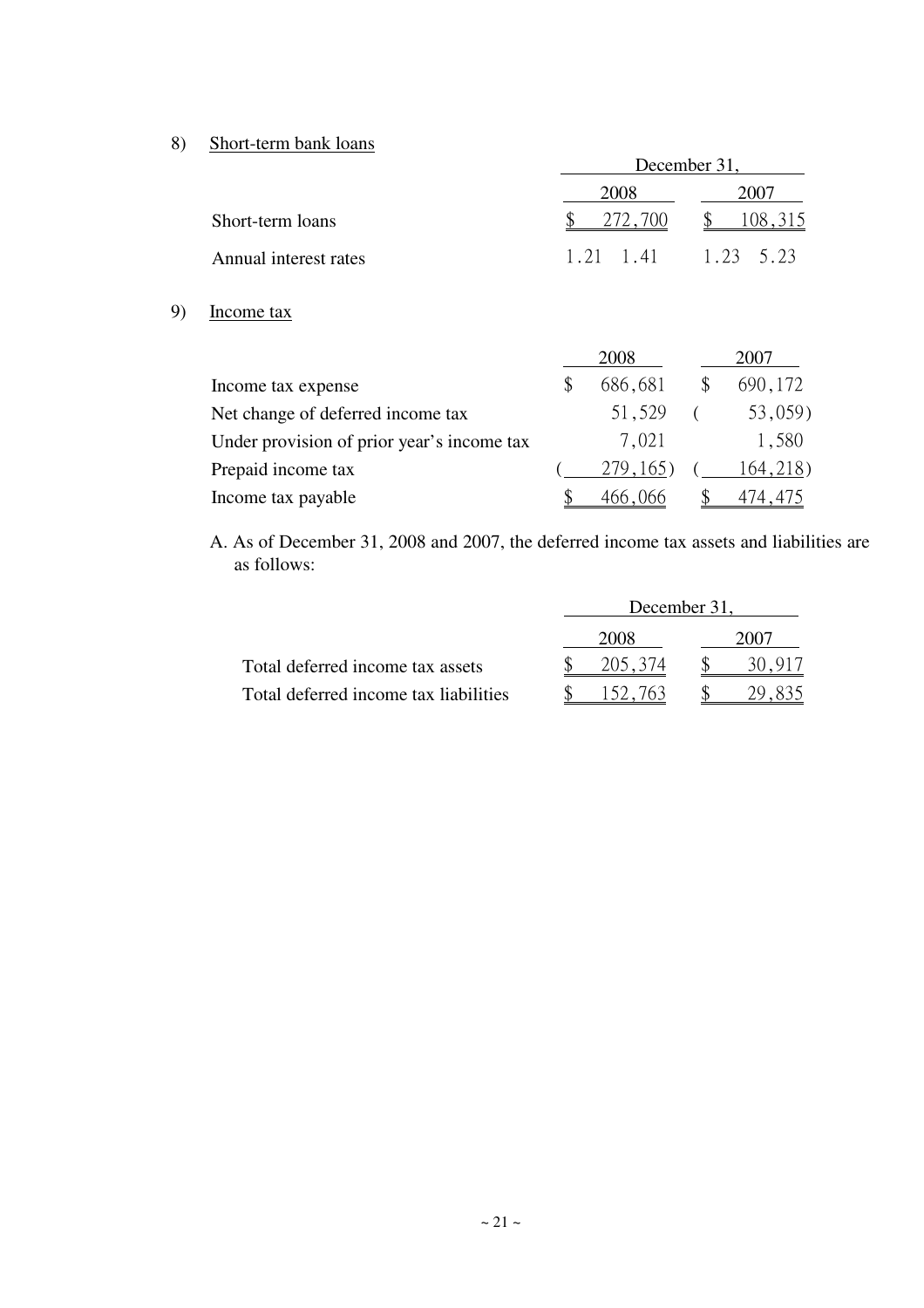|                                                                                         | December 31, |              |               |                |               |              |    |            |  |  |  |
|-----------------------------------------------------------------------------------------|--------------|--------------|---------------|----------------|---------------|--------------|----|------------|--|--|--|
| Items                                                                                   |              | 2008         |               |                | 2007          |              |    |            |  |  |  |
|                                                                                         |              | Amount       |               | Tax Effect     |               | Amount       |    | Tax Effect |  |  |  |
| Current:                                                                                |              |              |               |                |               |              |    |            |  |  |  |
| Allowance for doubtful<br>accounts                                                      | \$           | 59,801       | $\mathcal{S}$ | 12,725         | $\frac{1}{2}$ | 22,927       | \$ | 9,221      |  |  |  |
| Unrealized loss on decline<br>in market value and<br>inventory obsolescence             |              | 695,223      |               | 173,734        |               | 52,019       |    | 13,366     |  |  |  |
| Unrealized profit on<br>intercompany transactions                                       |              | 20,040       |               | 5,010          |               | 17,536       |    | 4,384      |  |  |  |
| Unrealized exchange gain                                                                | €            | 242,027) (   |               | $60,507)$ (    |               | $57,484$ ) ( |    | 14,371)    |  |  |  |
| Others                                                                                  |              | 45,316       |               | 11,329         |               | 3,192        |    | 798        |  |  |  |
|                                                                                         |              |              |               | <u>142,291</u> |               |              |    | 13,398     |  |  |  |
| Noncurrent:                                                                             |              |              |               |                |               |              |    |            |  |  |  |
| Pension expense                                                                         |              | 8,876        |               | 2,219          |               | 11,164       |    | 2,791      |  |  |  |
| Investment income on<br>foreign investments<br>accounted for under the<br>equity method |              | $368,201)$ ( |               | $92,050$ (     |               | $61,854$ ) ( |    | 15,464)    |  |  |  |
| Unrealized permanent<br>decline in market value of<br>financial assets carried at       |              |              |               |                |               |              |    |            |  |  |  |
| cost                                                                                    |              | 1,427        |               | 357            |               | 1,427        |    | 357        |  |  |  |
| Others                                                                                  | $\left($     | 824) (       |               | 206)           |               |              |    |            |  |  |  |
|                                                                                         |              |              |               | 89,680         |               |              |    | 2,316)     |  |  |  |
|                                                                                         |              |              | \$            | 52,611         |               |              | \$ | 1,082      |  |  |  |

B. As of December 31, 2008 and 2007, details of deferred income tax assets and liabilities are as follows:

- C. The significant differences between accounting income and tax income in 2008 and 2007 are as follows:
	- a) Permanent differences: For 2008, the income included dividend income of approximately \$47,000. For 2007, the income included gain on valuation of financial liabilities of approximately \$107,000.
	- b) Temporary differences: Listed as changes in deferred income tax assets and liabilities above.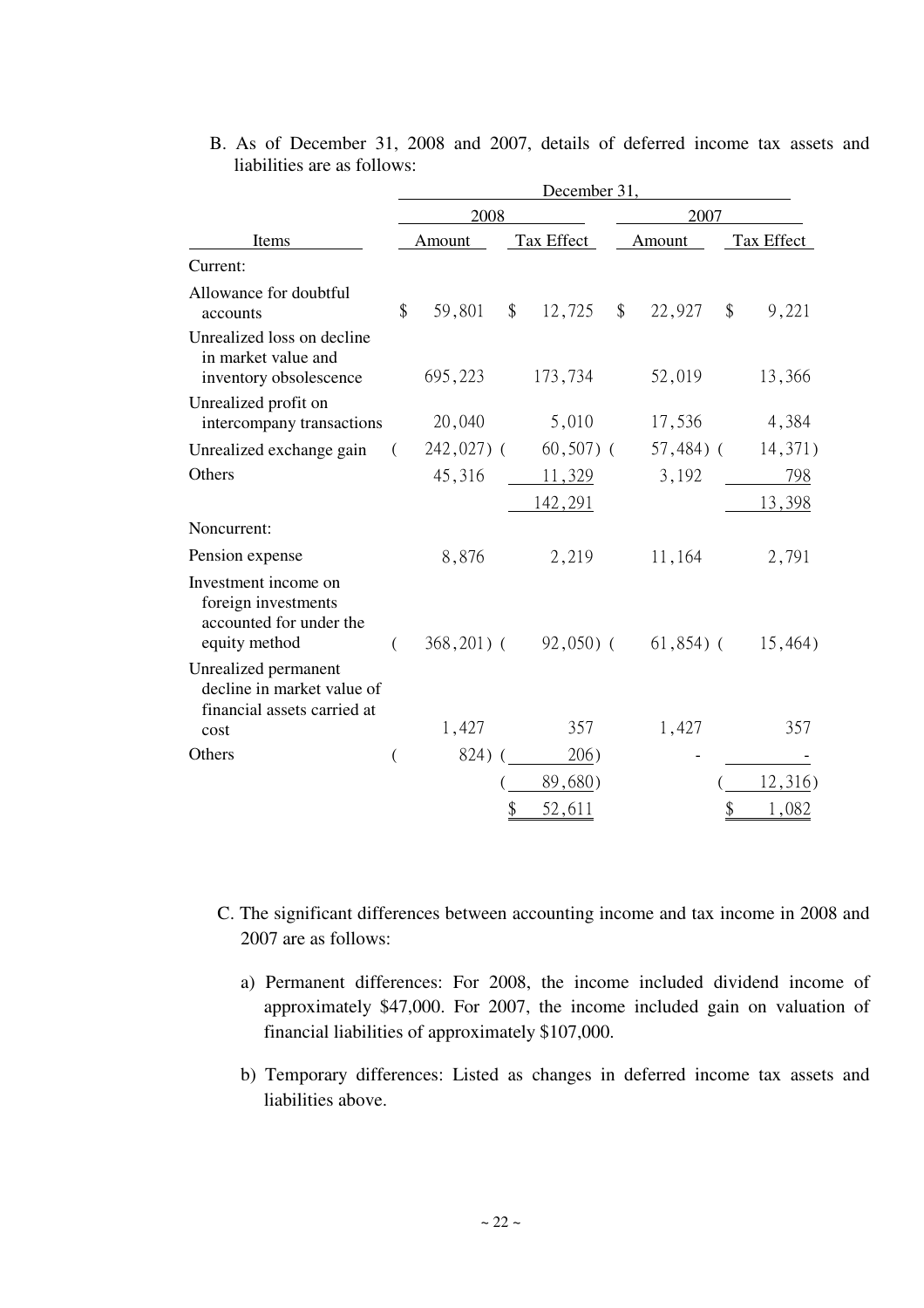D.The Company was granted a five-year tax holiday with respect to income derived from its data storage memory and computer peripheral equipment production. The expiry date is as follows:

| Approval date<br>and number                                           | Date of tax-exempt<br>related equipment<br>ready for production | Tax-exempt<br>periods                             | equipment | Cost of tax-<br>exempt related |
|-----------------------------------------------------------------------|-----------------------------------------------------------------|---------------------------------------------------|-----------|--------------------------------|
| Taipei-City-Chien-<br>One No.<br>09370306300 on<br>14th April, 2004   | 1st January, 2004                                               | 1st January,<br>$2004 - 31$ st<br>December, 2008  |           | 35,061                         |
| Taipei-City-Chien-<br>One No.<br>09470339400 on 7th<br>November, 2005 | 1st October, 2005                                               | 1st October,<br>$2005 - 30$ th<br>September, 2010 |           | 76,089                         |

- E. For the years ended December 31, 2008 and 2007, the income tax expense included the additional 10% corporate income tax related to the 2007 and 2006 undistributed earnings amounting to \$86,158 and \$91,343, respectively. These amounts were recognized based on the resolution adopted in the Company's stockholders' meeting to retain the 2007 and 2006 earnings.
- F. As of December 31, 2008, the Company's income tax returns through 2006 have been assessed and approved by the Tax Authority.
- 10) Bonds payable

|                                          | December 31, |               |  |  |  |  |  |
|------------------------------------------|--------------|---------------|--|--|--|--|--|
|                                          | 2008         | 2007          |  |  |  |  |  |
| First Euro convertible bonds payable     |              | 145,935<br>\$ |  |  |  |  |  |
| Less: Due within one year                |              | 145,935)      |  |  |  |  |  |
|                                          |              |               |  |  |  |  |  |
| First domestic convertible bonds payable | 1,115,700    | 1,115,700     |  |  |  |  |  |
| Less: Discount of bonds payable          | 63,925       | 85,858)       |  |  |  |  |  |
| Due within one year                      | (1,051,775)  |               |  |  |  |  |  |
|                                          |              | 1,029,842     |  |  |  |  |  |
|                                          |              |               |  |  |  |  |  |

A. In July 2003, the Company issued 0% unsecured Convertible Bonds in the amount of US\$35 million at par value due in 2008, which are listed in the Luxembourg Stock Exchange. The significant terms of the Bonds are summarized below: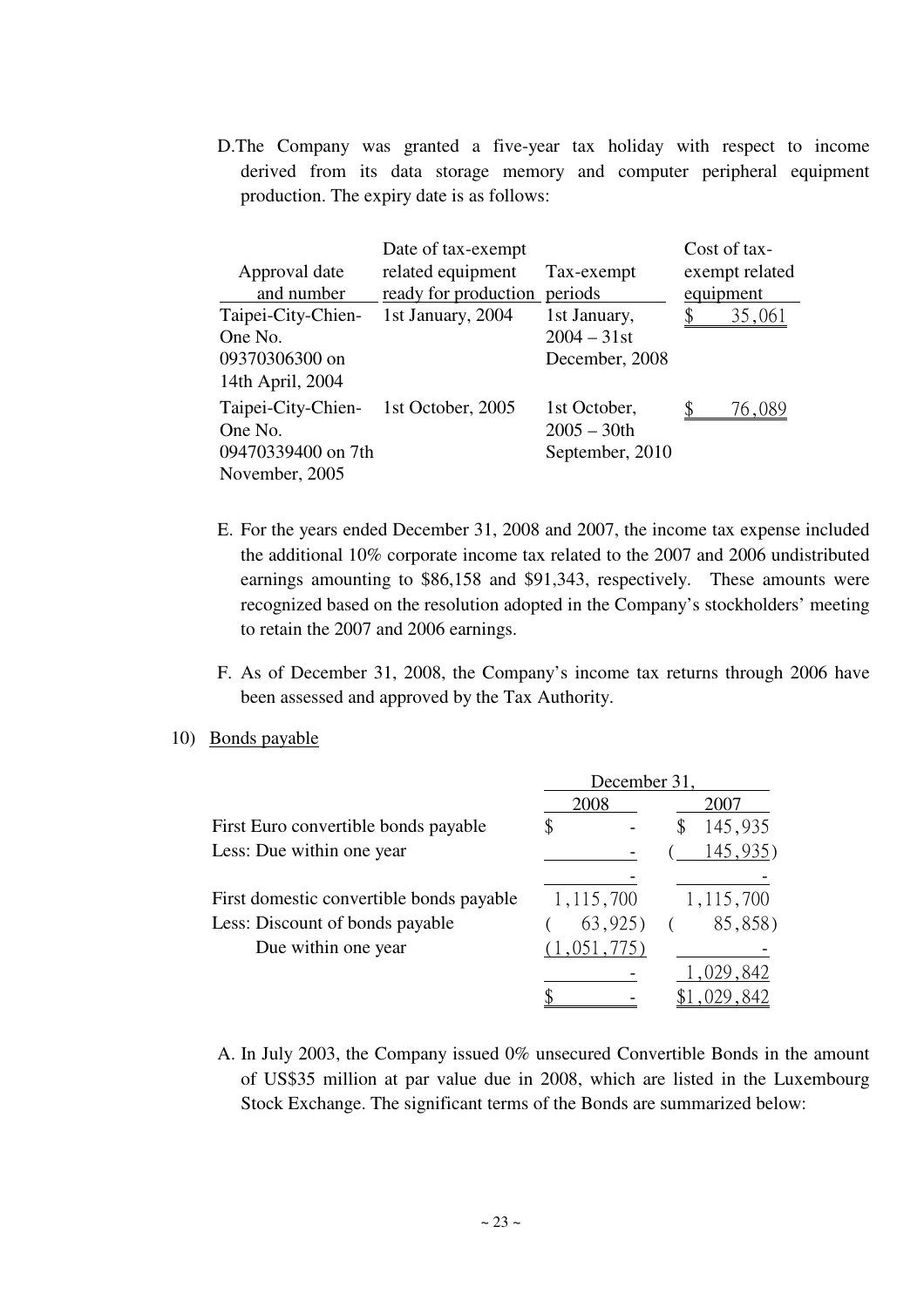- a) As of December 31, 2008, bonds in the amount of US\$35 million have been converted into 19,516,877 common shares based on the conversion price per share at date of conversion. The excess of the bond cost over par value of the shares amounting to \$1,011,352 was credited to capital reserve.
- b) The fair value of put and call options embedded in bonds payable issued before December 31, 2005 was not separated in accordance with EITF 95-078.
- B. As approved by the competent authority, the Company issued its first unsecured zero coupon domestic convertible bonds with a principal amount of \$1,500,000 and an effective interest rate of 2.15%. The terms of the bonds are summarized below:

a)Period: 5 years (November 24, 2006 to November 24, 2011).

b)Conversion period: the date following one month from the issue date to 10 days before the maturity date.

c)Conversion price:

The initial conversion price at issuance of the bonds was \$107 per share. The conversion price is subject to adjustment based on the rules prescribed in the bond agreement when the number of the Company's common stock changes. As of September 26, 2008, the adjusted conversion price was \$92.7 per share.

d)Reset of conversion price:

Other than the abovementioned adjustment, the conversion price shall be reset at the ex-right or ex-dividend date during the period from 2007 to 2011 based on the pricing model prescribed in the conversion rules. In the year when dividends are not distributed, the effective date for resetting the conversion price is June 30. When the reset conversion price is less than the conversion price in effect, the reset price will be adopted as the new conversion price, provided that the reset conversion price is not less than 80% of the initial conversion price at issuance of the bonds. As of September 26, 2008, the adjusted conversion price was \$80 per share.

e)Redemption at the bondholders' option:

The bondholders may request the Company to redeem their bonds at face value after three years from the issue date.

f) Redemption at the Company's option:

The Company may, after giving not less than 40 days notice to the Bondholders, call all, or part only, of the Bonds on or at any time after December 24, 2006 at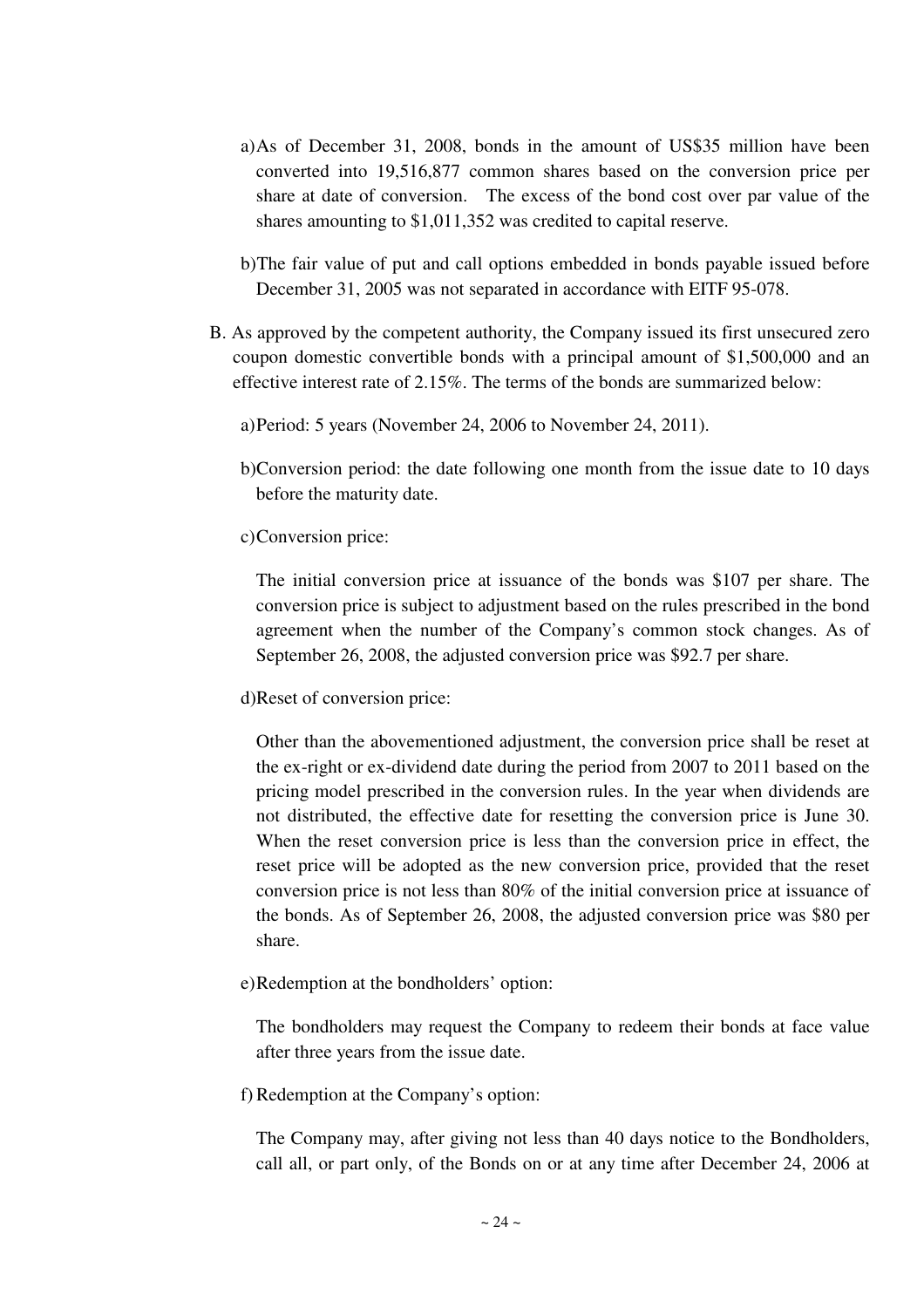their principal amount in the event that the closing price of the Shares on the TSE, calculated at the prevailing exchange rate, for each of the 30 consecutive Trading Days, is at least 50% of the Conversion Price in effect on each Trading Day or at least 90% in principal amount of the Bonds have already been redeemed, converted, or purchased and cancelled.

g)As of December 31, 2008, bonds in the amount of \$384,300 had been converted into 3,595,124 common shares based on the conversion price per share at date of conversion. The excess of the bond cost over par value of the shares amounting to \$302,320 was credited to capital reserve.

The fair value of the convertible option was separated from bonds payable, and was recognized in "Capital reserve from stock warrants" in the amount of \$89,070 in accordance with ROC SFAS No. 36. The fair value of put and call options embedded in bonds payable was separated from bonds payable, and was recognized in "Financial assets or liabilities at fair value through profit or loss".

As of December 31 2008, due to the reset of conversion price, the change of price resetting amounting to \$48,622 was credited to capital reserve.

- December 31, 2008 2007 Long-term loans \$ 53,198 \$ 82,484 Less: Due within one year  $(33,460)$   $(35,195)$ \$ 19,738 \$ 47,289 Annual interest rates 1.28 5.20 1.28 5.20
- 11) Long-term loans

## 12) Retirement plan

A.The Company has a non-contributory and funded defined benefit pension plan in accordance with the Labor Standards Law, covering all regular employees. Under the defined benefit plan, two units are accrued for each year of service for the first 15 years and one unit for each additional year thereafter, subject to a maximum of 45 units. Pension benefits are based on the number of units accrued and the average monthly salaries and wages of the last 6 months prior to retirement. The Company contributes monthly an amount equal to 2% of the employees' monthly salaries and wages to the retirement fund deposited with Bank of Taiwan, the trustee, under the name of the independent retirement fund committee.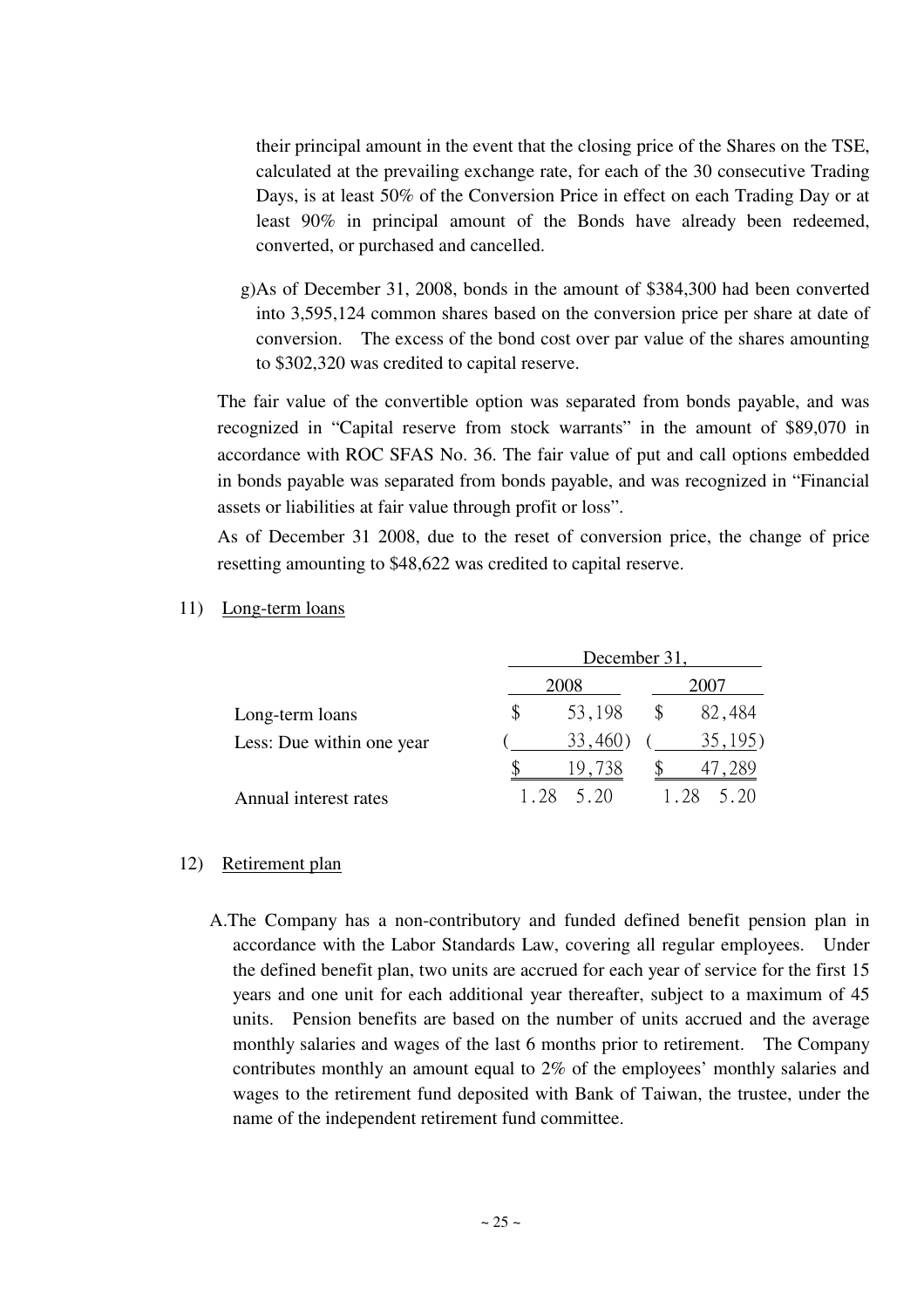- B. As of December 31, 2008 and 2007, the balance of the retirement fund with the Bank of Taiwan was \$33,835 and \$27,066, respectively.
- C. The related actuarial assumptions used to calculate the net periodic pension cost based on the measurement dates as of December 31, 2008 and 2007 are as follows:

|                                | 2008  | 2007  |
|--------------------------------|-------|-------|
| Discount rate                  | 2.50% | 3.50% |
| Rate of increase in salary     | 2.00% | 2.00% |
| Expected return on plan assets | 2.50% | 2.50% |

D. Reconciliation of the plan funded status and the accrued pension liabilities are as follows:

|                                        | December 31,                                |                  |          |  |  |  |  |
|----------------------------------------|---------------------------------------------|------------------|----------|--|--|--|--|
|                                        |                                             | 2008             | 2007     |  |  |  |  |
| Benefit obligation:                    |                                             |                  |          |  |  |  |  |
| Vested benefit obligation              | \$                                          | - \$             |          |  |  |  |  |
| Non-vested benefit obligation          |                                             | $54,005$ ) (     | 43,650)  |  |  |  |  |
| Accumulated benefit obligation         |                                             | $54,005$ ) (     | 43,650)  |  |  |  |  |
| Effects of future salary increments    |                                             | $25,877$ ) (     | 17,709)  |  |  |  |  |
| Projected benefit obligation           |                                             | 79,882) (        | 61, 359) |  |  |  |  |
| Fair value of plan assets              |                                             | <u>33,835</u>    | 27,066   |  |  |  |  |
| <b>Funded status</b>                   |                                             | $46,047$ ) (     | 34, 293) |  |  |  |  |
| Unrecognized net transition obligation |                                             | 18               | 19       |  |  |  |  |
| Unrecognized pension loss              |                                             | 30,336           | 16,296   |  |  |  |  |
| <b>Additional liability</b>            |                                             | 4,477)           |          |  |  |  |  |
| Accrued pension liabilities            | $\left( \text{\textcirc }\mathbb{S}\right)$ | $(20, 170)$ (\$) | 17,978)  |  |  |  |  |
| Vested benefit                         |                                             |                  |          |  |  |  |  |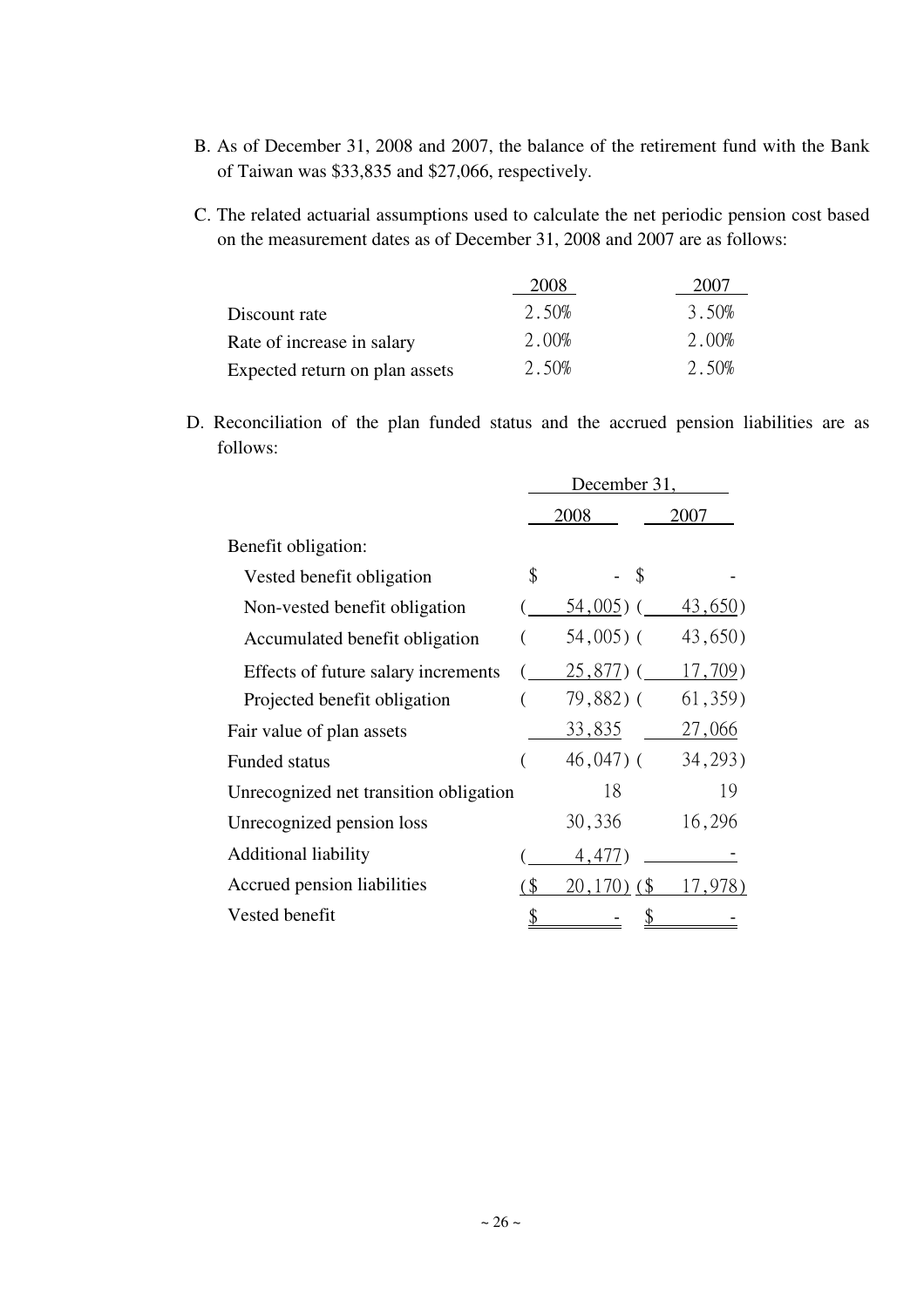E. For the years ended December 31, 2008 and 2007, the details of the Company's net periodic pension costs are as follows:

|                                                        | December 31, |      |       |  |  |
|--------------------------------------------------------|--------------|------|-------|--|--|
|                                                        | 2008         | 2007 |       |  |  |
| Service cost                                           | 1,614        |      | 1,568 |  |  |
| Interest cost                                          | 2,148        |      | 1,879 |  |  |
| Expected return on plan assets                         | $735)$ (     |      | 596)  |  |  |
| Amortization of unrecognized net transition obligation |              |      |       |  |  |
| Amortization of unrecognized pension loss              | 44 J         |      | 293   |  |  |
| Net periodic pension cost                              |              |      |       |  |  |

- F. Effective July 1, 2005, the Company established a funded defined contribution pension plan (the "New Plan") under the Labor Pension Act. Employees have the option to be covered under the New Plan. Under the New Plan, the Company contributes monthly an amount based on 6% of the employees' monthly salaries and wages to the employees' individual pension accounts at the Bureau of Labor Insurance. The benefits accrued are portable when the employment is terminated. The net pension cost recognized under the New Plan for the years ended December 31, 2008 and 2007 was \$26,292 and \$23,874, respectively.
- G. The Company's mainland subsidiaries have a funded defined contribution plan. Monthly contributions to an independent fund administered by the government in accordance with the pension regulations in the People's Republic of China (PRC) are based on 12.5%~22% of employees' monthly salaries and wages. The Company's mainland subsidiaries have no other obligation aside from the monthly contributions.
- H. Except for Transcend UK and Transcend MD, Transcend Japan, Transcend Korea, Transcend USA, Transcend Europe and Transcend Germany have defined contribution plans covering all regular employees. Monthly contributions to the Plans are based on a fixed percentage of the employees' monthly salaries and wages.
- 13) Capital stock
	- A. On June 13, 2008, the stockholders at their annual stockholders' meeting adopted a resolution to capitalize retained earnings and employees' bonus of \$208,353 (20,835 thousand shares). The amount of capitalization had been approved by the Securities and Futures Bureau on August 20, 2008 and had been registered.
	- B. On June 11, 2007, the stockholders at their annual stockholders' meeting adopted a resolution to capitalize retained earnings and employees' bonus of \$45,299 (4,529 thousand shares). The amount of capitalization had been approved by the Securities and Futures Bureau on July 26, 2007 and had been registered.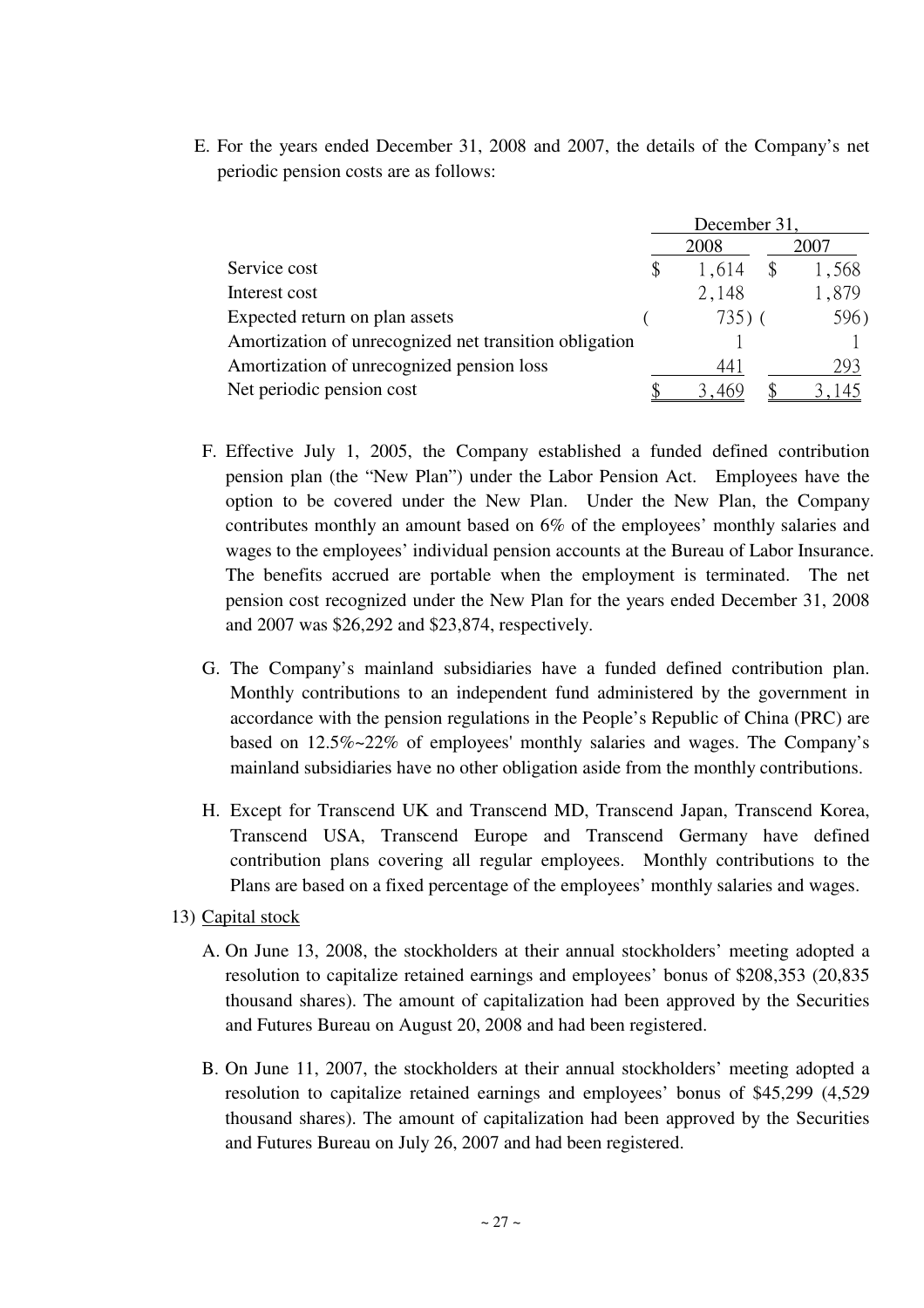- C. On August 14, 2007, the Board of Directors adopted a resolution to issue 25,000 thousand shares of common stock to allow an increase in capital through a cash infusion amounting to \$3,200,000 at a subscription price of \$128 per share. The amount of capital raised had been approved by the competent authorities and had been registered.
- 14) Capital reserve
	- A. The R.O.C. Securities and Exchange Law requires that capital reserve shall be exclusively used to cover accumulated deficits or to increase capital and shall not be used for any other purpose. However, capital reserve arising from paid-in capital in excess of par value on issuance of common stock and donations can be capitalized once a year, provided that the Company has no accumulated deficits and the amount to be capitalized does not exceed 10% of the paid-in capital.
	- B. Please see Note 4 (10) for detailed information.
- 15) Retained earnings
	- A. In accordance with the Company's Articles of Incorporation, the annual net income should be used initially to cover any accumulated deficit, 10% of the annual net income should be set aside as legal reserve; setting aside an additional special reserve pursuant to regulations; and reserving a certain amount with no effect on the Company's normal operations, no violation of regulation and balance stock dividend policy; thereafter, the Board of Directors shall propose and the stockholders shall approve to appropriate the amount of the residual earnings to be distributed. When distributing the remaining retained earnings, the Company should distribute 0.2% for the directors' and supervisors' remuneration and at least 3% for employees' bonuses. The cash dividend shall be at least 5% of the dividend to be distributed.
	- B. Except for covering accumulated deficit or increasing capital, the legal reserve shall not be used for any other purpose. Capitalization of the legal reserve is permitted, provided that the balance of the reserve exceeds 50% of the Company's paid-in capital and the amount capitalized does not exceed 50% of the balance of the reserve.
	- C. Under Article 41 of R.O.C. Securities and Exchange Law, in addition to the amount appropriated for legal reserve, the Company should set aside a special reserve from retained earnings if the total of the cumulative translation adjustment and unrealized loss on long-term investments results in a net reduction of the stockholders' equity as of the end of the current year.
	- D. The appropriation of 2007 and 2006 earnings had been resolved at the stockholders' meeting on June 13, 2008 and June 11, 2007, respectively. Details are summarized below: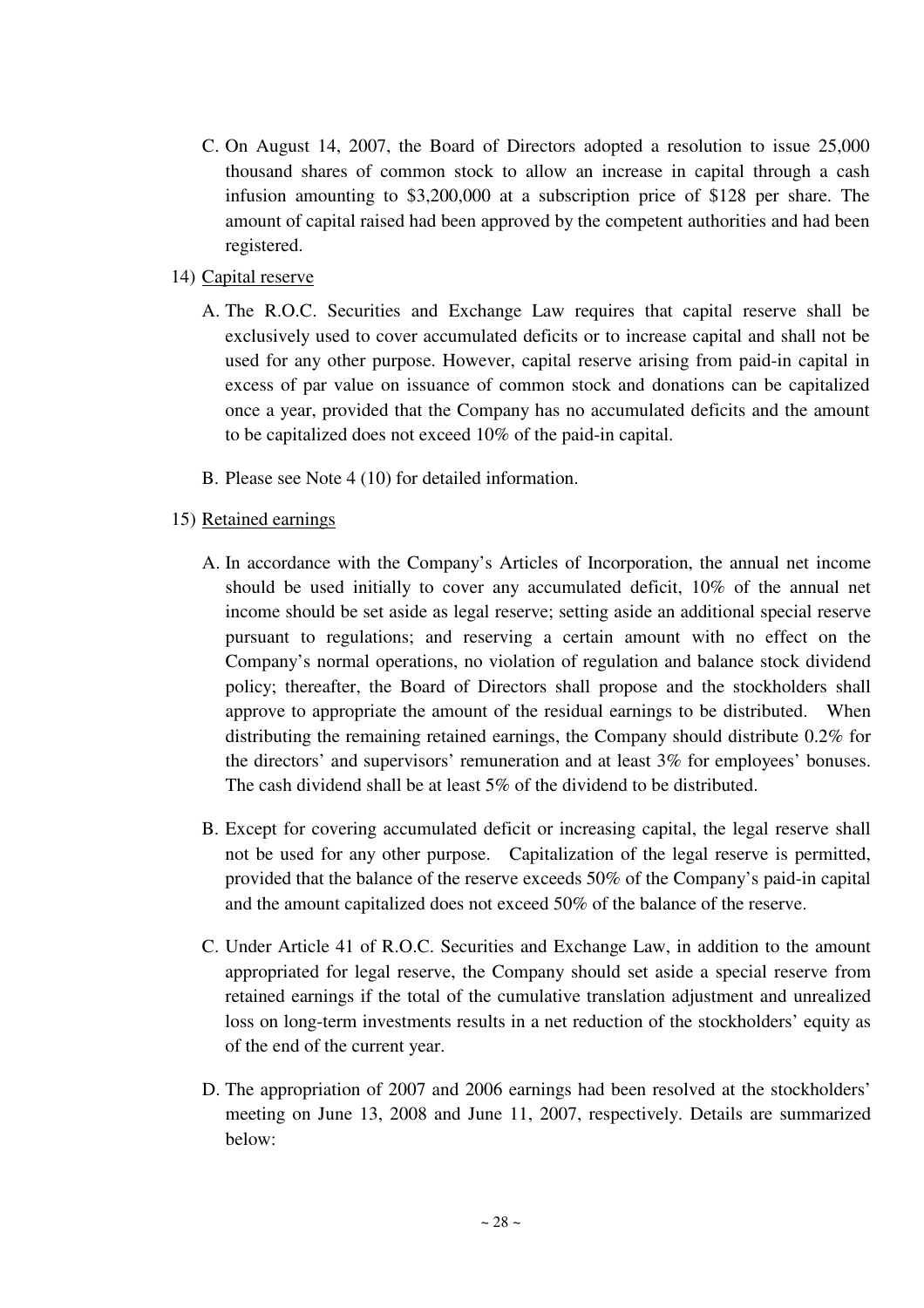|                             | 2007          |              | 2006 |           |    |              |
|-----------------------------|---------------|--------------|------|-----------|----|--------------|
|                             |               | Dividends    |      |           |    | Dividends    |
|                             |               | per share    |      |           |    | per share    |
|                             | Amount        | (in dollars) |      | Amount    |    | (in dollars) |
| Legal reserve               | \$<br>270,040 |              | \$   | 243,148   |    |              |
| Stock dividends             | 37,065        | \$<br>0.1    |      | 33,752    | \$ | 0.1          |
| Cash dividends              | 1,482,583     | 4.0          |      | 1,215,074 |    | 3.6          |
| Directors' and supervisors' |               |              |      |           |    |              |
| remuneration                | 3,071         |              |      | 2,566     |    |              |
| Employees' stock bonus      | 23,030        |              |      | 11,547    |    |              |
| Employees' cash bonus       | 23,033        |              |      | 26,943    |    |              |
| Total                       | 1,838,822     |              |      | ,533,030  |    |              |

In addition, the stockholders at their annual stockholders' meeting on June 13, 2008 adopted a resolution to capitalize capital reserve of \$148,258.

As of March 5, 2009, the appropriation of 2008 earnings had not been resolved by the Board of Directors. Information on the appropriation of the Company's earnings as resolved by the Board of Directors and approved by the stockholders will be posted in the "Market Observation Post System" at the website of the Taiwan Stock Exchange.

According to the resolution for the appropriation of 2007 earnings, employees' stock bonus of 2,303 shares, constituting 1% of the oustanding shares as at December 31, 2007, were distributed. The estimated earnings per share after accounting for the distribution of employees' bonus and directors' and supervisors' remuneration as expenses in 2007 is \$6.65 (in dollars).

- E. The actual creditable tax ratio of distributed earnings in 2007 was 19.48%. As of December 31, 2008, the imputation tax credit account balance was \$719,546 and the estimated creditable tax ratio was 24.48%. As of December 31, 2008, the Company's undistributed earnings derived before and after the adoption of the imputation tax system were \$121,097 and \$4,525,639, respectively.
- F. The estimated amount of employees' bonus for 2008 is \$141,055, based on a certain percentage prescribed by the Company's Articles of Incorporation (about 6%) of net income in 2008 after taking into account the legal reserve and other factors. Information on the appropriation of the Company's employees' bonus and directors' and supervisors' remuneration as resolved by the Board of Directors and approved by the stockholders will be posted in the "Market Observation Post System" at the website of the Taiwan Stock Exchange.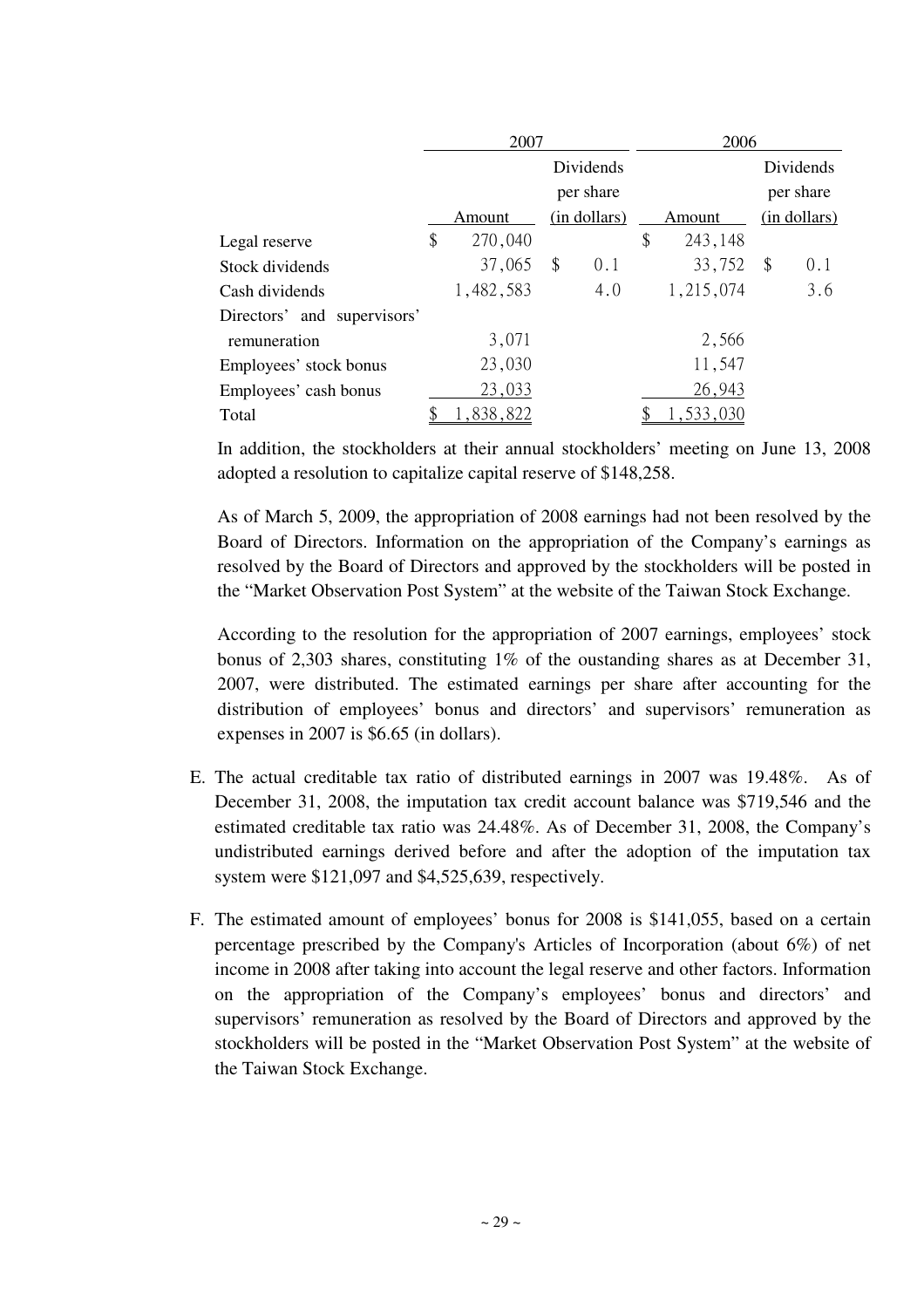- 16) Share-based payment employee compensation plan
	- A. As of December 31, 2008, the Company's share-based payment transactions are set forth below:

|               |            |          |          |            | Actual                |             |
|---------------|------------|----------|----------|------------|-----------------------|-------------|
|               |            |          |          |            | resignation Estimated |             |
|               |            |          |          |            | rate in the           | future      |
| Type of       |            | Quantity | Contract | Vesting    | current               | resignation |
| arrangement   | Grant date | granted  | period   | conditions | period                | rate        |
| Employee      | 2007.10.15 | 4,536    | 6 years  | 2 years'   | 777                   | 7.77        |
| stock options |            |          |          | service    |                       |             |

B. Details of the employee stock options are set forth below:

| December 31, 2008 |       |               |                  |  |
|-------------------|-------|---------------|------------------|--|
|                   |       |               | Weighted-average |  |
|                   |       |               | exercise price   |  |
|                   |       |               | (in dollars)     |  |
| \$                |       |               | 120              |  |
|                   |       |               |                  |  |
|                   |       |               |                  |  |
|                   |       |               |                  |  |
|                   | 224)  |               |                  |  |
|                   |       |               |                  |  |
|                   |       |               |                  |  |
|                   | 4,240 |               | 120              |  |
|                   |       |               |                  |  |
|                   |       | No. of shares | $4,464$ \$       |  |

C. Details of the employee stock options outstanding as of December 31, 2008 are set forth below:

|                |                | Options outstanding at end of year |                  | Options exercisable at end of year |                  |
|----------------|----------------|------------------------------------|------------------|------------------------------------|------------------|
|                |                | Weighted-average                   |                  |                                    |                  |
| Range of       |                | expected                           | Weighted-average |                                    | Weighted-average |
| exercise price | No. of shares  | remaining                          | exercise price   | No. of shares                      | exercise price   |
| (in dollars)   | (in thousands) | vesting period                     | (in dollars)     | (in thousands)                     | (in dollars)     |
| 120            | 4,240          | 3.375 years                        | 120              |                                    |                  |

D. The following sets forth the pro forma net income and earnings per share based on the assumption that the compensation cost is accounted for using the fair value method for the stock options granted before the effectivity of R.O.C. SFAS No. 39.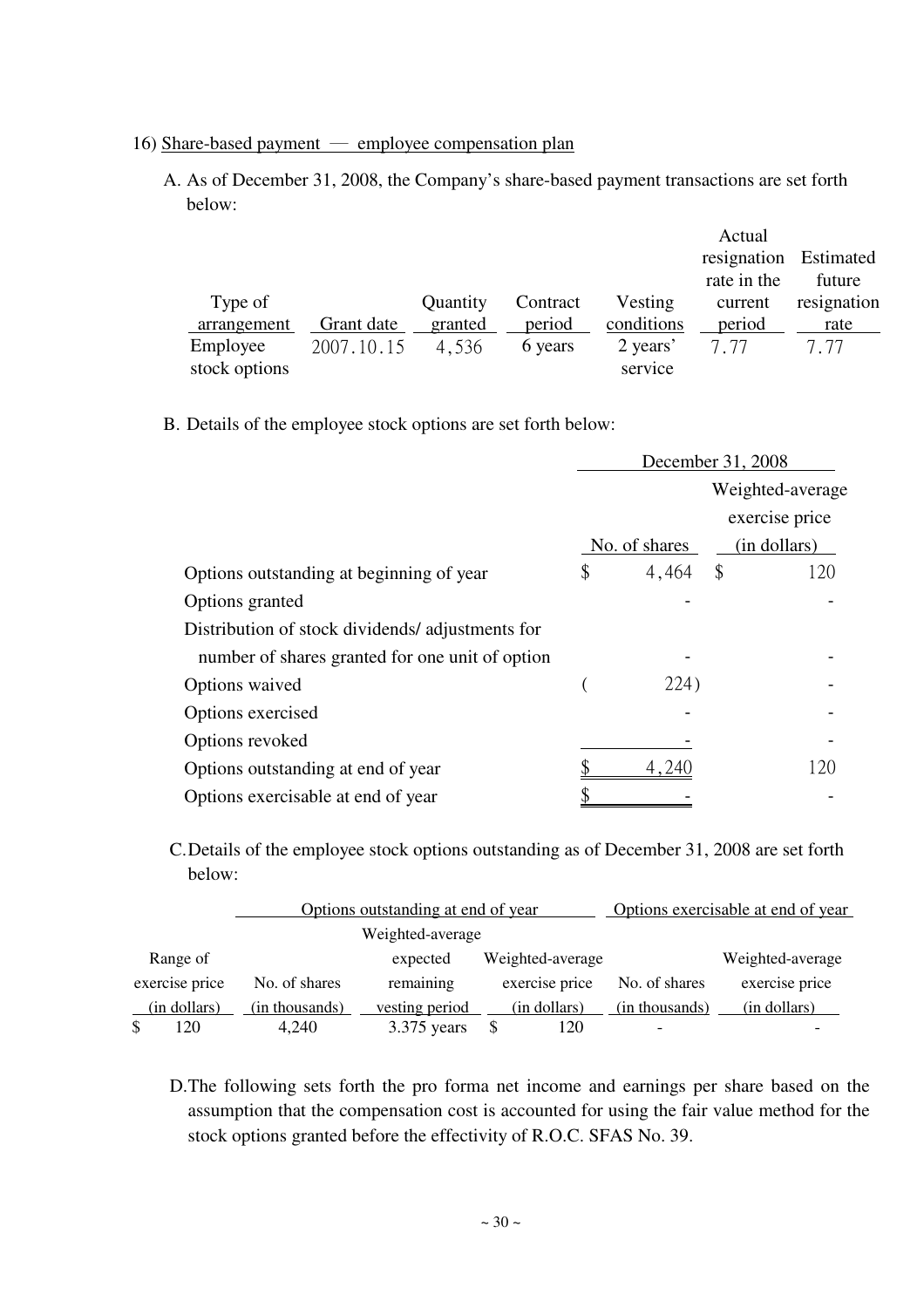|                                             | December 31, 2008 |                                                         |  |           |  |
|---------------------------------------------|-------------------|---------------------------------------------------------|--|-----------|--|
|                                             |                   | Financial report                                        |  | Pro Forma |  |
| Net income                                  |                   | $\frac{1}{2}$ , 2, 247, 037 $\frac{1}{2}$ , 2, 175, 142 |  |           |  |
| Basic earnings per share (EPS) (in dollars) |                   | 5.72                                                    |  | 5.54      |  |
| Diluted EPS (in dollars)                    |                   | 5.54                                                    |  | 5.37      |  |

E. Estimations of increase in fair value by using the Black-Scholes option-pricing model are shown below:

|                                            |      |  |                                                     |              | Risk- |         |
|--------------------------------------------|------|--|-----------------------------------------------------|--------------|-------|---------|
|                                            |      |  | Expected Expected Expected free                     |              |       | Fair    |
| Type of                                    |      |  | Date Stock Exercise price vesting dividend interest |              |       | value   |
| arrangement granted price price volatility |      |  | period <u>vield rate</u> rate per unit              |              |       |         |
| Employee                                   |      |  | 10 15, \$120 \$120 39.68 4.375                      | $\bigcirc$ 0 | 2.61  | \$43.32 |
| stock options                              | 2007 |  |                                                     |              |       |         |

## 17) Earnings per common share

|                                              | For the year ended December 31, 2008 |                           |                                      |                       |       |  |
|----------------------------------------------|--------------------------------------|---------------------------|--------------------------------------|-----------------------|-------|--|
|                                              |                                      |                           | Weighted                             |                       |       |  |
|                                              |                                      |                           | average number Earnings per common   |                       |       |  |
|                                              | Amount                               |                           | of outstanding share (in NT dollars) |                       |       |  |
|                                              | <b>Before</b>                        | After                     | common shares                        | <b>Before</b>         | After |  |
|                                              | income tax                           | income tax                | (in thousands)                       | income tax income tax |       |  |
| Basic earnings per common<br>share:          |                                      |                           |                                      |                       |       |  |
| Consolidated net income                      |                                      | $$2,933,718$ $$2,247,037$ |                                      | $392,884$ \$ 7.47 \$  |       |  |
| Effect of outstanding                        |                                      |                           |                                      |                       |       |  |
| securities or rights that are                |                                      |                           |                                      |                       |       |  |
| potentially dilutive to<br>common stock:     |                                      |                           |                                      |                       |       |  |
| Convertible bonds                            |                                      |                           |                                      |                       |       |  |
|                                              | 21,364                               | 21,364                    | 13,946                               |                       |       |  |
| Employees' bonus                             |                                      |                           | 2,448                                |                       |       |  |
| Diluted earnings per common                  |                                      |                           |                                      |                       |       |  |
| share:                                       |                                      |                           |                                      |                       |       |  |
| Consolidated net income<br>and the effect of |                                      |                           |                                      |                       |       |  |
| outstanding securities or                    |                                      |                           |                                      |                       |       |  |
| rights that are potentially                  |                                      |                           |                                      |                       |       |  |
| dilutive to common stock                     | <u>\$2,955,082</u>                   | \$2,268,401               | 409,278                              | <u>7.22</u>           | 5.54  |  |

Effective January 1, 2008, as employees' bonus could be distributed in the form of stock, the diluted EPS computation shall include those estimated shares that would increase from employees' stock bonus issuance in the caculation of the weighted-average number of common shares outstanding during the reporting year, taking into account the dilutive effects of stock bonus on potential common shares; whereas, basic EPS shall be calculated based on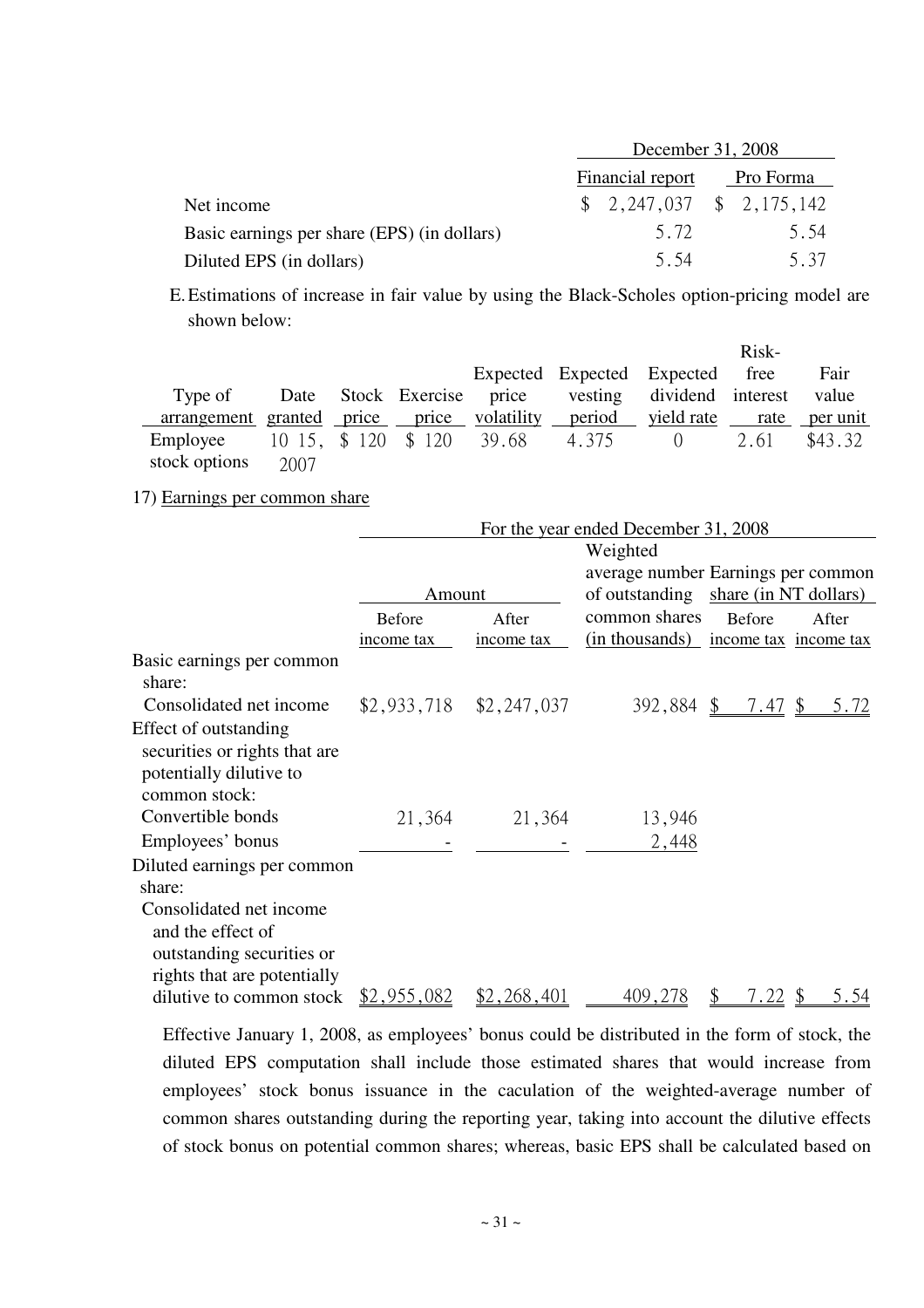the weighted-average number of common shares outstanding during the reporting year that include the shares of employees' stock bonus for the appropriation of prior year earnings, which have already been resolved at the stockholders' meeting held in the reporting year. Since capitalization of employees' bonus no longer belongs to distribution of stock dividends (or retained earnings and capital reserve capitalized), the calculation of basic EPS and diluted EPS for all periods presented shall not be adjusted retroactively. However, the accounting treatment for the appropriation of employees' bonus for 2007 earnings resolved at the stockholders' meeting held in 2008 is still in accordance with the regulations on capitalization of employees' bonus under paragraphs 19 and 39 of R.O.C. SFAS No. 24, "Earnings per Share".

|                               |                           |            | For the year ended December 31, 2007 |                                                          |       |  |
|-------------------------------|---------------------------|------------|--------------------------------------|----------------------------------------------------------|-------|--|
|                               |                           |            | Weighted                             |                                                          |       |  |
|                               |                           |            | average number Earnings per common   |                                                          |       |  |
|                               | Amount                    |            | of outstanding share (in NT dollars) |                                                          |       |  |
|                               | <b>Before</b>             | After      | common shares                        | <b>Before</b>                                            | After |  |
|                               | income tax                | income tax | (in thousands) income tax income tax |                                                          |       |  |
| Basic earnings per common     |                           |            |                                      |                                                          |       |  |
| share:                        |                           |            |                                      |                                                          |       |  |
| Consolidated net income       | $$3,390,568$ $$2,700,396$ |            |                                      | $366,233 \quad \frac{6}{9} \quad 9.26 \quad \frac{6}{9}$ | 7.37  |  |
| Effect of outstanding         |                           |            |                                      |                                                          |       |  |
| securities or rights that are |                           |            |                                      |                                                          |       |  |
| potentially dilutive to       |                           |            |                                      |                                                          |       |  |
| common stock:                 |                           |            |                                      |                                                          |       |  |
| Convertible bonds             | 80,332)                   | 80,332)    | 16,633                               |                                                          |       |  |
| Diluted earnings per common   |                           |            |                                      |                                                          |       |  |
| share:                        |                           |            |                                      |                                                          |       |  |
| Consolidated net income       |                           |            |                                      |                                                          |       |  |
| and the effect of             |                           |            |                                      |                                                          |       |  |
| outstanding securities or     |                           |            |                                      |                                                          |       |  |
| rights that are potentially   |                           |            |                                      |                                                          |       |  |
| dilutive to common stock      | \$3,310,236               | .620,064   | 382,866                              | <u>8.65</u>                                              | 6.84  |  |

The above weighted-average number of outstanding common shares has been adjusted retroactively in proportion to retained earnings, capital reserve and employees' bonus capitalized for the year ended December 31, 2008.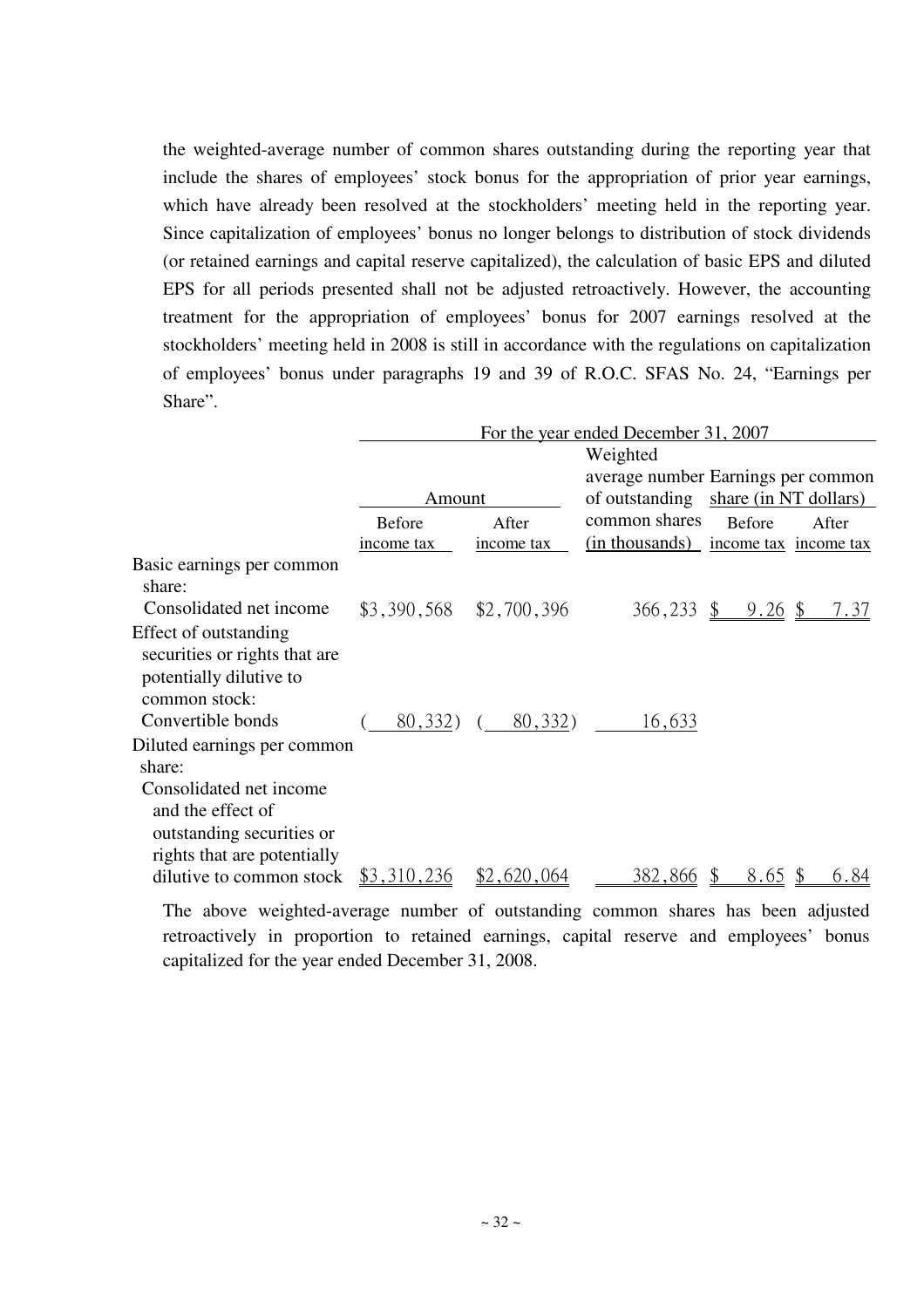# 18) Personnel, depreciation and amortization expenses

The Company's personnel, depreciation and amortization expenses are as follows:

|                    | For the year ended December 31, 2008 |                                      |    |                           |           |  |  |  |
|--------------------|--------------------------------------|--------------------------------------|----|---------------------------|-----------|--|--|--|
|                    |                                      | <b>Operating costs</b>               |    | <b>Operating expenses</b> | Total     |  |  |  |
| Personnel expenses |                                      |                                      |    |                           |           |  |  |  |
| <b>Salaries</b>    | \$                                   | 522,015                              | \$ | 808,167 \$                | 1,330,182 |  |  |  |
| Insurance          |                                      | 18,975                               |    | 70,465                    | 89,440    |  |  |  |
| Pension            |                                      | 22,794                               |    | 19,084                    | 41,878    |  |  |  |
| Others             |                                      | 34,605                               |    | 30,160                    | 64,765    |  |  |  |
| Depreciation       |                                      | 112,355                              |    | 61,182                    | 173,537   |  |  |  |
| Amortization       |                                      | 358                                  |    | 2,272                     | 2,630     |  |  |  |
|                    |                                      | For the year ended December 31, 2007 |    |                           |           |  |  |  |
|                    |                                      | <b>Operating costs</b>               |    | Operating expenses        | Total     |  |  |  |
| Personnel expenses |                                      |                                      |    |                           |           |  |  |  |
| <b>Salaries</b>    | \$                                   | 316,923                              | \$ | 618,233<br>$\sqrt$        | 935,156   |  |  |  |
| Insurance          |                                      | 18,585                               |    | 62,396                    | 80,981    |  |  |  |
| Pension            |                                      | 17,815                               |    | 16,216                    | 34,031    |  |  |  |
| Others             |                                      | 22,652                               |    | 25,099                    | 47,751    |  |  |  |
| Depreciation       |                                      | 60,079                               |    | 49,100                    | 109,179   |  |  |  |
| Amortization       |                                      | 341                                  |    | 2,141                     | 2,482     |  |  |  |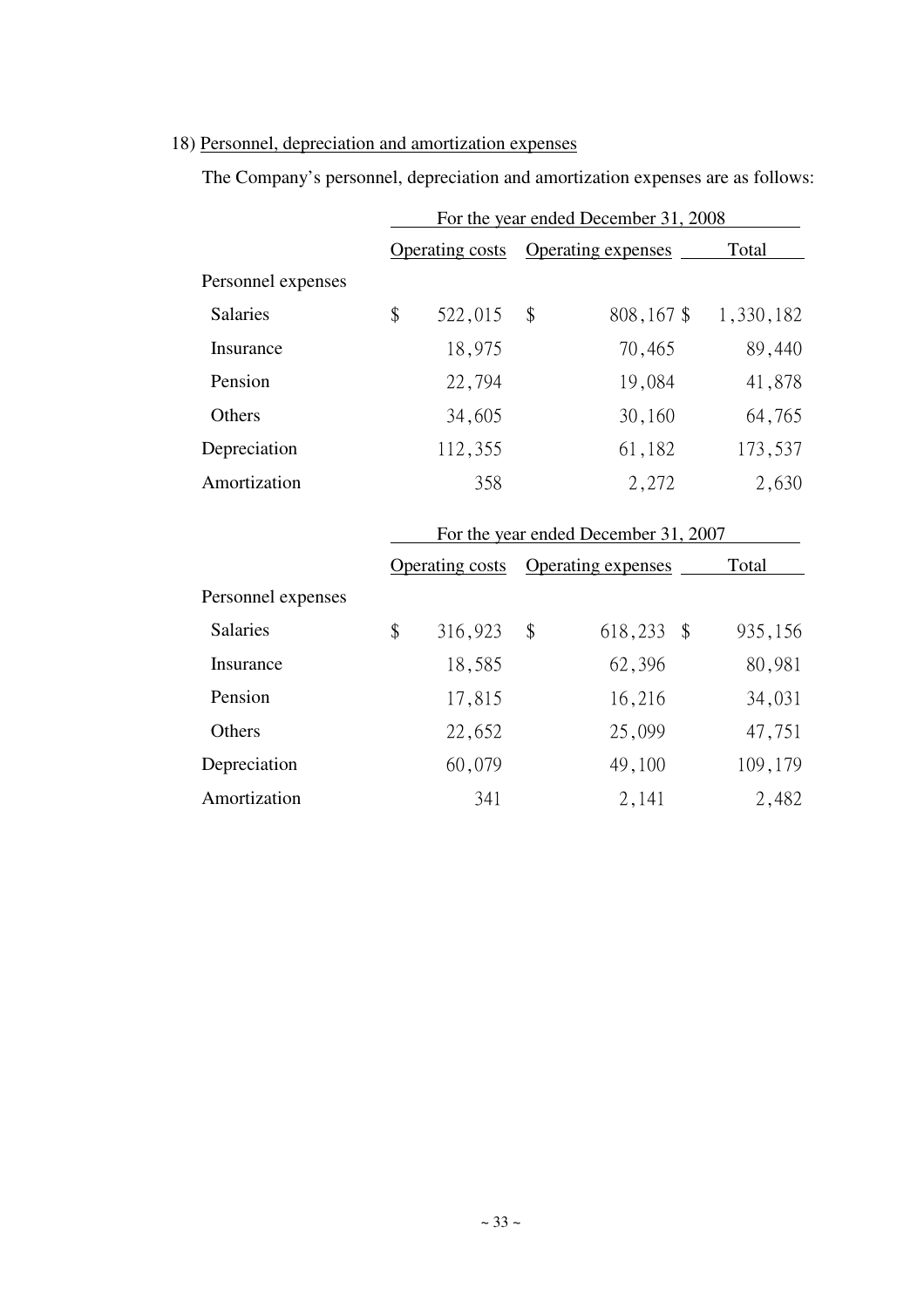## 5. RELATED PARTY TRANSACTIONS

### 1) Names of related parties and their relationship with the Company

| Name                           | <b>Relationship with the Company</b>                                   |
|--------------------------------|------------------------------------------------------------------------|
| C-Tech Corporation             | The Company's general manager is the chairman<br>of C-Tech Corporation |
| Transcend (H.K.) Limited       | The Company's general manager is the director                          |
| (Transcend H.K.)               | of Transcend H.K.                                                      |
| Shanghai Transcend Information | The Company's director is the general manager                          |
| Inc. (Shanghai Transcend)      | of Shanghai Transcend                                                  |

### 2) Significant transactions and balances with related parties

## A. Sales

|                    | 2008        |           | 2007        |             |
|--------------------|-------------|-----------|-------------|-------------|
|                    |             | $\%$ of   |             | $\%$ of     |
|                    | Amount      | net sales | Amount      | net sales   |
| Transcend H.K.     | \$3,070,125 |           | \$5,993,182 | 16          |
| C-Tech Corporation | 516,238     |           | 709,434     | $2^{\circ}$ |
| Shanghai Transcend |             |           | 37,972      |             |
|                    | 3,586,363   |           | 588         | 18.         |

The sales prices charged to related parties are almost equivalent to those charged to third parties. The credit term to related parties is 120 days after monthly billings, except for C-Tech Corporation, which is 15 to 30 days after monthly billings. The credit term to third parties is 30 to 60 days after monthly billings.

### B. Accounts receivable

|                       | December 31, |         |            |           |            |  |  |  |
|-----------------------|--------------|---------|------------|-----------|------------|--|--|--|
|                       |              | 2008    |            |           | 2007       |  |  |  |
|                       |              | $\%$ of |            |           | $\%$ of    |  |  |  |
|                       |              |         | accounts   |           | accounts   |  |  |  |
|                       | Amount       |         | receivable | Amount    | receivable |  |  |  |
| Transcend H.K.        | \$           | 287,336 | 11         | \$302,407 | 10         |  |  |  |
| C-Tech Corporation    |              | 41,105  | 2          | 105,961   | 4          |  |  |  |
| Shanghai Transcend    |              |         |            | 45,151    |            |  |  |  |
|                       |              | 328,441 | 13         | 453,519   | 15         |  |  |  |
| Reclassified to other |              |         |            |           |            |  |  |  |
| receivables           |              |         |            | 33,503)   |            |  |  |  |
|                       |              | 328,441 |            | 420,016   |            |  |  |  |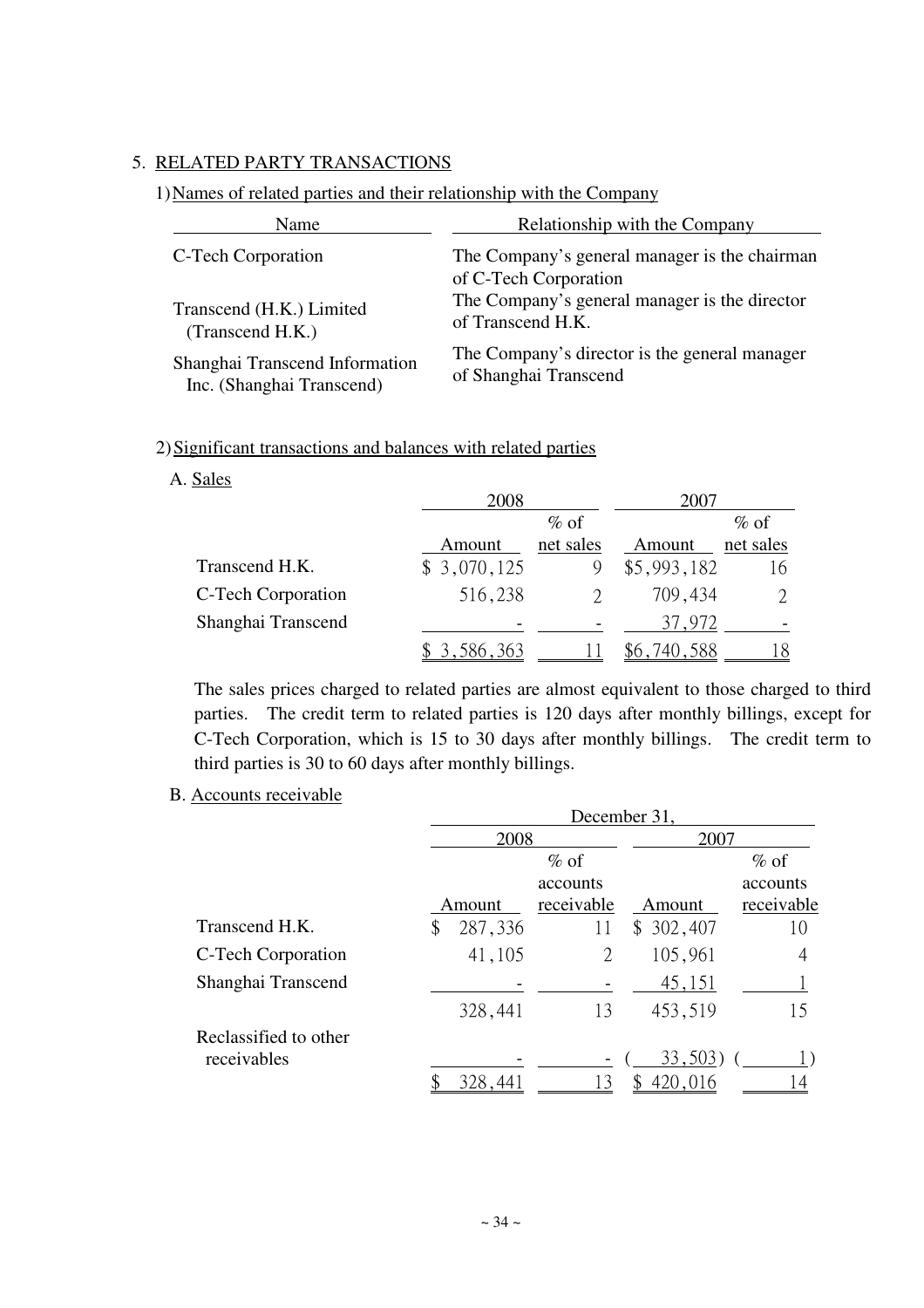### C. Other receivables

| 2008 | 1007         |
|------|--------------|
|      |              |
|      | December 31, |

The Company's accounts receivable for sales with collection periods longer than those for non-related parties were reclassified to "Other receivables" in accordance with Accounting Research and Development Foundation No. 93-167. The aging of such account is shown below:

|                    | December 31, 2007 |          |          |       |  |  |  |  |
|--------------------|-------------------|----------|----------|-------|--|--|--|--|
|                    | $210$ days        | 360 days | 730 days | Total |  |  |  |  |
| Shanghai Transcend |                   |          |          |       |  |  |  |  |

### D. Accrued expenses

|                |        | December 31, 2007 |        |          |  |  |  |  |
|----------------|--------|-------------------|--------|----------|--|--|--|--|
|                | 2008   |                   |        |          |  |  |  |  |
|                |        | $\%$ of           |        | $\%$ of  |  |  |  |  |
|                |        | accrued           |        | accrued  |  |  |  |  |
|                | Amount | expenses          | Amount | expenses |  |  |  |  |
| Transcend H.K. |        |                   |        |          |  |  |  |  |

The payables arose from the advertising fees for global marketing.

E. The following sets forth the salaries/rewards information of key management, such as directors, supervisors, general manager, vice general manager, etc.

|                        |    | For the years ended December 31, |        |  |
|------------------------|----|----------------------------------|--------|--|
|                        |    | 2007                             |        |  |
| <b>Salaries</b>        | \$ | $65,029$ \$                      | 51,651 |  |
| <b>Bonuses</b>         |    | 14,698                           | 10,244 |  |
| Service execution fees |    | 7,629                            | 4,506  |  |
| Earnings distribution  |    | 48,656                           | 37,543 |  |
| Total                  |    | 136,012                          |        |  |

- (A) Salaries include regular wages, special responsibility allowances, pensions, severance pay, etc.
- (B) Bonuses include various bonuses and rewards.
- (C) Service execution fees include travel allowances, special expenditures, various allowances, dorms & vehicles offering, etc.
- (D) Earnings distribution means directors' and supervisors' remuneration and employees' bonus accrued in current year.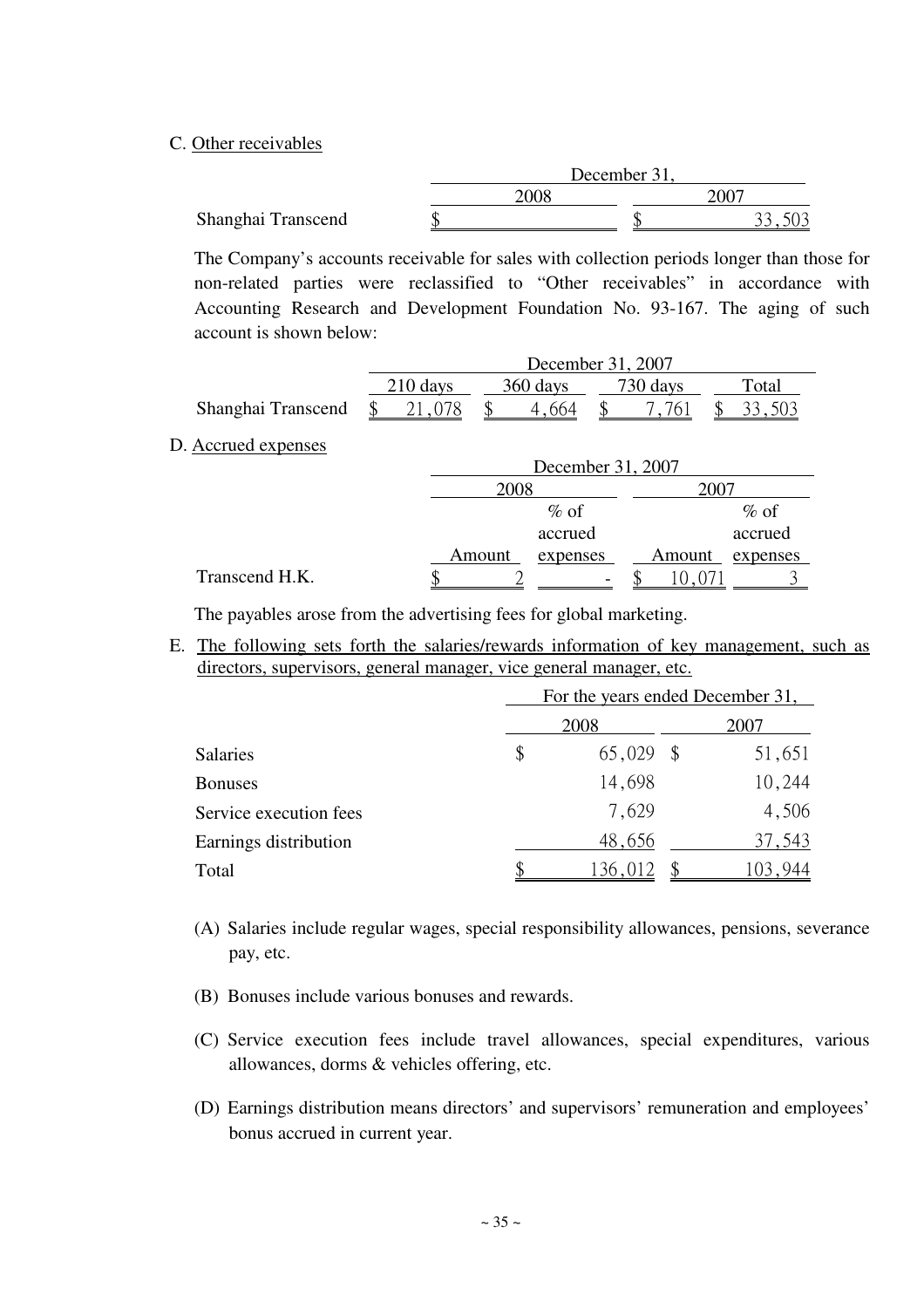- (E) The relevant information above was posted in the Company's annual report.
- F. Other revenue

As of December 31, 2008 and 2007, the balance of the sales of supplies to the related parties was \$1,168 and \$1,297, respectively.

## 6. PLEDGED ASSETS

|                                                           |                                   | <b>Book Value</b> |             |  |  |  |  |
|-----------------------------------------------------------|-----------------------------------|-------------------|-------------|--|--|--|--|
|                                                           |                                   | December 31,      |             |  |  |  |  |
| Nature of Assets                                          | Nature of liability secured       | 2008              | 2007        |  |  |  |  |
| Property, plant and<br>equipment                          | Long-term and short-term<br>loans | \$1,490,370       | \$1,529,446 |  |  |  |  |
| Other financial assets- Patent deposit<br>noncurrent-time |                                   |                   |             |  |  |  |  |
| deposit                                                   |                                   | 3,275             | 3,243       |  |  |  |  |
|                                                           |                                   | \$1,493,645       | \$1,532,689 |  |  |  |  |

## 7. COMMITMENTS AND CONTINGENT LIABILITIES

- A. SanDisk Corp. filed a lawsuit with the United States International Trade Commission (ITC) against 47 manufacturers and importers of flash memory storage devices, including the Company and its subsidiaries, on October 23, 2007, alleging infringement, among others, of its five patents and thereby requested an injunction from ITC that those products against the five patents should not be manufactured nor be sold in the United States. SanDisk Corp. also filed a lawsuit with the United States District Court of the State of Wisconsin against the same defendants, on October 24, 2007, alleging infringement, among others, of its patent on flash memory controller. The sales of the Company to its U.S. subsidiary, in charge of sales in the U.S. territory, accounted for 7% of consolidated sales for the year ended December 31, 2008, which generated net income of \$7,139 for the Company. At present, the Company has attorneys in this area tending to the two cases. As of March 5, 2009, the United States District Court of the State of Wisconsin was still waiting for ITC's ruling results to come out. As the lawsuits are still pending, the Company did not recognize the estimated amounts of any possible loss that may result from the lawsuits.
- B. As of December 31, 2008, the Company has unused letters of credit for purchases of merchandise amounting to \$200,000.

## 8. SIGNIFICANT LOSS OR DAMAGE

None.

9. SIGNIFICANT SUBSEQUENT EVENTS

None.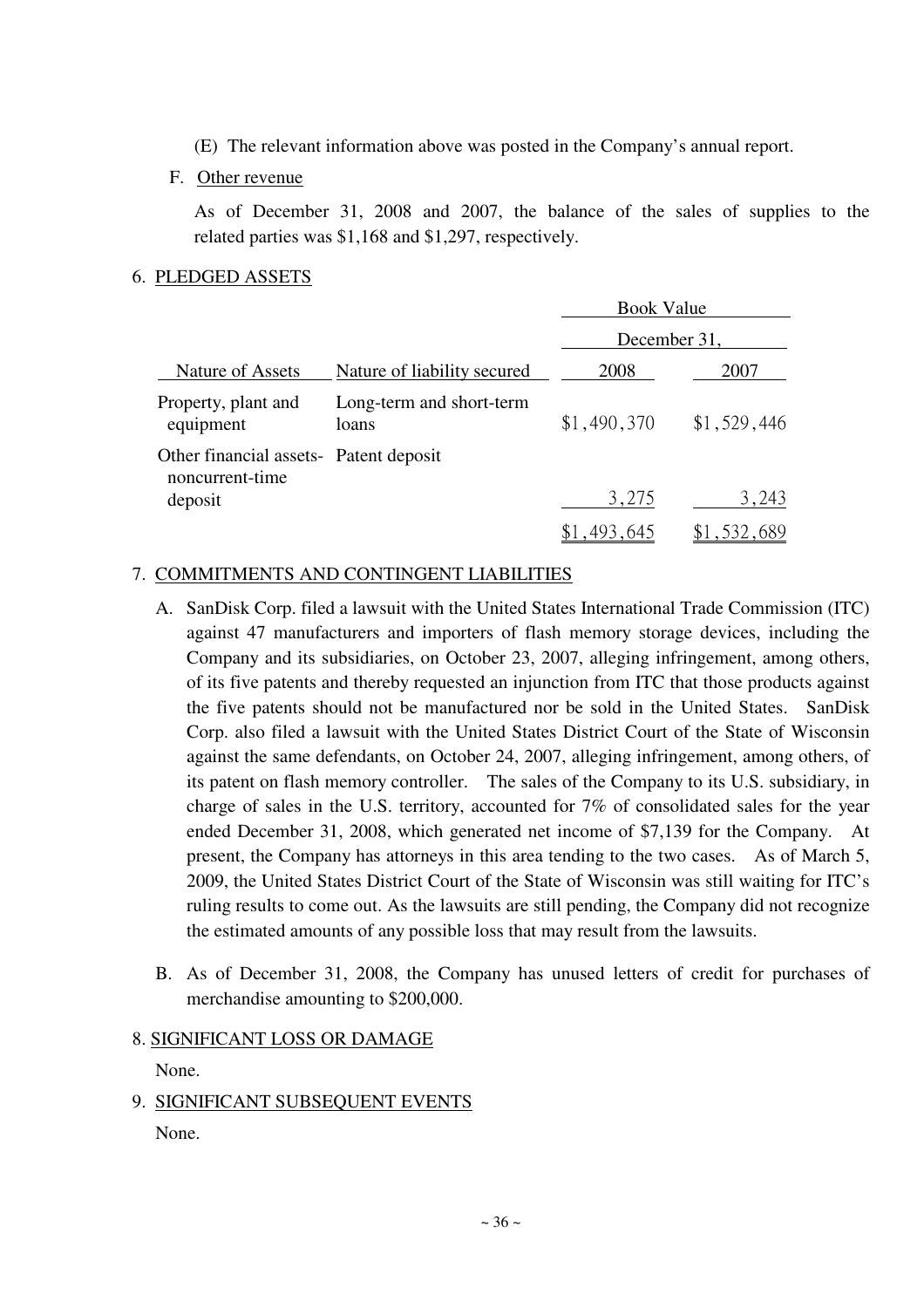## 10. OTHERS

## 1) Financial statement presentation

Certain accounts in the 2007 financial statements were reclassified to conform with the 2008 financial statement presentation.

Fair values of financial assets

|                                                                  | December 31, 2008 |                                      |                                                    |  |  |  |  |  |
|------------------------------------------------------------------|-------------------|--------------------------------------|----------------------------------------------------|--|--|--|--|--|
|                                                                  |                   |                                      | Fair value                                         |  |  |  |  |  |
|                                                                  | <b>Book</b> value | Quotations<br>in an active<br>market | Estimated using<br>a valuation<br><u>technique</u> |  |  |  |  |  |
| Non-derivative financial instruments                             |                   |                                      |                                                    |  |  |  |  |  |
| Assets:                                                          |                   |                                      |                                                    |  |  |  |  |  |
| Financial assets with fair values equal to<br>book values        | $$7,912,733$ \$   |                                      | $-$ \$7,912,733                                    |  |  |  |  |  |
| Financial assets at fair value through profit<br>or loss-current | 464, 312          | 464, 312                             |                                                    |  |  |  |  |  |
| Financial assets carried at cost-noncurrent                      | 839,125           |                                      |                                                    |  |  |  |  |  |
| Liabilities                                                      |                   |                                      |                                                    |  |  |  |  |  |
| Financial liabilities with fair values equal to<br>book values   | 2,830,883         |                                      | 2,830,883                                          |  |  |  |  |  |
| Bonds payable                                                    | 1,051,775         |                                      | 1,076,221                                          |  |  |  |  |  |
| Long-term loans                                                  | 53,198            |                                      | 53,198                                             |  |  |  |  |  |
| Derivative financial instruments                                 |                   |                                      |                                                    |  |  |  |  |  |
| Assets:                                                          |                   |                                      |                                                    |  |  |  |  |  |
| Financial assets at fair value through profit<br>or loss-current | 56,466            |                                      | 56,466                                             |  |  |  |  |  |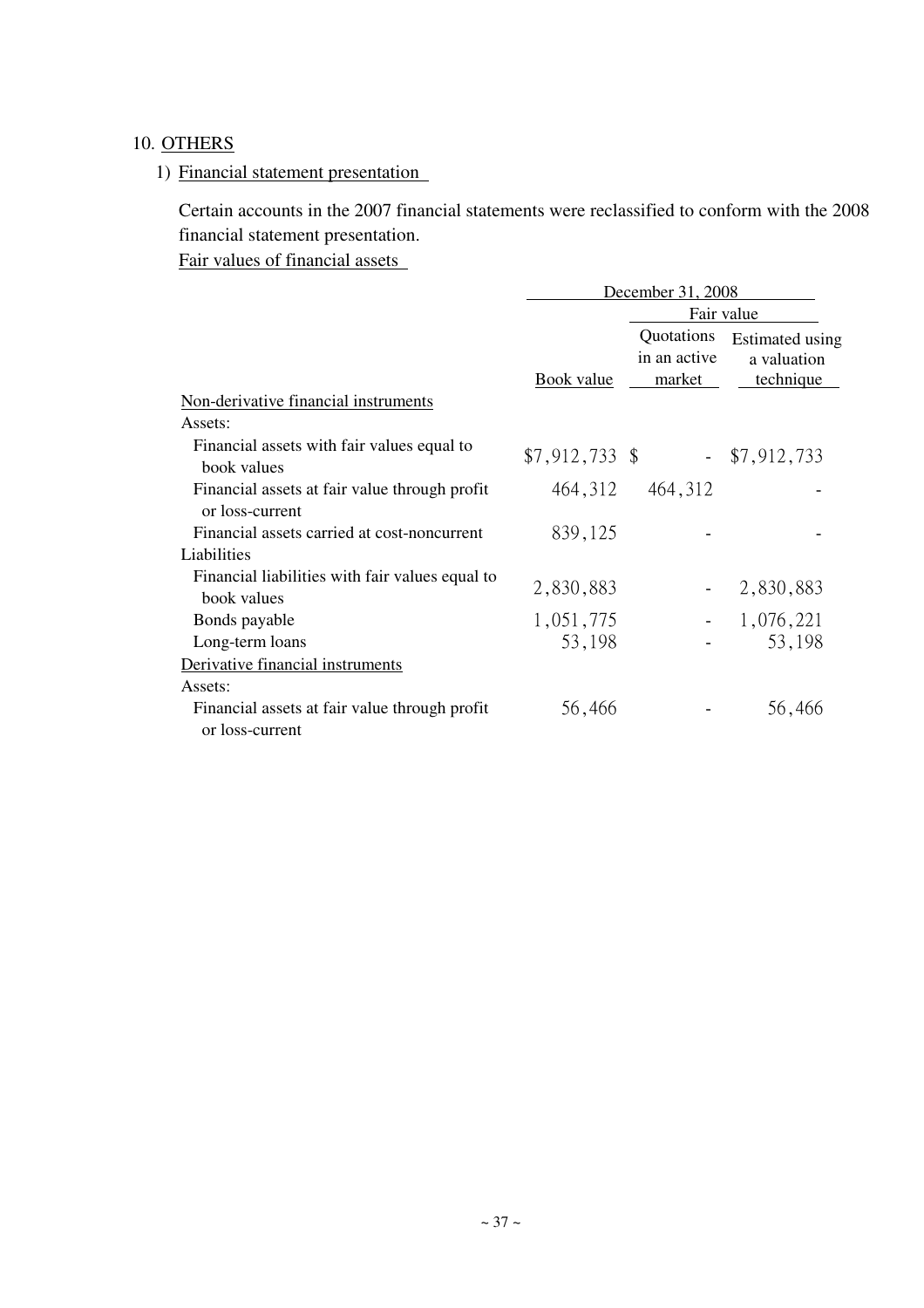|                                                                  | December 31, 2007 |                                      |                                             |  |  |  |  |
|------------------------------------------------------------------|-------------------|--------------------------------------|---------------------------------------------|--|--|--|--|
|                                                                  |                   | Fair value                           |                                             |  |  |  |  |
|                                                                  | Book value        | Quotations<br>in an active<br>market | Estimated using<br>a valuation<br>technique |  |  |  |  |
| Non-derivative financial instruments                             |                   |                                      |                                             |  |  |  |  |
| Assets:                                                          |                   |                                      |                                             |  |  |  |  |
| Financial assets with fair values equal to<br>book values        | $$7,859,574$ \$   |                                      | $-$ \$7,859,574                             |  |  |  |  |
| Financial assets at fair value through profit<br>or loss-current |                   | 1, 573, 197 1, 566, 857              | 6,340                                       |  |  |  |  |
| Financial assets carried at cost-noncurrent                      | 839,125           |                                      |                                             |  |  |  |  |
| Liabilities                                                      |                   |                                      |                                             |  |  |  |  |
| Financial liabilities with fair values equal to<br>book values   | 3, 357, 755       |                                      | $-3,357,755$                                |  |  |  |  |
| Bonds payable                                                    | 1, 175, 777       |                                      | 307,923 1,029,842                           |  |  |  |  |
| Long-term loans                                                  | 82,484            |                                      | 82,484                                      |  |  |  |  |
| Derivative financial instruments                                 |                   |                                      |                                             |  |  |  |  |
| Assets:                                                          |                   |                                      |                                             |  |  |  |  |
| Financial assets at fair value through profit<br>or loss-current | 7,275             |                                      | 7,275                                       |  |  |  |  |

### A. Fair values of financial instruments

The methods and assumptions used to estimate the fair values of the above financial instruments are summarized below:

- (A) For short-term instruments, the fair values were determined based on their carrying values because of the short maturities of the instruments. This method was applied to Cash and cash equivalents, Notes receivable, Accounts receivable, Short–term loans, Notes payable, and Accounts payable.
- (B) If the market for a financial instrument is active, in which quoted prices are readily and regularly available from an exchange, dealer, broker, industry group, pricing service or regulatory agency, the price is used as fair value. If the market for a financial instrument is not active, an entity establishes fair value by using a valuation technique. Valuation techniques include using recent arm's length market transactions between knowledgeable, willing parties, if available, reference to the current fair value of another instrument that is substantially the same, discounted cash flow analysis and option pricing models.
- (C) The fair value of the corporate bonds issued on or before December 31, 2005 is their market value, whereas the fair value of those issued after January 1, 2006 is the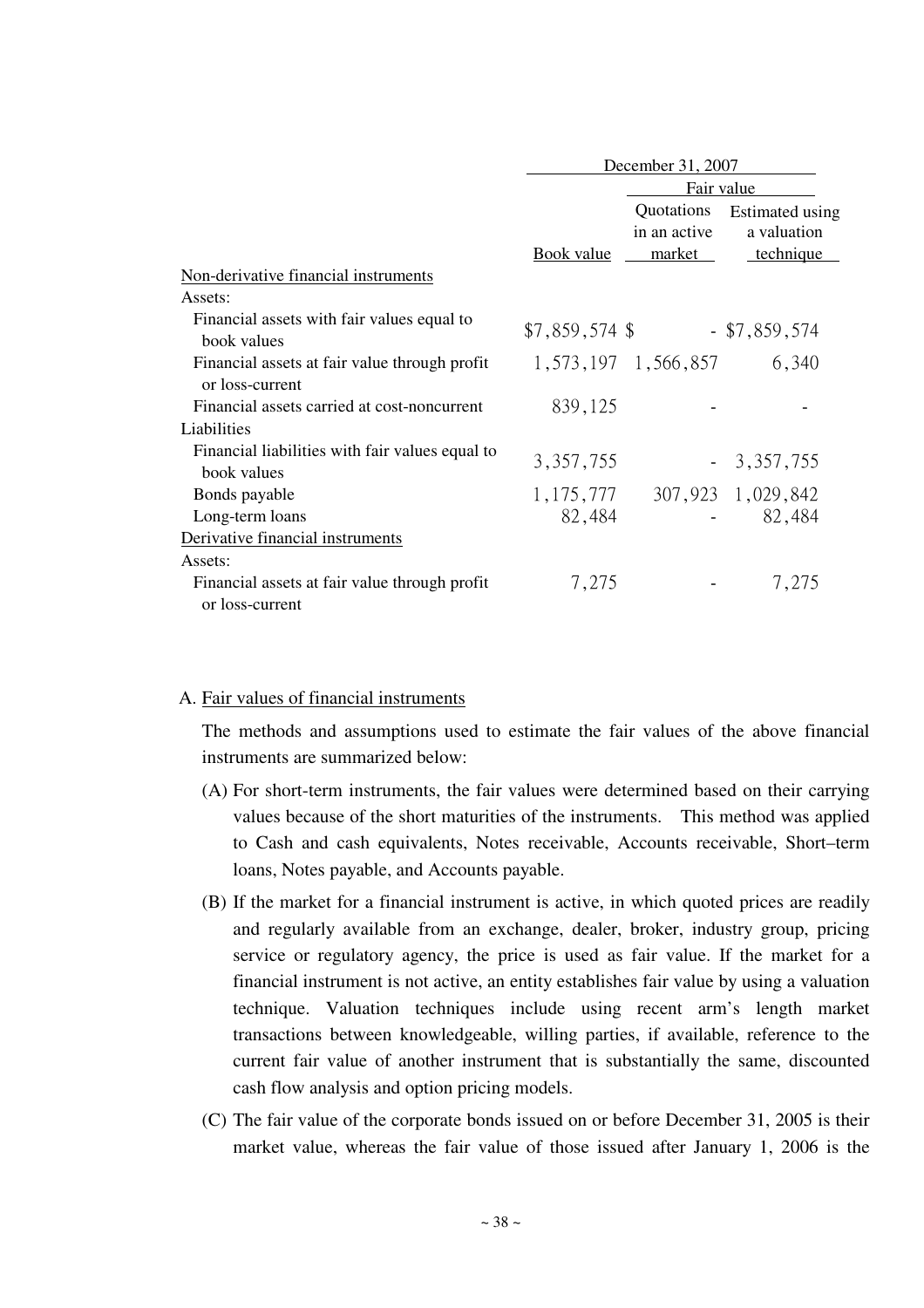present value of their expected future cash flows discounted by the initial effective interest rate on the bonds.

- (D) The fair value of the long-term loans was based on the present value of expected cash flow amount. The discount rate was the one-year deposit rate of the Directorate General of Postal Remittances and Savings Bank.
- B. As of December 31, 2008 and 2007, the financial assets with fair value and cash flow risk due to the change of interest amounted to \$5,254,881 and \$4,520,366, respectively, and the financial liabilities amounted to \$325,898 and \$190,799, respectively.
- C. For the years ended December 31, 2008 and 2007, total interest income for financial assets that are not at fair value through profit or loss amounted to \$57,486 and \$68,129, respectively.
- D. Strategies for controlling financial risk
	- (A) The Group's risk management objective is to identify and analyze all the possible risks (including market risk, credit risk, liquidity risk and cash flow interest rate risk) by examining the impact of the macroeconomic conditions, industrial developments, market competition and the Group's business development plans so as to maintain the best risk position and adequate liquidity position and centralize the management of all market risks.
	- (B) In order to effectively manage the Group's assets, liabilities, revenues and expenses and to reduce foreign exchange risk, the risk hedging strategy adopted by the Group is to undertake forward exchange contracts or currency options based on the position of the Group's net assets and liabilities and the estimated future cash flows so that the market risk arising from the fluctuations in exchange rates can be effectively mitigated.

### E. Information on material financial risk

- (A) Investments in equity financial instruments
	- a) Market risk

The Group is exposed to the market risk arising from the equity financial instruments undertaken. However, no material market risk is expected to arise as a stop-loss amount is set on the instruments undertaken.

b) Credit risk

As the credit condition of the counterparties has been assessed before undertaking the transactions, no default by the counterparties is expected to occur. Thus, the possibility that credit risk will arise is remote.

c) Liquidity risk

i) The financial assets held by the Group which are designated at fair value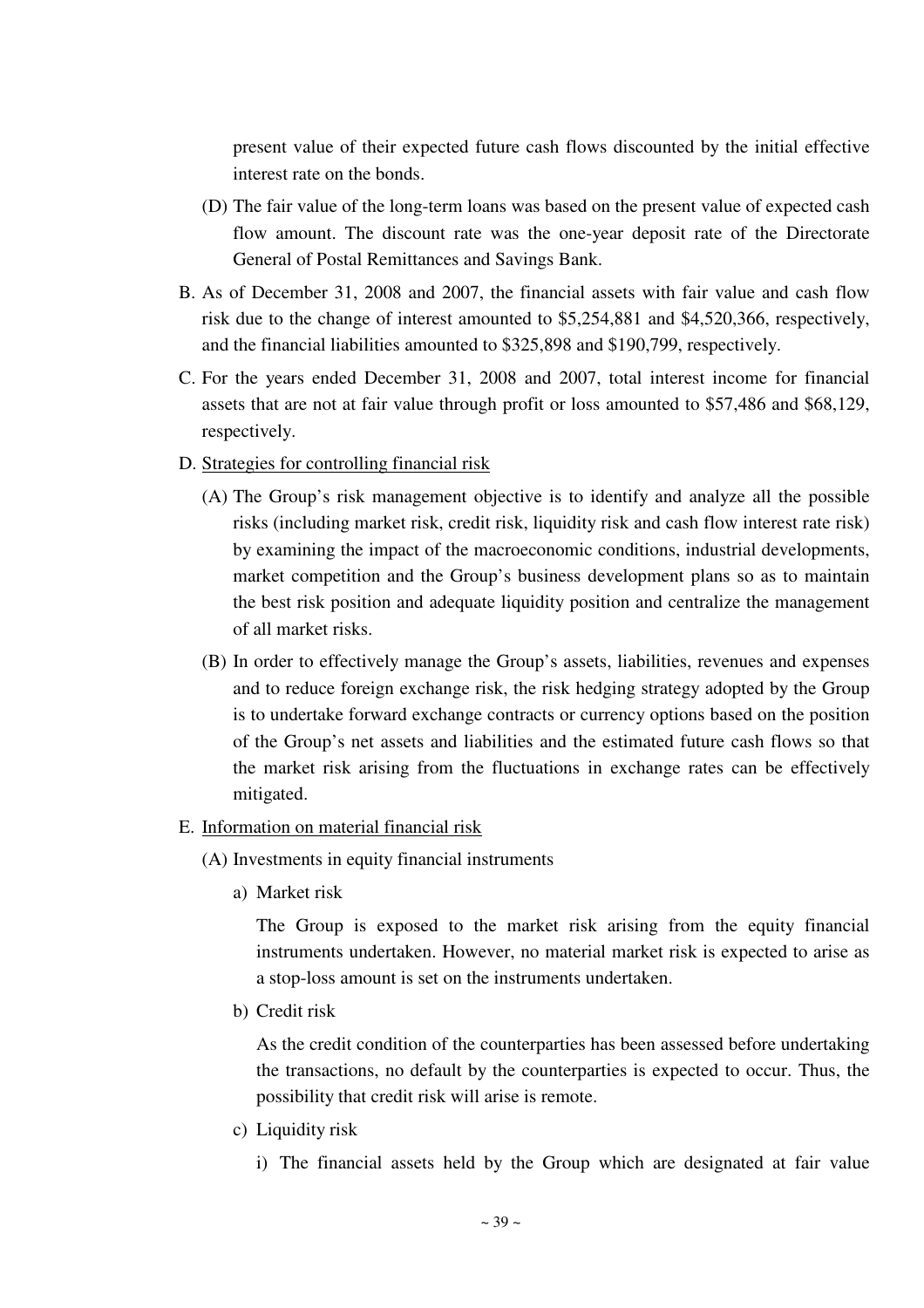through profit or loss are all traded in active markets. As it is expected that these financial assets can be readily sold at a price approximate to their fair value, the possibility that liquidity risk will arise is remote.

- ii) The Group is exposed to significant liquidity risk as certain financial assets held by the Group which are carried at cost are not traded in active markets, and the remaining assets are the investments in the shares issued by the GreTai companies through private placement which, as required by the regulation, are not allowed to be transferred within three years after they are acquired.
- d) Cash flow interest rate risk

The equity financial instruments held by the Group are non-interest rate instruments. Thus, it is not exposed to cash flow interest rate risk.

- (B) Investments in bills and bonds
	- a) Market risk

As the debt instruments held by the Group are all floating interest rate bonds, no significant market risk is expected to arise.

b) Credit risk

As the counterparties of the Group are all international financial institutions with excellent credit standing, no default by the counterparties is expected to occur. Thus, the possibility that credit risk will arise is remote.

c) Liquidity risk

The debt financial instruments held by the Group are all traded in active markets. As it is expected that these financial assets can be readily sold at a price approximate to their fair value, the possibility that liquidity risk will arise is remote.

d) Cash flow interest rate risk

The debt financial instruments held by the Group are all floating interest rate instruments. The future cash flows on these assets will change because of the changes in the effective interest rates on these instruments arising from the fluctuations in the market interest rates.

- (C) Liabilities on debt financial instruments
	- a) Market risk

The debt instruments issued by the Group are zero interest bonds. Thus, no significant market risk is expected to arise.

b) Credit risk

No credit risk is expected to arise from the debt instruments issued by the Group.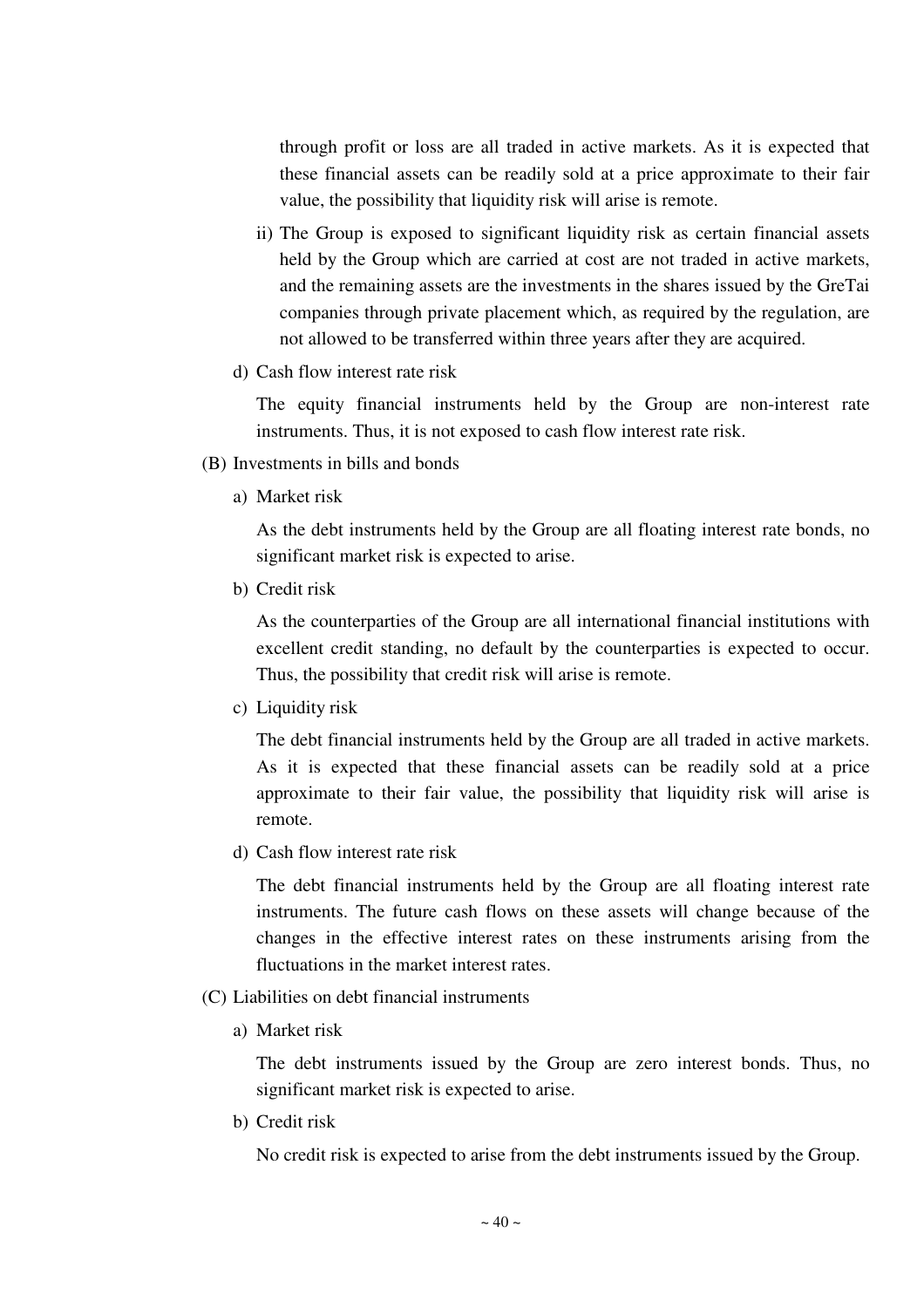c) Liquidity risk

As the Group's working capital is adequate to support its financing requirements, no significant liquidity risk is expected to arise.

d) Cash flow interest rate risk

The Group is not exposed to cash flow interest rate risk as the debt instruments issued by the Group are zero interest bonds.

- (D) Loans
	- a) Market risk

The loans borrowed by the Group are floating interest rate loans. Thus, no significant market risk is expected to arise.

b) Credit risk

No credit risk is expected to arise.

c) Liquidity risk

As the Group's working capital is adequate to support its financing requirements, no significant liquidity risk is expected to arise.

d) Cash flow interest rate risk

The loans borrowed by the Group are floating interest rate loans. The future cash flows on these loans will change because of the changes in the effective interest rates on the loans arising from the fluctuations in the market interest rates.

### (E) Receivables

a) Market risk

As the Group's receivables are due mainly within one year, it is assessed that no significant market risk will arise.

b) Credit risk

As the counterparties of the Group's receivables have good credit standing, it is assessed that no significant credit risk will arise.

c) Liquidity risk

No significant liquidity risk is expected to arise as the Group's receivables are due within one year and the Group's working capital is adequate to support its financing requirements.

d) Cash flow interest rate risk

It is assessed that the Group is not exposed to significant cash flow interest rate risk as the Group's receivables are all due within one year.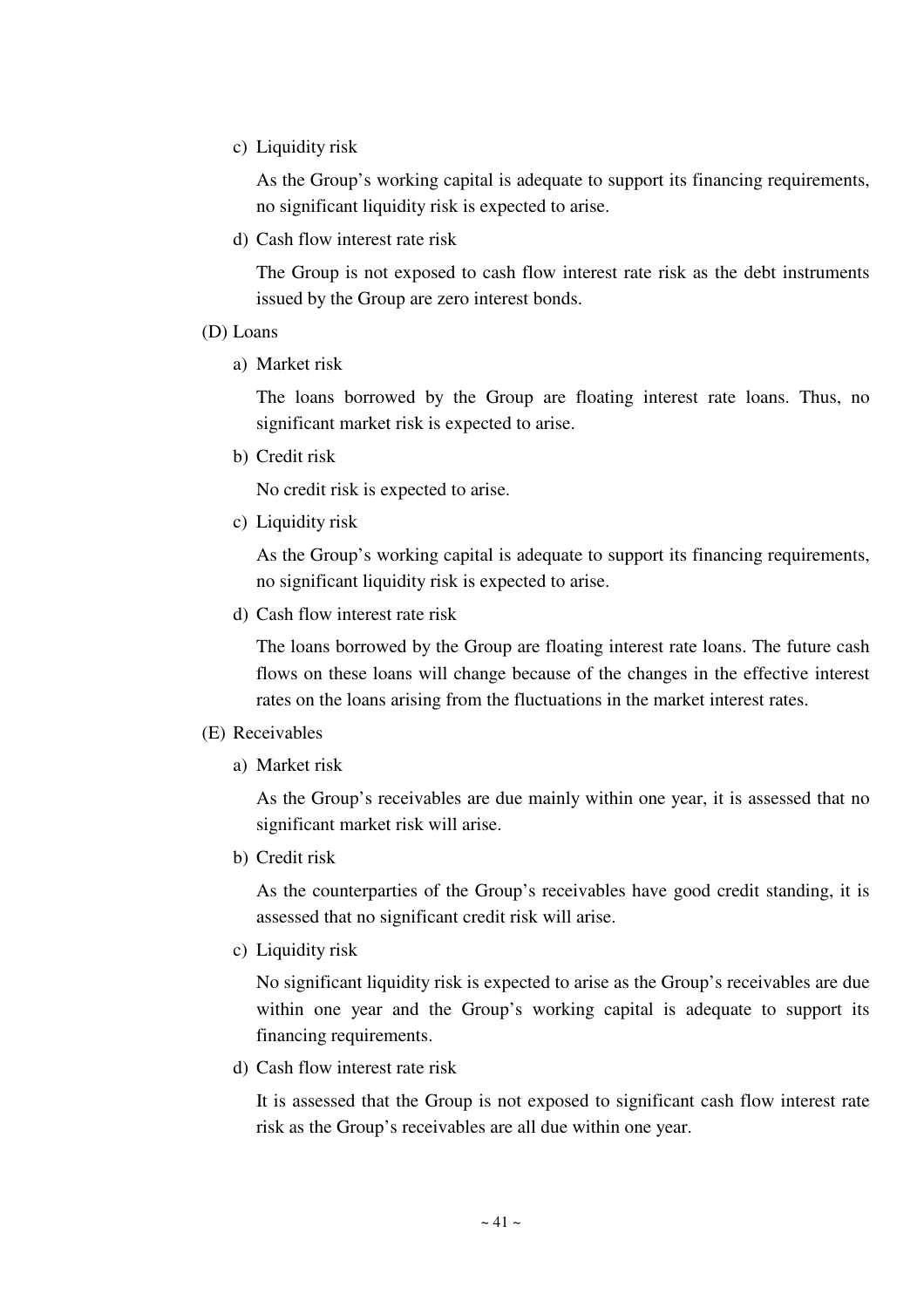(F) Financial instruments with off-balance sheet credit risk

| Item                                                                             | December 31, 2008 December 31, 2007 |                     |
|----------------------------------------------------------------------------------|-------------------------------------|---------------------|
| Direct/indirect subsidiaries of the<br>Company                                   |                                     |                     |
| Letter of credit (Transcend Japan)                                               | 1,500 million                       | 500 million         |
| Letter of credit (Transcend USA)                                                 | 2.5 million<br>US\$                 | US\$<br>2.5 million |
| As the letters of credit were issued to guarantee the borrowings of the investee |                                     |                     |

companies over which the Company has the ability to exercise significant influence, their credit condition can be well controlled. Therefore, no collateral was requested from these investee companies. In the event of default by the above investee companies, the possible loss to be incurred by the Company is the amount stated above.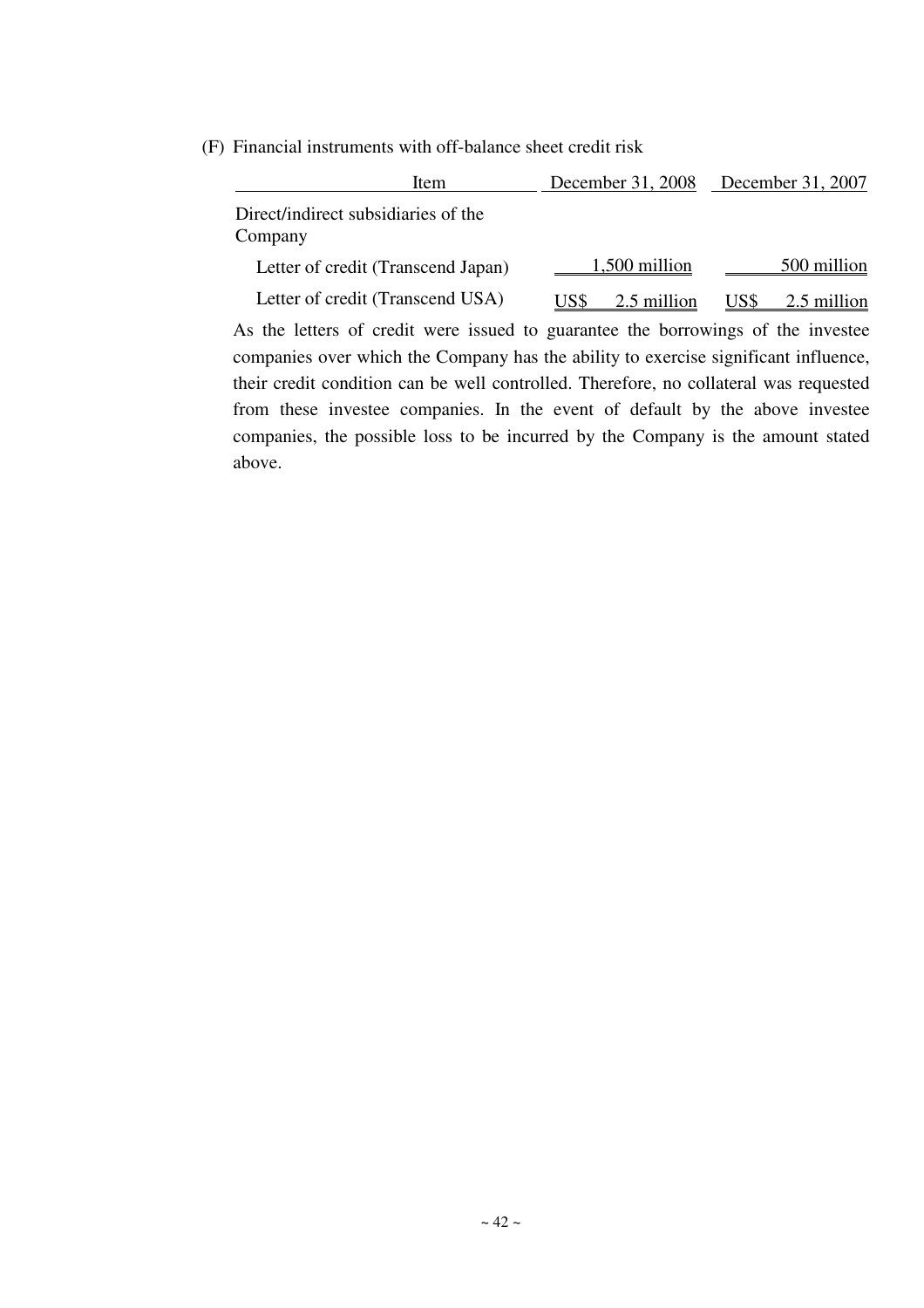#### 11. ADDITIONAL DISCLOSURES REQUIRED BY SFC

#### 1) Related information of significant transactions

A. Lending to others:

January 1, 2008 – December 31, 2008

|                   |             |                                        |          |                 |               |                                    |                   | Amount of        |                    |                          |                          |                 |                      |      |                   |
|-------------------|-------------|----------------------------------------|----------|-----------------|---------------|------------------------------------|-------------------|------------------|--------------------|--------------------------|--------------------------|-----------------|----------------------|------|-------------------|
|                   |             |                                        |          |                 |               |                                    |                   | sales to         |                    |                          |                          |                 |                      |      |                   |
|                   |             |                                        |          |                 |               |                                    |                   | (purchases)      |                    |                          |                          |                 |                      |      |                   |
|                   |             |                                        |          | Maximum         |               |                                    |                   | from) the        |                    |                          |                          |                 |                      |      |                   |
|                   |             |                                        |          | balance for the |               |                                    |                   | borrower for the |                    |                          |                          |                 |                      |      |                   |
|                   |             | Accounts used                          |          | year ended      |               |                                    |                   | year ended       | Reason for         | Bad debts                |                          |                 |                      |      | Ceiling of fund   |
|                   |             | Name of the Name of the to record such |          | December 31,    | Ending        |                                    | Reason for        | December 31,     | short-term         | allowance                | Collateral and           |                 | Credit limit for the |      | financing for the |
| company           | borrowers   | lending                                |          | 2008            | balance       | Interest rate                      | lending           | 2008             | lending            | provided                 | its value                |                 | respective borrower  |      | borrower          |
| Transcend         | Shanghai    | Other                                  | \$       | 33,503          |               | $\sim$<br>$\overline{\phantom{a}}$ | <b>Business</b>   | 33,503<br>\$     | $\sim$             | -\$                      | $-$ \$<br>$\sim$         | \$              | 33,503               | \$   | 33,503            |
| Taiwan            | Transcend   | receivables                            |          |                 |               |                                    | transaction-      |                  |                    |                          |                          |                 |                      |      |                   |
|                   |             |                                        |          |                 |               |                                    | Sales             |                  |                    |                          |                          |                 |                      |      |                   |
| $^{\prime\prime}$ | C-Tech      |                                        |          | 5,841           |               | $\overline{\phantom{a}}$<br>$\sim$ | $^{\prime\prime}$ | 5,841            | $\sim$             | $\overline{\phantom{a}}$ | $\overline{\phantom{a}}$ |                 | 5,841                |      | 5,841             |
|                   | Corporation |                                        |          |                 |               |                                    |                   |                  |                    |                          |                          |                 |                      |      |                   |
| Saffire           | Memhiro     | Due from                               | US\$     | ,250            | US\$<br>1,250 |                                    | - For short-term  | $\sim$           | To maintain \$     |                          | $-$ \$<br>$\sim$         | US\$            | 10,919               | US\$ | 13,649            |
|                   |             | subsidiary                             | Thousand |                 | Thousand      |                                    | lending           |                  | working<br>capital |                          |                          | Thousand (Note) |                      |      | Thousand (Note)   |

Note: The policy on the ceiling of credit limits for each individual borrower and for all borrowers from Saffire Investment Ltd. shall not exceed 20% and 25% of Saffire's net asset value, respectively.

#### B. Endorsements and guarantees for others:

January 1, 2008 – December 31, 2008

|                     |                       |                  |                                                                                                            | Maximum               |                                           |                   |                         |                                                                                                       |
|---------------------|-----------------------|------------------|------------------------------------------------------------------------------------------------------------|-----------------------|-------------------------------------------|-------------------|-------------------------|-------------------------------------------------------------------------------------------------------|
|                     |                       |                  |                                                                                                            | outstanding guarantee |                                           |                   | Ratio of accumulated    |                                                                                                       |
|                     |                       |                  |                                                                                                            | amount for the year   | Outstanding guarantee                     | Amount of         | guarantee amount to net | Ceiling of the outstanding                                                                            |
| Name of the         | Name of parties being |                  | Relationship with Ceiling of guarantee for                                                                 |                       | ended December 31, amount at December 31, | guarantee with    | worth value of the      | guarantee for the respective                                                                          |
| company             | guaranteed            | party guaranteed | single party                                                                                               | 2008                  | 2008                                      | collateral placed | Company $(\% )$         | party                                                                                                 |
| Transcend<br>Taiwan | Transcend USA.        | Note b           | Not exceeding 20% of<br>the Company's net<br>asset value.<br>$$14,419,689 \times 20\%$<br>$=$ \$2,883,938) | US\$2,500,000         | US\$2,500,000                             |                   | $1\%$                   | Not exceeding 40% of the<br>Company's net asset value.<br>$$14,419,689 \times 40\% =$<br>\$5,767,876) |
|                     | Transcend Japan       | Note a           |                                                                                                            | 1.500.000.000         | 1.500.000.000                             |                   | 4%                      |                                                                                                       |

Note: a. The Company owns more than 50% voting rights of the investee company.

b. The Company and its subsidiaries own more than 50% voting rights of the investee company.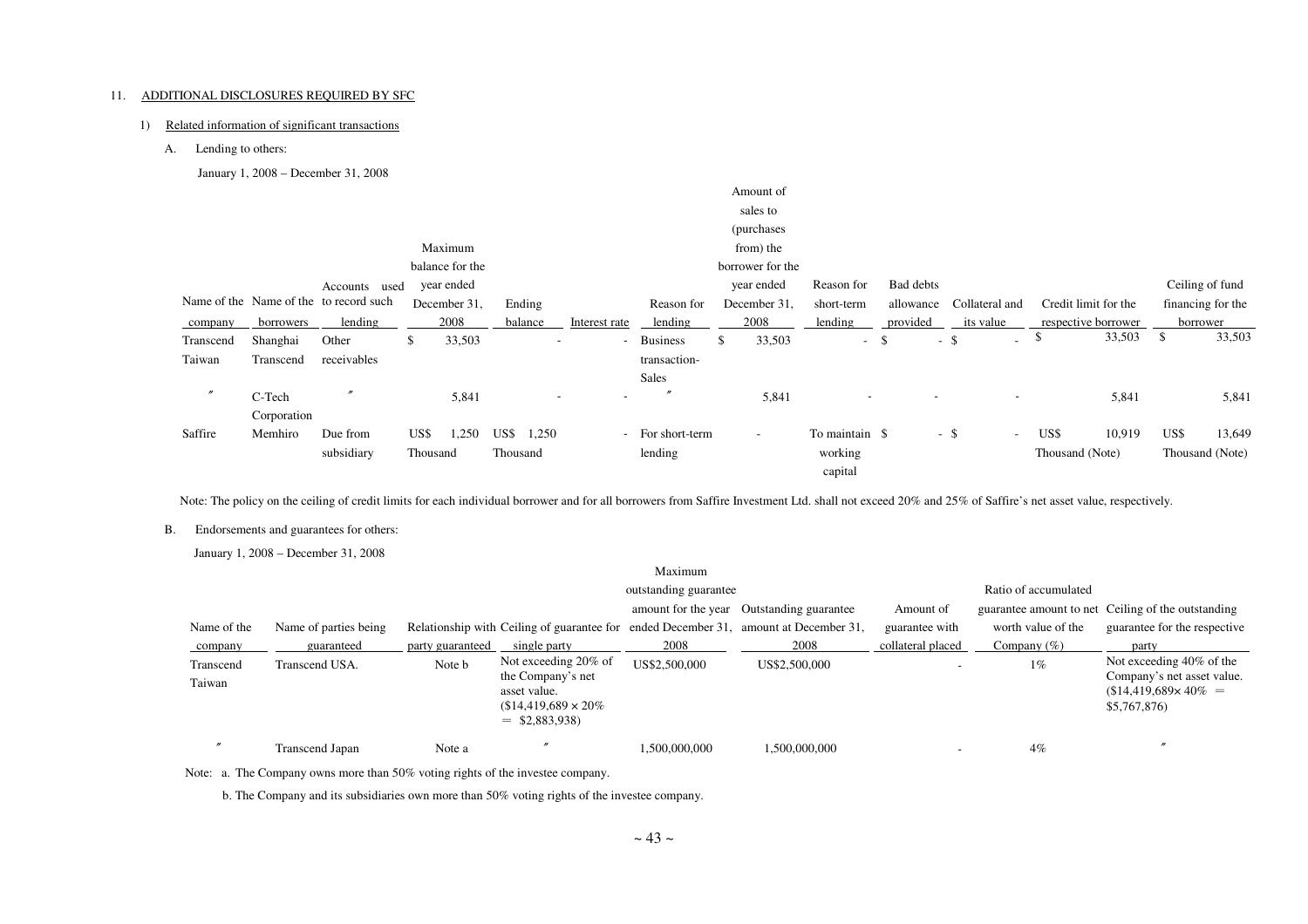#### C. Marketable securities at December 31, 2008:

|                         |                                                                                              |                          |                                                                      | December 31, 2008 |                    |            |                                     |      |                     |
|-------------------------|----------------------------------------------------------------------------------------------|--------------------------|----------------------------------------------------------------------|-------------------|--------------------|------------|-------------------------------------|------|---------------------|
|                         |                                                                                              |                          |                                                                      | Number of         |                    |            | Percentage of                       |      | Market value or net |
| Name of the company     | Type and name of marketable securities Relationship with the Company General ledger accounts |                          |                                                                      | shares or units   |                    | Book value | company's ownership worth per share |      |                     |
| <b>Transcend Taiwan</b> | Beneficiary certificates                                                                     |                          |                                                                      |                   |                    |            |                                     |      |                     |
|                         | Fidelity Sterling Currency Fund                                                              |                          | Financial assets at fair<br>value through profit or<br>loss-current  | 37,223            | $\mathbf{\hat{S}}$ | 37,828     |                                     | \$   | 37,828              |
|                         | NITC Bond Fund                                                                               |                          | $\overline{''}$                                                      | 588,789           |                    | 100,005    |                                     |      | 100,005             |
|                         | <b>ING Taiwan Bond Fund</b>                                                                  |                          |                                                                      | 16,716,427        |                    | 260,155    |                                     |      | 260,155             |
|                         |                                                                                              |                          |                                                                      |                   |                    | 397,988    |                                     |      | 397,988             |
|                         | <b>Bonds</b>                                                                                 |                          |                                                                      |                   |                    |            |                                     |      |                     |
|                         | <b>PSC ECB</b>                                                                               |                          |                                                                      | 2,000             |                    | 3,909      |                                     |      | 3,909               |
|                         | Lemel CB                                                                                     |                          |                                                                      | 730,000           |                    | 62,415     |                                     |      | 62,415              |
|                         |                                                                                              |                          |                                                                      |                   |                    | 66,324     |                                     |      | 66,324              |
|                         |                                                                                              |                          |                                                                      |                   |                    | 464,312    |                                     |      | 464,312             |
|                         | <b>Stocks</b>                                                                                |                          |                                                                      |                   |                    |            |                                     |      |                     |
|                         | Alcor Micro Corp.                                                                            |                          | Financial assets carried<br>at cost-noncurrent                       | 5,220,933         | - \$               | 198,000    | $\boldsymbol{7}$                    | $\,$ |                     |
|                         | Dramexchange Tech Inc.                                                                       |                          |                                                                      | 54,300            |                    | 1,125      | 1                                   |      |                     |
|                         | Taiwan IC Packaging Corp.                                                                    |                          | $\overline{r}$                                                       | 41,000,000        |                    | 640,000    | 14                                  |      |                     |
|                         | Saffire                                                                                      | The Company's subsidiary | Long-term equity<br>investments accounted<br>for under equity method | 36,600,000        |                    | 1,784,925  | 100                                 |      | 1,790,747           |
|                         | Transcend Japan                                                                              |                          |                                                                      | 6,400             |                    | 92,316     | 100                                 |      | 92,316              |
|                         | Transcend UK                                                                                 |                          |                                                                      | 50,000            |                    | $1,965$ )  | 100                                 |      | $1,965$ )           |
|                         | Add: credit balance of long-term<br>investment reclassified to other<br>liabilities          |                          | Other liabilities                                                    |                   |                    | 1,965      |                                     |      |                     |
|                         | <b>Shares</b>                                                                                |                          |                                                                      |                   |                    |            |                                     |      |                     |
|                         | Transcend Korea                                                                              | The Company's subsidiary | Long-term equity<br>investments accounted<br>for under equity method |                   |                    | 2,997      | 100                                 |      | 2,997               |
|                         |                                                                                              |                          |                                                                      |                   | \$                 | 2,719,363  |                                     |      |                     |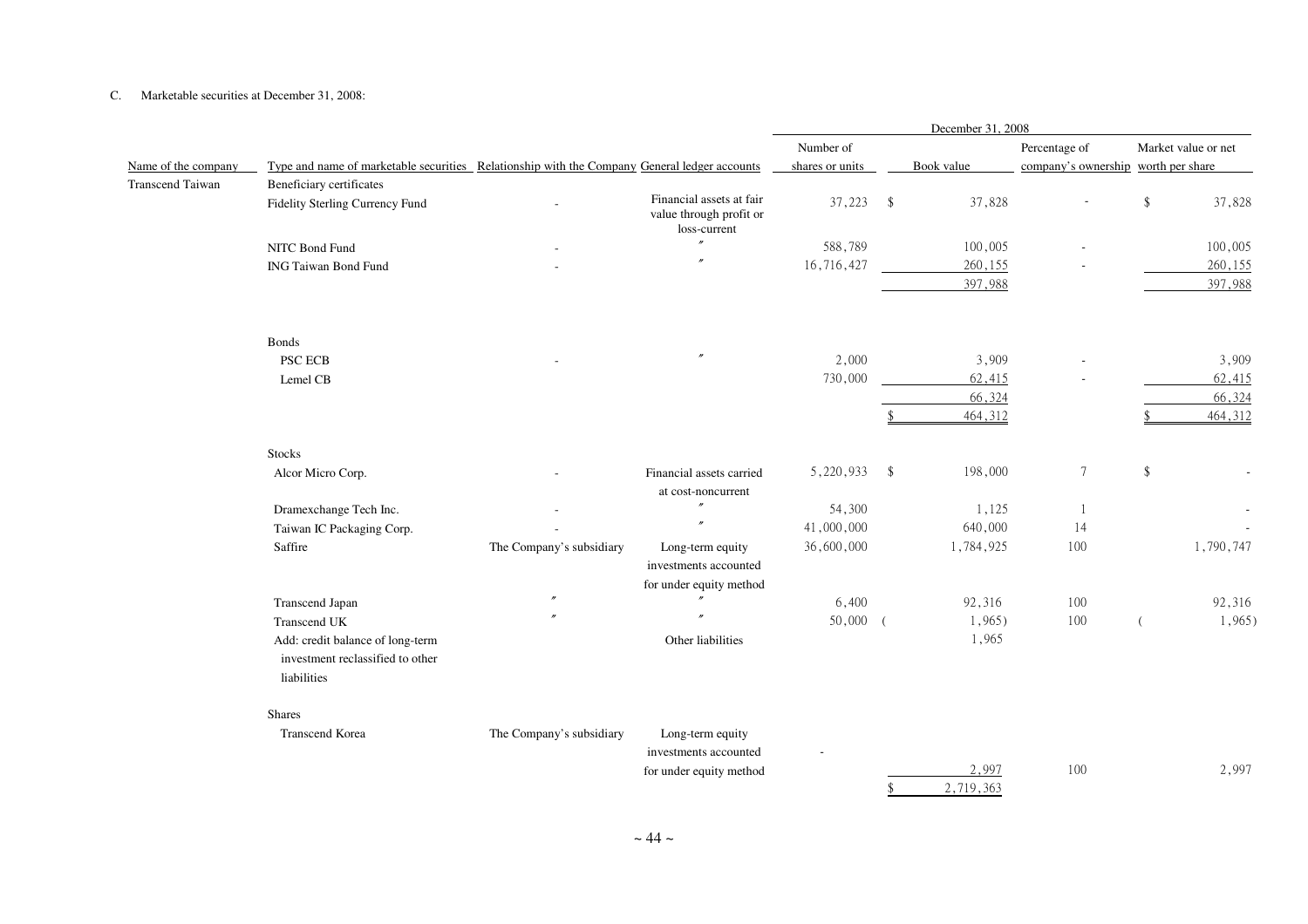|                         |                                                                                              |                          |                         | December 31, 2008 |    |            |               |    |                                     |  |
|-------------------------|----------------------------------------------------------------------------------------------|--------------------------|-------------------------|-------------------|----|------------|---------------|----|-------------------------------------|--|
|                         |                                                                                              |                          |                         | Number of         |    |            | Percentage of |    | Market value or net                 |  |
| Name of the company     | Type and name of marketable securities Relationship with the Company General ledger accounts |                          |                         | shares or units   |    | Book value |               |    | Company's ownership worth per share |  |
| Saffire                 | <b>Stocks</b>                                                                                |                          |                         |                   |    |            |               |    |                                     |  |
|                         | Memhiro                                                                                      | The Company's subsidiary | Long-term equity        | 55, 132, 000      |    | 1,748,465  | 100           |    | 1,748,465                           |  |
|                         |                                                                                              |                          | investments accounted   |                   |    |            |               |    |                                     |  |
|                         |                                                                                              |                          | for under equity method |                   |    |            |               |    |                                     |  |
| Memhiro                 | Shareholding                                                                                 |                          |                         |                   |    |            |               |    |                                     |  |
|                         | Transcend Shanghai                                                                           | The Company's subsidiary | Long-term equity        | ٠                 | \$ | 1,658,511  | 100           | \$ | 1,658,525                           |  |
|                         |                                                                                              |                          | investments accounted   |                   |    |            |               |    |                                     |  |
|                         |                                                                                              |                          | for under equity method |                   |    |            |               |    |                                     |  |
|                         | Transtech Shanghai                                                                           | $^{\prime\prime}$        |                         | ٠                 |    | 37,280)    | 100           |    | 37,280)                             |  |
|                         | <b>Transcend Germany</b>                                                                     | $\prime$                 | $\mathbf{r}$            | ٠                 |    | 6,603      | 100           |    | 6,611                               |  |
|                         | <b>Stocks</b>                                                                                |                          |                         |                   |    |            |               |    |                                     |  |
|                         | Transcend USA                                                                                | $\prime$                 | $^{\prime\prime}$       | 625,000           |    | 65,893     | 100           |    | 65,893                              |  |
|                         | <b>Transcend Europe</b>                                                                      | $\boldsymbol{r}$         | $\prime$                | 100               |    | 92,863     | 100           |    | 93,071                              |  |
|                         |                                                                                              |                          |                         |                   |    | 1,786,590  |               |    | 1,786,820                           |  |
| <b>Transcend Europe</b> | Transcend MD                                                                                 | The Company's subsidiary | Long-term equity        | 200,000           |    | 6,808      | 100           |    | 6,808                               |  |
|                         |                                                                                              |                          | investments accounted   |                   |    |            |               |    |                                     |  |
|                         |                                                                                              |                          | for under equity method |                   |    |            |               |    |                                     |  |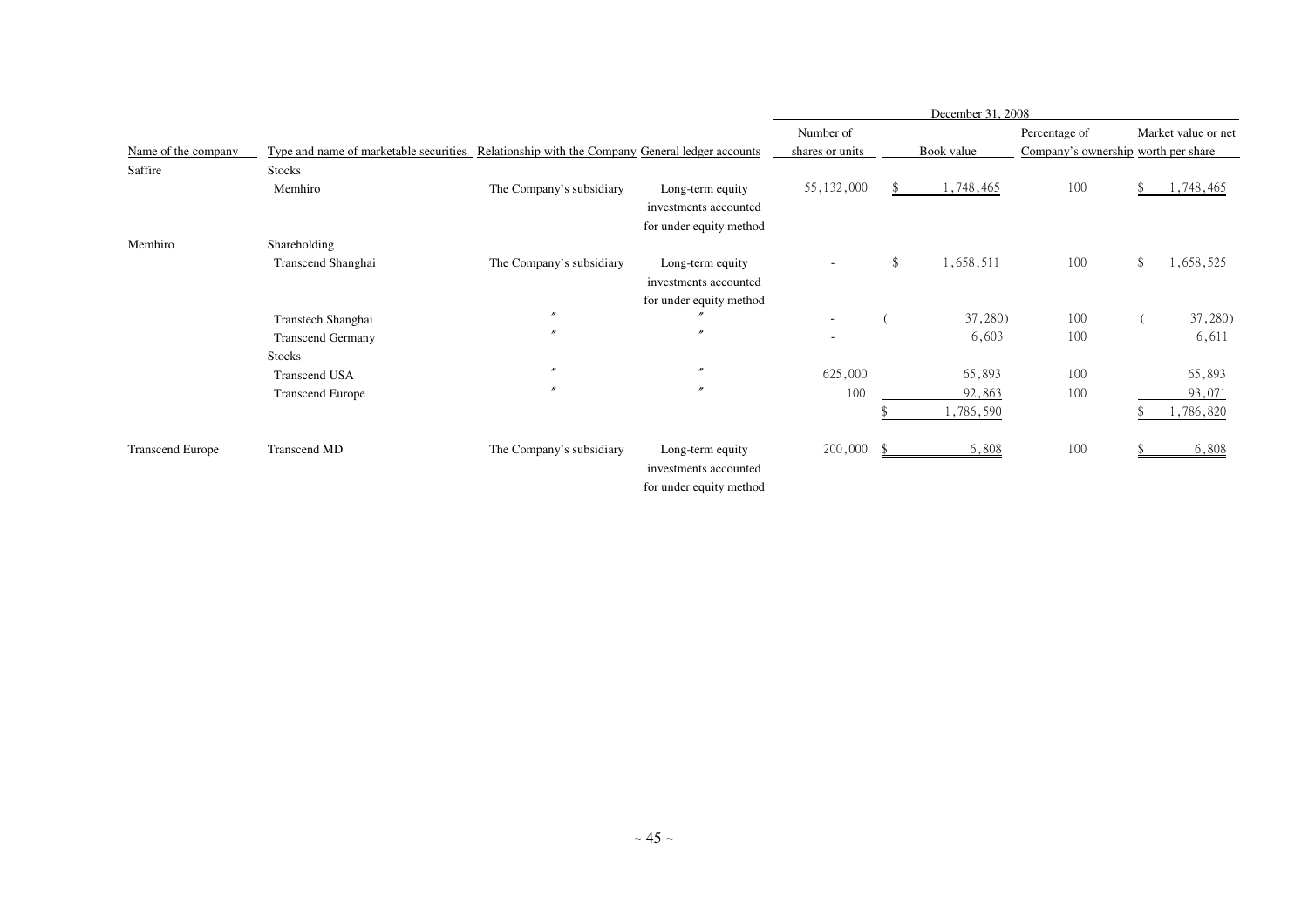D. Accumulated additions and disposals of one single marketable securities exceeding \$100,000 or 20% of total contributed capital:

January 1, 2008 –December 31, 2008

|           |                        |                   |              |                          | Addition<br>Beginning balance |    | Disposal |           |                          |           |                          | Ending balance          |                          |                          |                          |
|-----------|------------------------|-------------------|--------------|--------------------------|-------------------------------|----|----------|-----------|--------------------------|-----------|--------------------------|-------------------------|--------------------------|--------------------------|--------------------------|
|           |                        |                   |              |                          | Number of                     |    |          | Number of |                          | Number of |                          |                         |                          | Number of                |                          |
| Name      |                        |                   |              | Relationship shares      |                               |    |          | shares    |                          | shares    |                          |                         |                          | shares                   |                          |
| of the    | Name of                | General ledger    |              | with the                 | thousand)                     |    | Amount   | (thousand |                          | (thousand |                          |                         | Gain (loss)              | (thousand                | Amount                   |
| company   | the securities         | accounts          | Counterparty | Company units)           |                               |    | (Note A) | units)    | Amount                   | units)    | Sales Price              |                         | Book value from disposal | units)                   | (Note A)                 |
| Transcend |                        | Financial assets  |              |                          | 3,525                         | \$ | 50,000   | 38,111    | 545,000<br>- \$          | 41,636    | 597,234<br><sup>\$</sup> | $\mathbb{S}$<br>595,000 | 2,234<br>-S              | $\overline{\phantom{a}}$ | -\$                      |
| Taiwan    | Yuanta WAN TAI         | at fair value     |              |                          |                               |    |          |           |                          |           |                          |                         |                          |                          |                          |
|           | <b>BOND FUND</b>       | through profit or |              |                          |                               |    |          |           |                          |           |                          |                         |                          |                          |                          |
|           |                        | loss              |              |                          |                               |    |          |           |                          |           |                          |                         |                          |                          |                          |
|           | Yuanta Option Pro-     |                   |              |                          |                               |    |          | 10,000    | 100,000                  | 10,000    | 100,499                  | 100,000                 | 499                      |                          |                          |
|           | -equity PE Fund        |                   |              |                          |                               |    |          |           |                          |           |                          |                         |                          |                          |                          |
|           | JF (Taiwan) First      | $\boldsymbol{r}$  |              | $\overline{\phantom{a}}$ | 24,594                        |    | 350,080  |           | $\sim$                   | 24,594    | 352,111                  | 350,080                 | 2,031                    |                          |                          |
|           | <b>Bond Fund</b>       |                   |              |                          |                               |    |          |           |                          |           |                          |                         |                          |                          |                          |
|           | Fu-Hwa Bond            | $\overline{ }$    |              | $\overline{\phantom{a}}$ | 22,213                        |    | 300,000  | 19,028    | 260,000                  | 41,241    | 564,089                  | 560,000                 | 4,089                    |                          |                          |
|           | Fund                   |                   |              |                          |                               |    |          |           |                          |           |                          |                         |                          |                          |                          |
|           | Polaris De-Li          | $\boldsymbol{r}$  |              | $\overline{\phantom{a}}$ | 22,286                        |    | 340,000  | 16,481    | 255,000                  | 38,767    | 599,475                  | 595,000                 | 4,475                    |                          |                          |
|           | Fund                   |                   |              |                          |                               |    |          |           |                          |           |                          |                         |                          |                          |                          |
|           | Polaris De-Po Fund     | $\prime\prime$    |              | $\overline{\phantom{a}}$ | 15,151                        |    | 170,154  |           | $\overline{\phantom{a}}$ | 15,151    | 171,020                  | 170,154                 | 866                      |                          | $\overline{\phantom{a}}$ |
|           | Pca Well Pool          | $\boldsymbol{r}$  |              |                          | 25,191                        |    | 320,000  | 61,391    | 790,000                  | 86,582    | 1,113,919                | 1,110,000               | 3,919                    |                          |                          |
|           | Fund                   |                   |              | $\overline{\phantom{a}}$ |                               |    |          |           |                          |           |                          |                         |                          |                          |                          |
|           | <b>UPAMC</b> James     | $\boldsymbol{r}$  |              |                          |                               |    |          | 12,713    | 200,000                  | 12,713    | 200,900                  | 200,000                 | 900                      |                          |                          |
|           | <b>Bond Fund</b>       |                   |              |                          |                               |    |          |           |                          |           |                          |                         |                          |                          |                          |
|           | Lemel CB               |                   |              | $\overline{\phantom{a}}$ |                               |    | $\sim$   | 1,000     | 100,000                  | 270       | 27,970                   | 27,000                  | 970                      | 730                      | 73,000                   |
|           | <b>ING Taiwan Bond</b> |                   | $\sim$       | $\overline{\phantom{a}}$ | ۰                             |    | $\sim$   | 32,887    | 510,000                  | 16,171    | 250,273                  | 250,000                 | 273                      | 16,716                   | 260,000                  |
|           | NITC Bond              |                   |              |                          | 91                            |    | 15,133   | 589       | 100,000                  | 91        | 15,281                   | 15,133                  | 148                      | 589                      | 100,000                  |
|           |                        |                   |              |                          |                               |    |          |           |                          |           |                          |                         |                          |                          |                          |

Note A: Not including adjustments of fair value changes, investment income recognized under equity method and cumulative translation adjustments.

E. Additions of real estate exceeding 100,000 or 20% of total contributed capital: None.

F. Disposals of real estate exceeding 100,000 or 20% of total contributed capital: None.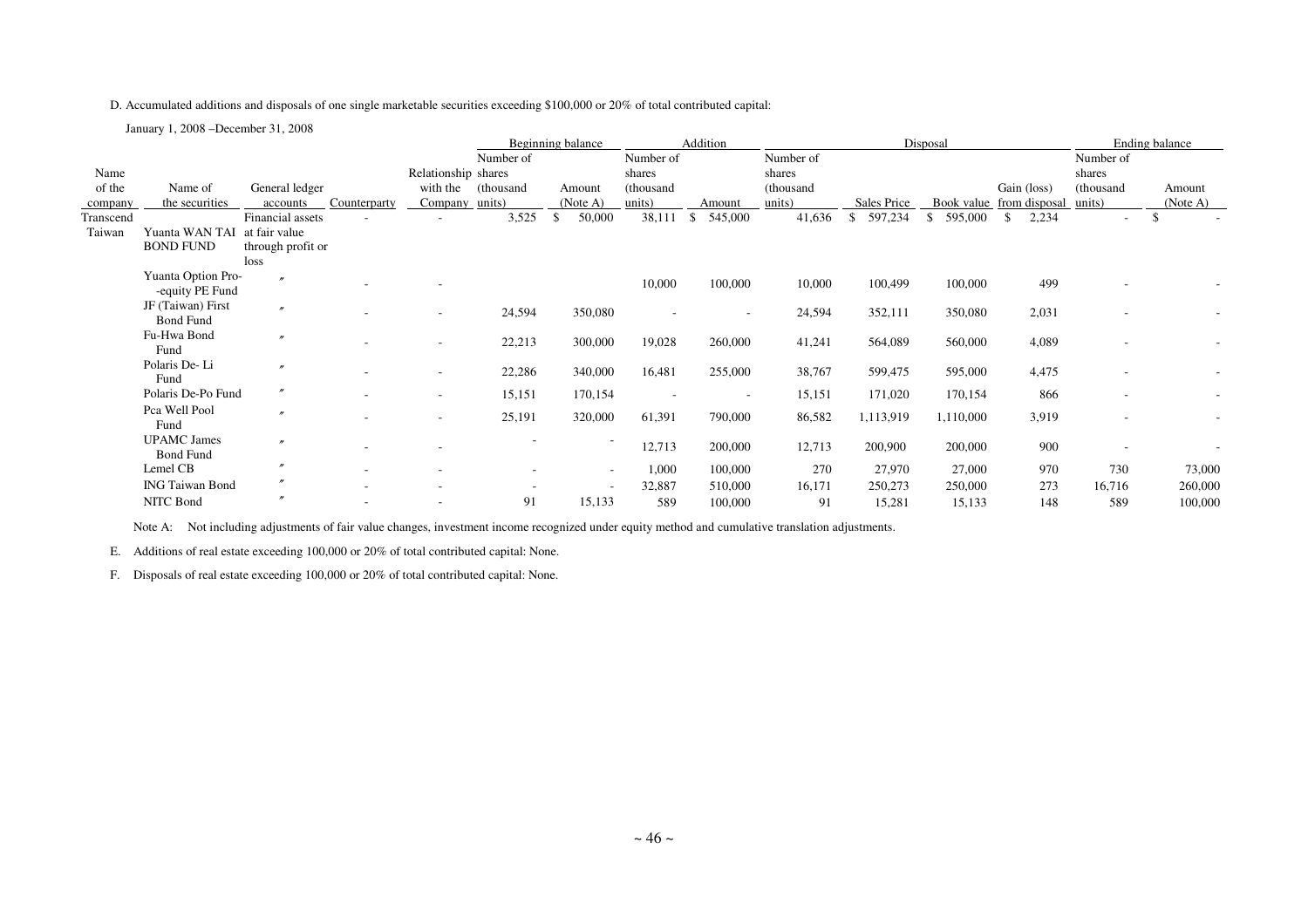#### G. Purchases and sales with related parties exceeding \$100,000 or 20% of contributed capital:

January 1, 2008 – December 31, 2008

|                     |                                         |                                                                                     |                      |                                           |                                    | Description of and reasons for difference<br>in transaction terms compared to non- |                                                                              |                                                                    |          |                                                                                                   |
|---------------------|-----------------------------------------|-------------------------------------------------------------------------------------|----------------------|-------------------------------------------|------------------------------------|------------------------------------------------------------------------------------|------------------------------------------------------------------------------|--------------------------------------------------------------------|----------|---------------------------------------------------------------------------------------------------|
| Company             | Name of the Name of the<br>counterparty | Relationship                                                                        | Purchases<br>(sales) | Description of the transactions<br>Amount | % of total<br>purchases<br>(sales) | Credit terms                                                                       | related party transactions<br>Unit price                                     | Credit terms                                                       | Balance  | Accounts or notes receivable (payable)<br>% of total accounts or<br>notes receivable<br>(payable) |
| Transcend<br>Taiwan | Transcend<br>Europe                     | Subsidiary of Memhiro                                                               | <b>Sales</b>         | \$3,769,382                               | 11                                 | 120 days<br>after<br>monthly<br>billings                                           | No significant<br>difference from those to is 30 to 60 days<br>third parties | To third parties \$<br>after monthly<br>billings                   | 489.138  | 16                                                                                                |
| $^{\prime\prime}$   | Transcend<br>H.K.                       | Substantial related party                                                           | $\prime\prime$       | 3,070,125                                 | 9                                  | $\theta$                                                                           | $\prime$                                                                     | $\overline{v}$                                                     | 287,336  | 9                                                                                                 |
| $\prime\prime$      | Transcend<br>Japan                      | The company's subsidiary                                                            | $\prime\prime$       | 2,951,843                                 | 9                                  | $^{\prime\prime}$                                                                  | $\prime$                                                                     | $^{\prime\prime}$                                                  | 930,910  | 30                                                                                                |
| $^{\prime\prime}$   | Transcend<br><b>USA</b>                 | Subsidiary of Memhiro                                                               | $\prime\prime$       | 2,227,756                                 | 6                                  | $^{\prime\prime}$                                                                  | $\theta$                                                                     | $\overline{''}$                                                    | 424,788  | 14                                                                                                |
| $^{\prime\prime}$   | Transcend<br>Germany                    |                                                                                     | $\prime\prime$       | 1,699,189                                 | 5                                  | $^{\prime\prime}$                                                                  | $\prime\prime$                                                               | $\overline{''}$                                                    | 172,487  | 5                                                                                                 |
| $^{\prime\prime}$   | C-Tech                                  | C-Tech Corporation's<br>Corporation chairman is the<br>Company's general<br>manager | $\prime\prime$       | 516,238                                   | 2                                  | $15 - 30$ days<br>after<br>monthly<br>billings                                     | $\theta$                                                                     |                                                                    | 41,105   | 1                                                                                                 |
|                     | Transtech<br>Shanghai                   | Subsidiary of Memhiro                                                               | $\prime\prime$       | 166,401                                   |                                    | 120 days<br>after<br>monthly<br>billings                                           |                                                                              |                                                                    | 66,476   | 2                                                                                                 |
|                     | Transcend<br>Shanghai                   | Subsidiary of Memhiro                                                               | Purchases (          | 3,299,705)                                | 11                                 | 60 days after<br>receipt of<br>goods                                               | Note A                                                                       | To third parties (<br>is 7 to 30 days<br>after receipt of<br>goods | 421,685) | 39                                                                                                |

Note A: The purchase transactions between Transcend Taiwan and Transcend Shanghai were attributed to processing of supplied materials. No other similar transactions can be compared with.

Note B: The Company's sales to subsidiaries were equivalent to subsidiaries' purchases from the Company; accordingly, the Company did not disclose the information on subsidiaries' purchases from the Company.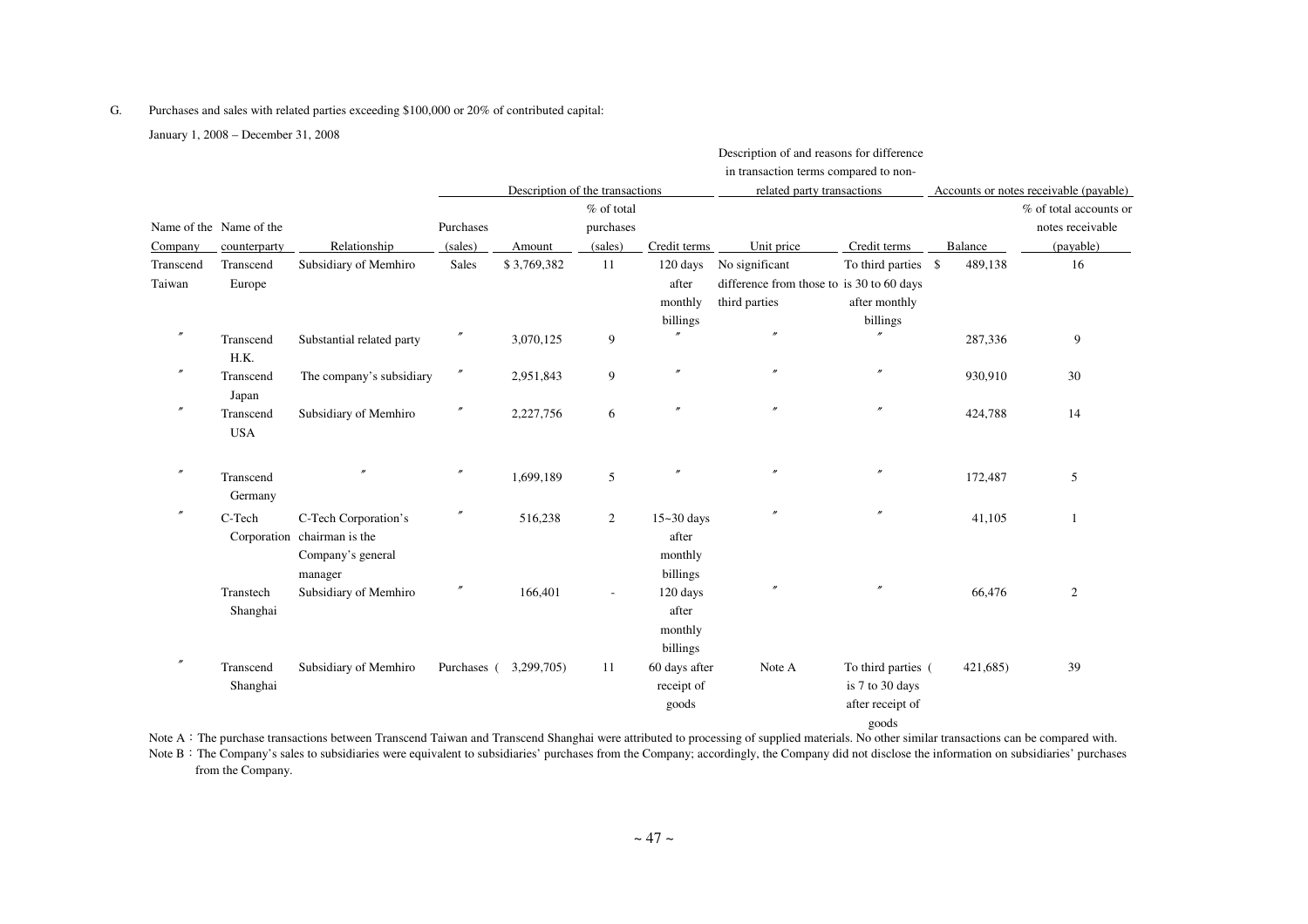H. Receivables from related parties exceeding \$100,000 or 20% of contributed capital as of December 31, 2008.

|                       |                          |                              |                  |               |                                | Overdue receivables      |               |                              |  |
|-----------------------|--------------------------|------------------------------|------------------|---------------|--------------------------------|--------------------------|---------------|------------------------------|--|
|                       |                          |                              | Balance of       |               |                                | Action adopted           |               |                              |  |
| Name of the           |                          |                              | receivables from |               |                                | for overdue              | Subsequent    |                              |  |
| company               | Name of the counterparty | Relationship                 | related parties  | Turnover rate | Amount                         | accounts                 | collections   | Bad debts allowance provided |  |
| Transcend             | Transcend Japan          | Subsidiary of the Company \$ | 930,910          | 2.86          | \$<br>$\overline{\phantom{a}}$ | $\sim$                   | \$<br>440,077 | \$                           |  |
| Taiwan                |                          |                              |                  |               |                                |                          |               |                              |  |
|                       | <b>Transcend Europe</b>  | Subsidiary of Memhiro        | 489,138          | 6.21          | $\overline{\phantom{a}}$       | $\sim$                   | 263,280       |                              |  |
|                       | <b>Transcend USA</b>     | $\prime\prime$               | 424,788          | 6.33          | $\overline{\phantom{a}}$       | $\sim$                   | 196,749       |                              |  |
|                       | <b>Transcend Germany</b> | $\prime$                     | 172,487          | 7.01          | $\overline{\phantom{a}}$       | $\overline{\phantom{a}}$ | 136,976       |                              |  |
|                       | Transcend H.K.           | C-Tech Corporation's         | 287,336          | 10.41         | $\overline{\phantom{a}}$       | $\overline{\phantom{a}}$ | 100,722       |                              |  |
|                       |                          | chairman is the Company's    |                  |               |                                |                          |               |                              |  |
|                       |                          | general manager              |                  |               |                                |                          |               |                              |  |
| Transcend<br>Shanghai | <b>Transcend Taiwan</b>  | The Company                  | 421,685          | 3.76          | $\overline{\phantom{a}}$       | $\overline{\phantom{a}}$ | 417,505       |                              |  |

I. Transactions of financial instruments: Refer to Note 10.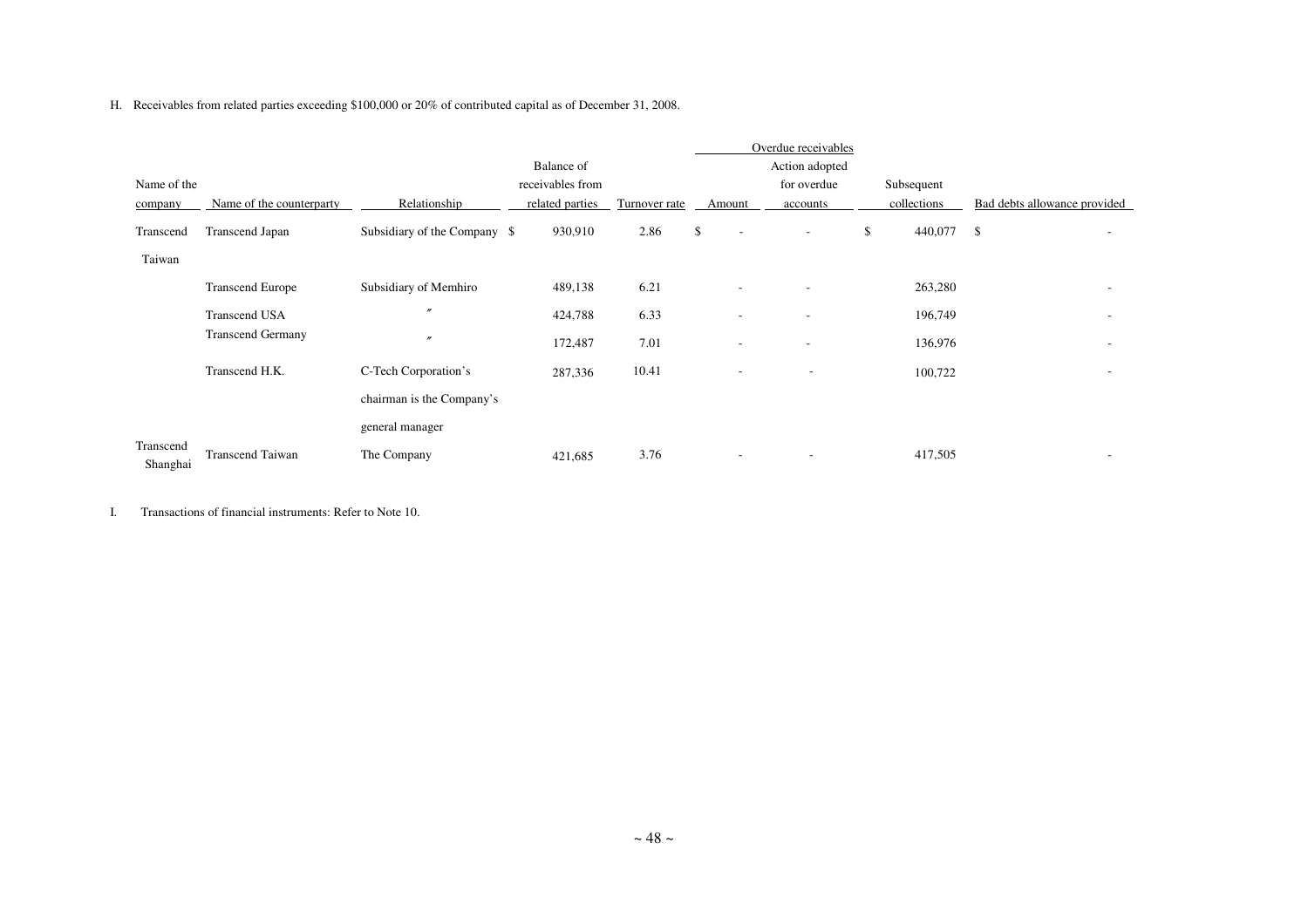#### 2) Related information of investee companies as of December 31, 2008:

|                         |                                   |                             |                                                                                            |              | Original Investment Amount |                          | <b>Holding Status</b> |              | Net income                     |                          |                                          |
|-------------------------|-----------------------------------|-----------------------------|--------------------------------------------------------------------------------------------|--------------|----------------------------|--------------------------|-----------------------|--------------|--------------------------------|--------------------------|------------------------------------------|
|                         | Name of the                       |                             | Major operating                                                                            |              | December 31, December 31,  |                          |                       |              | $(\text{loss})$ of<br>investee | Recognized<br>investment | Relationship with the                    |
| <b>Investor Company</b> | investee companies                | Address                     | activities                                                                                 | 2008         | 2007                       | <b>Shares</b>            | Percentage            | Book value   | Company                        | income (loss)            | Company                                  |
| <b>Transcend Taiwan</b> | Transcend Japan                   | Japan                       | Wholesaler of<br>computer memory<br>modules and<br>peripheral<br>products                  | 89,103<br>\$ | \$<br>89,103               | 6,400                    | 100%                  | \$<br>92,316 | $($ \$<br>$31,020$ (\$)        | 31,020)                  | Subsidiary of the<br>Company             |
|                         | Saffire                           | B.V.I.                      | Investments holding<br>company                                                             | 1,202,418    | 1,202,418                  | 36,600,000               | 100%                  | 1,784,925    | 333,383                        | 331,865                  | $^{\prime\prime}$                        |
|                         | Transcend UK                      | <b>United Kindom</b>        | Wholesaler of<br>computer memory<br>modules and<br>peripheral<br>products                  | 2,883        | 2,883                      | 50,000                   | 100%                  | 1, 965       | 8,002                          | 8,002                    | $^{\prime\prime}$                        |
|                         | Transcend Korea                   | Korea                       | Wholesaler of<br>computer memory<br>modules and<br>peripheral<br>products                  | 6,132        |                            |                          | 100%                  | 2,997        | $2,500$ (                      | 2,500                    | $^{\prime\prime}$                        |
| Saffire                 | Memhiro                           | Singapore                   | Investments holding<br>company                                                             | 1,156,920    | 1,156,920                  | 55,132,000               | 100%                  | 1,748,465    | 333,425                        | Note A                   | Subsidiary of Saffire<br>Investment Ltd. |
| Memhiro                 | <b>Transcend USA</b>              | United States of<br>America | Wholesaler of<br>computer memory<br>modules and<br>peripheral<br>products                  | 38,592       | 38,592                     | 625,000                  | 100%                  | 65,893       | 7,139                          | $^{\prime\prime}$        | Subsidiary of<br>Memhiro Pte Ltd.        |
|                         | <b>Transcend Europe</b>           | Netherlands                 |                                                                                            | 1,693        | 1,693                      | 100                      | 100%                  | 92,863       | 19,398                         | $^{\prime\prime}$        | $\prime$                                 |
|                         | Transcend Germany Germany         |                             | $\overline{v}$                                                                             | 2,288        | 2,288                      | $\overline{a}$           | 100%                  | 6,603        | 6,856                          | $\prime\prime$           |                                          |
|                         | Transcend Shanghai Mainland China |                             | Manufacturer and<br>seller of computer<br>memory modules,<br>storage products<br>and disks | 1,134,178    | 1,134,178                  | $\overline{\phantom{a}}$ | 100%                  | 1,658,511    | 329,656                        | $\prime\prime$           |                                          |

Note A: The Company did not directly recognize the investment income (loss).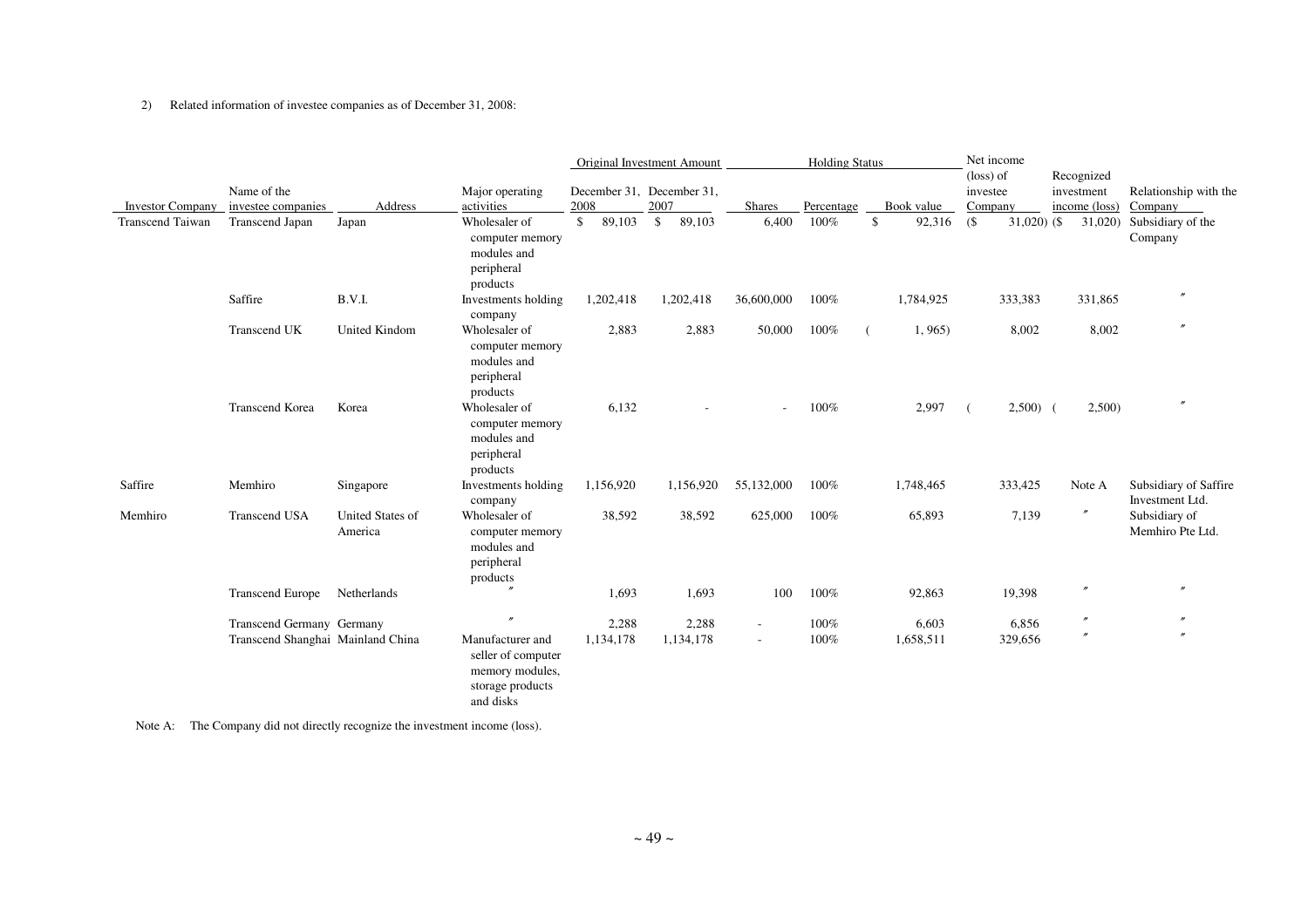|                         |                                                                                                      |                             |                                                                                                                                                                                                                                 |      |                      |      | <b>Original Investment Amount</b> |               | <b>Holding Status</b> |        |               | $(\text{loss})$ of | Net income | Recognized        |                                                                 |
|-------------------------|------------------------------------------------------------------------------------------------------|-----------------------------|---------------------------------------------------------------------------------------------------------------------------------------------------------------------------------------------------------------------------------|------|----------------------|------|-----------------------------------|---------------|-----------------------|--------|---------------|--------------------|------------|-------------------|-----------------------------------------------------------------|
|                         | Name of the                                                                                          |                             | Major operating                                                                                                                                                                                                                 |      |                      |      | December 31, December 31,         |               |                       |        |               | investee           |            | investment        | Relationship with the                                           |
| <b>Investor Company</b> | investee companies                                                                                   | Address                     | activities                                                                                                                                                                                                                      | 2008 |                      | 2007 |                                   | <b>Shares</b> | Percentage            |        | Book value    | Company            |            | income (loss)     | Company                                                         |
| Memhiro                 | Transtech Shanghai Mainland China                                                                    |                             | Manufacturer and<br>seller of<br>computer memory<br>modules,<br>Storage products<br>and disks.<br>Wholesaler and<br>agent of computer<br>memory modules<br>and Peripheral<br>products.<br>Retailer of<br>computer<br>components | \$   | $16,310 \text{ }$ \$ |      | 16,310                            | $\sim$        | 100%                  | $($ \$ | $37,280$ (\$) |                    | 29,307)    | Note A            | Subsidiary of<br>Memhiro Pte Ltd.                               |
| <b>Transcend Europe</b> | Transcend MD<br>Note $\Lambda$ . The Company did not directly recognize the investment income (loss) | United States of<br>America | Wholesaler of<br>computer memory<br>modules and<br>peripheral<br>products                                                                                                                                                       |      | 6,570                |      | 6,570                             | 200,000       | 100%                  |        | 6,808         |                    | 275        | $^{\prime\prime}$ | Subsidiary of<br>Transcend<br><b>Information Europe</b><br>B.V. |

Note A: The Company did not directly recognize the investment income (loss).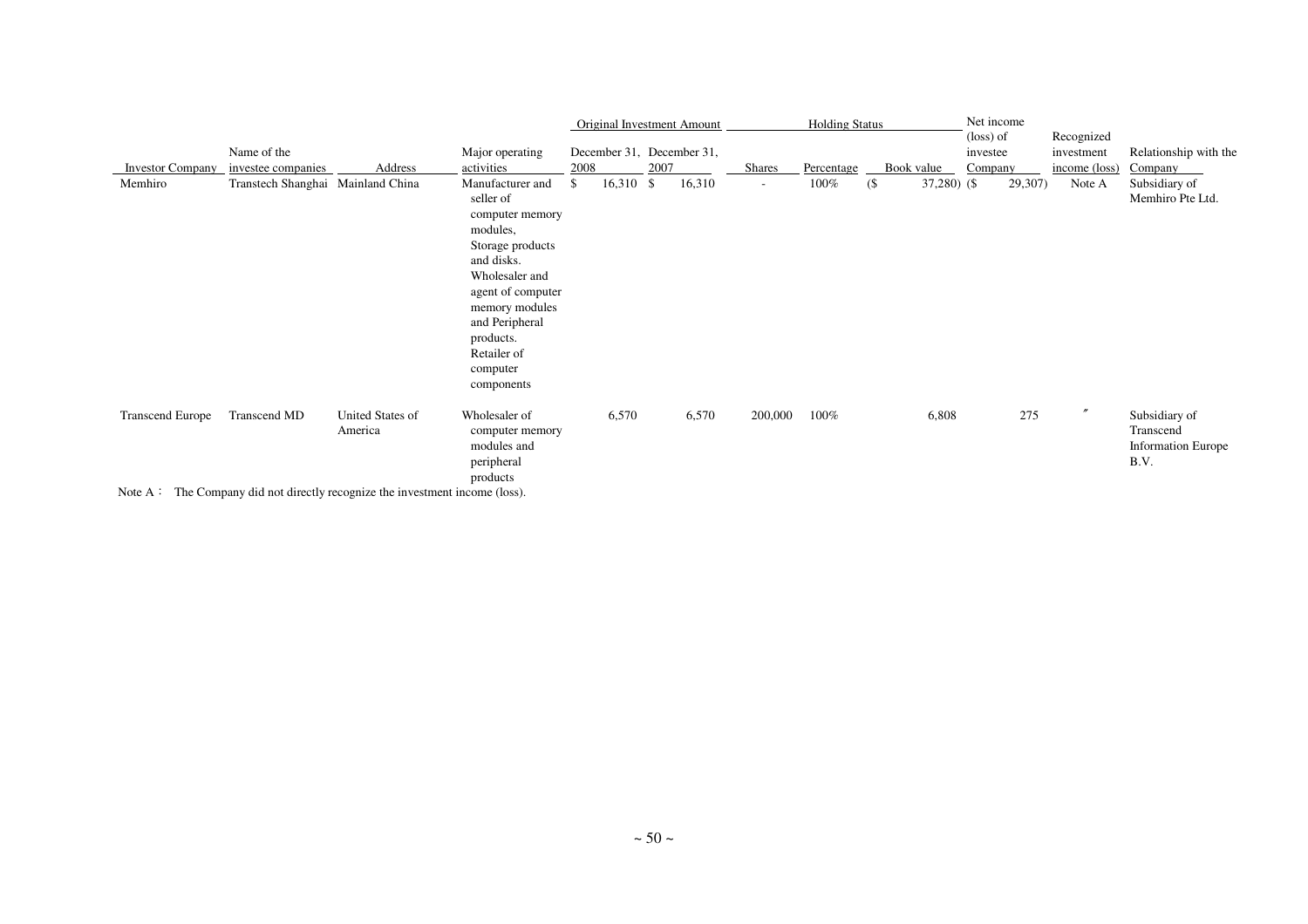### 3) Information on Mainland China investments for the year ended December 31, 2008

1. Information on Mainland China investments

| Investee in<br>Mainland China | Main activities                                                                                                                                                                                                          | Paid-in capital                              | Investment<br>method  | Accumulated<br>amount of<br>remittance to<br>Mainland China<br>as of January 1,<br>2008                  | Amount<br>remitted<br>to Mainland<br>China<br>during the year | Amount<br>remitted<br>back to Taiwan<br>during the year | Accumulated<br>amount<br>of remittance to<br>of December 31.<br>2008                                 | Mainland China as Ownership held by<br>the Company<br>(direct and indirect) | Investment<br>income<br>$(\text{loss})$<br>recognized<br>by the<br>Company<br>for the year |            | Book value of<br>investments in<br>Mainland<br>China as of<br>December 31,<br>2008 | Accumulated<br>amount<br>of investment<br>income<br>remitted back to<br>Taiwan as of<br>December 31,<br>2008 |
|-------------------------------|--------------------------------------------------------------------------------------------------------------------------------------------------------------------------------------------------------------------------|----------------------------------------------|-----------------------|----------------------------------------------------------------------------------------------------------|---------------------------------------------------------------|---------------------------------------------------------|------------------------------------------------------------------------------------------------------|-----------------------------------------------------------------------------|--------------------------------------------------------------------------------------------|------------|------------------------------------------------------------------------------------|--------------------------------------------------------------------------------------------------------------|
| Transcend<br>Shanghai         | Manufacturer and<br>seller of computer<br>memory modules,<br>storage products<br>and disks                                                                                                                               | 1,134,178<br>\$<br>(USD 34,600)<br>Thousand) | Note A                | 1,134,178 \$<br>\$<br>(USD 34,600)<br>Thousand)                                                          | $\sim$                                                        | -\$                                                     | 1,134,178<br>\$<br>(USD 34,600)<br>Thousand)                                                         | 100%                                                                        | \$                                                                                         | 328,124 \$ | 1,658,511 \$                                                                       |                                                                                                              |
| Transtech<br>Shanghai         | Manufacturer and<br>seller of computer<br>memory modules,<br>Storage products<br>and disks.<br>Wholesaler and<br>agent of computer<br>memory modules<br>and peripheral<br>products.Retailer<br>of computer<br>components | 16,310<br>(USD 500)<br>Thousand )            | Note A                | 16,310<br>(USD 500)<br>Thousand )                                                                        |                                                               |                                                         | 16,310<br>(USD 500)<br>Thousand)                                                                     | 100%                                                                        |                                                                                            | $29,307$ ( | 37,280)                                                                            |                                                                                                              |
|                               | Accumulated amount of remittance<br>from Taiwan to Mainland China<br>as of December 31, 2008<br>( USD 35,100 Thousand)                                                                                                   | , 150, 488<br>$\mathcal{S}$                  | (USD 35,100 Thousand) | Investment amount approved by<br>the Investment Commission of the<br>Ministry of Economic Affairs (MOEA) | \$<br>1,150,488                                               |                                                         | Ceiling on investments in<br>Mainland China imposed by<br>the Investment Commission of MOEA (Note B) | 8,651,813                                                                   |                                                                                            |            |                                                                                    |                                                                                                              |

Note A: The Company remits funds from Taiwan to a subsidiary located outside of Taiwan. The funds received by such subsidiary are then invested in the investee company located in Mainland China.

Note B: In accordance with "Regulations Governing Investment and Technology Cooperation in Mainland China", prescribed by the Investment Commission, MOEA.

2. Significant transactions with investee companies in Mainland China, which were undertaken through third areas: please refer to Note 11(4).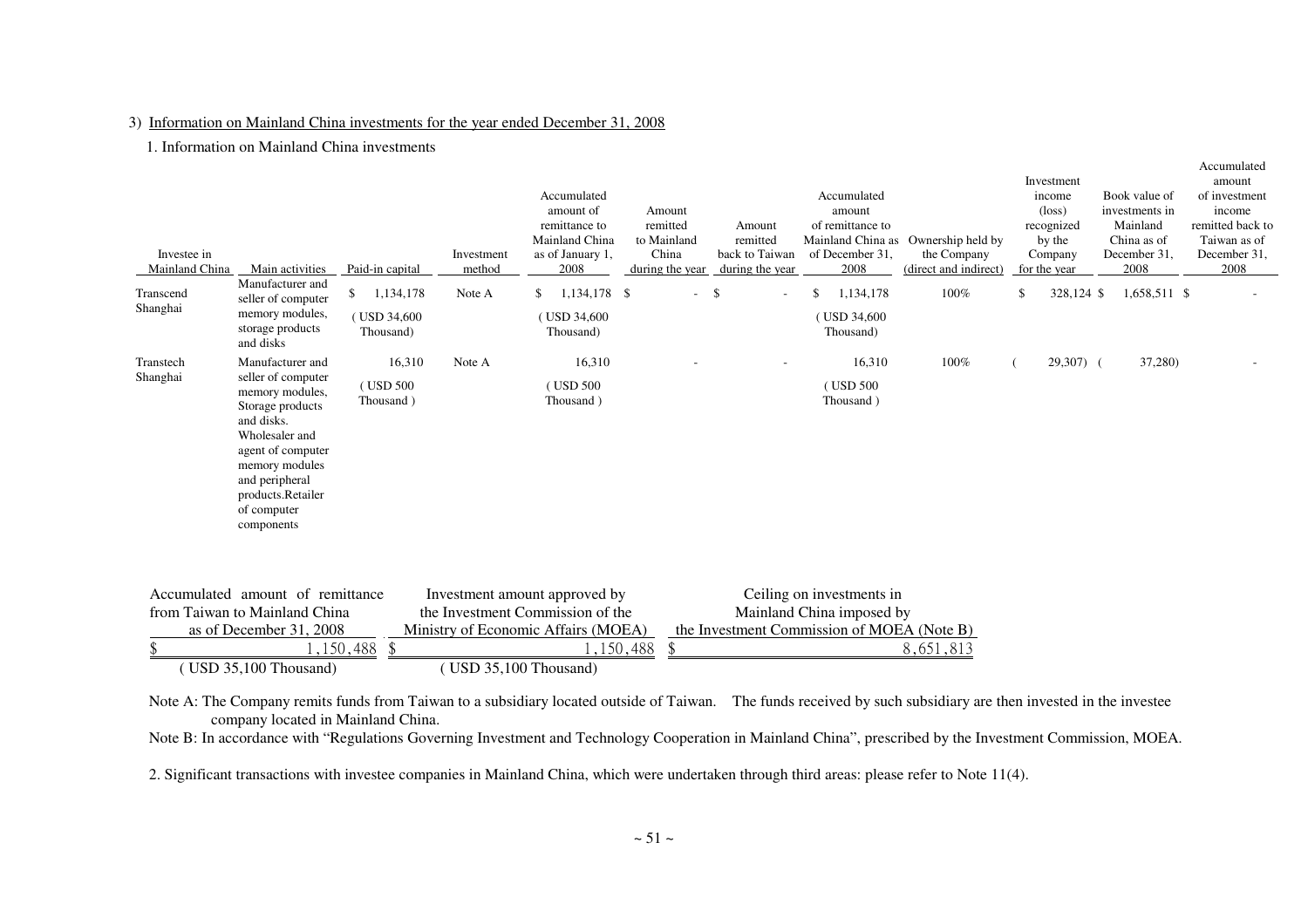# 4) Significant intercompany transactions

|  |  |  | January 1, 2008– December 31, 2008 |  |  |
|--|--|--|------------------------------------|--|--|
|--|--|--|------------------------------------|--|--|

| Number         |                         |                          |                       | General ledger         |                 | Transaction                                                                                         | Percentage of<br>consolidated total<br>operating revenues or |
|----------------|-------------------------|--------------------------|-----------------------|------------------------|-----------------|-----------------------------------------------------------------------------------------------------|--------------------------------------------------------------|
| (Note 1)       | Company name            | Counterparty             | Relationship (Note 2) | account                | Amount          | terms                                                                                               | total assets (Note 3)                                        |
| $\overline{0}$ | <b>Transcend Taiwan</b> | <b>Transcend Europe</b>  | A                     | Sales                  | \$<br>3,769,382 | There is no significant<br>difference in unit price<br>from those to third<br>parties               | 11%                                                          |
| $\prime$       | $\prime\prime$          | <b>Transcend Japan</b>   | $^{\prime\prime}$     | $\prime\prime$         | 2,951,843       |                                                                                                     | $9\%$                                                        |
|                | $^{\prime\prime}$       | <b>Transcend USA</b>     | $^{\prime\prime}$     | $^{\prime\prime}$      | 2, 227, 756     |                                                                                                     | 6%                                                           |
|                | $^{\prime\prime}$       | <b>Transcend Germany</b> | $^{\prime\prime}$     | $^{\prime\prime}$      | 1,699,189       | $\prime$                                                                                            | 5%                                                           |
|                | $\prime\prime$          | Transcend Shanghai       |                       | Purchases              | 3,299,705       | Processing with<br>supplied materials. No<br>other similar<br>transactions can be<br>compared with. | $10\%$                                                       |
| $\prime$       | $\prime\prime$          | <b>Transcend Japan</b>   | $\prime\prime$        | Accounts<br>Receivable | 930,910         | Based on operating<br>condition                                                                     | 5%                                                           |
|                | $\prime\prime$          | <b>Transcend Europe</b>  | $^{\prime\prime}$     | $\prime\prime$         | 489,138         | $\prime\prime$                                                                                      | 3%                                                           |
|                | $^{\prime\prime}$       | <b>Transcend USA</b>     | $\prime$              | $^{\prime\prime}$      | 424,788         | $^{\prime\prime}$                                                                                   | 2%                                                           |
|                | $\prime\prime$          | Transcend Shanghai       | $\prime$              | Accounts<br>Payable    | 421,685         | $^{\prime\prime}$                                                                                   | 2%                                                           |

Note 1: Transaction information between parent company and subsidiaries should be noted in the first column, the number is written as below:

A. Parent company: 0

- B. Subsidiaries were numbered from 1.
- Note 2: Relationships between the counterparties:
	- A. Parent company to subsidiary.
	- B. Subsidiary to parent company.
	- C. Subsidiary to subsidiaries.

Note 3: For balance sheet accounts, it is calculated using consolidated assets; for income statement accounts, it is calculated using consolidated revenue.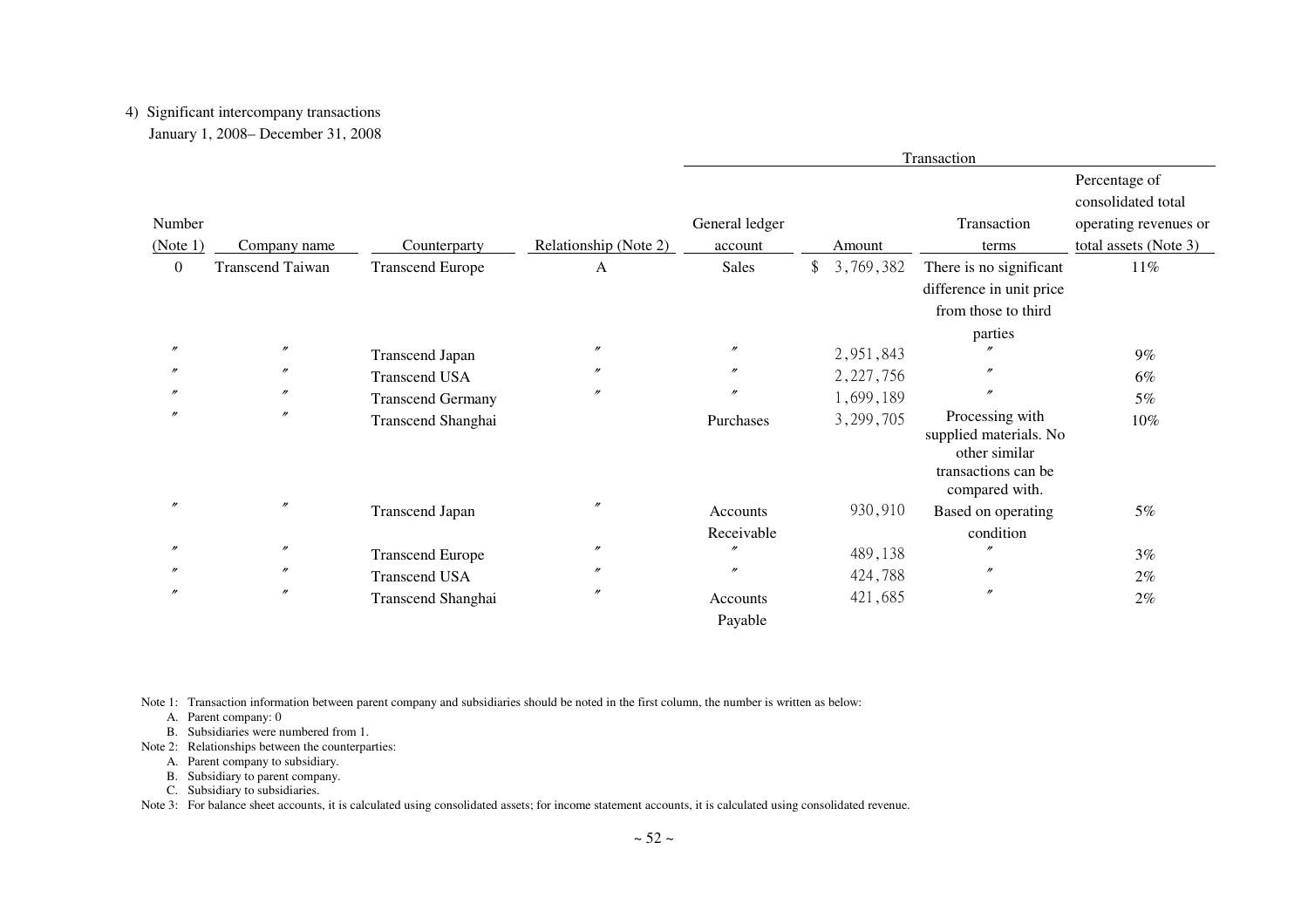January 1, 2007 – December 31, 2007

|                   |                         |                          |                       |                     |                            | Transaction                                                                                         |                                                              |
|-------------------|-------------------------|--------------------------|-----------------------|---------------------|----------------------------|-----------------------------------------------------------------------------------------------------|--------------------------------------------------------------|
| Number            |                         |                          |                       | General ledger      |                            | Transaction                                                                                         | Percentage of<br>consolidated total<br>operating revenues or |
| (Note 1)          | Company name            | Counterparty             | Relationship (Note 2) | account             | Amount                     | terms                                                                                               | total assets (Note 3)                                        |
| $\overline{0}$    | <b>Transcend Taiwan</b> | <b>Transcend Europe</b>  | A                     | Sales               | $\frac{1}{2}$<br>4,501,829 | There is no significant<br>difference in unit price<br>compared to third                            | 12%                                                          |
|                   | $\prime\prime$          |                          | $^{\prime\prime}$     | $\prime\prime$      |                            | parties                                                                                             |                                                              |
|                   |                         | <b>Transcend Japan</b>   |                       |                     | 3, 124, 796                | n                                                                                                   | $8\%$                                                        |
|                   | $^{\prime\prime}$       | <b>Transcend USA</b>     | $^{\prime\prime}$     | $^{\prime\prime}$   | 2,010,920                  |                                                                                                     | 5%                                                           |
|                   | $^{\prime\prime}$       | <b>Transcend Germany</b> | $^{\prime\prime}$     | $^{\prime\prime}$   | 1,871,136                  | $\prime\prime$                                                                                      | 5%                                                           |
|                   |                         | Transcend Shanghai       |                       | Purchases           | 1,936,075                  | Processing with<br>supplied materials. No<br>other similar<br>transactions can be<br>compared with. | 6%                                                           |
| $^{\prime\prime}$ | $^{\prime\prime}$       | <b>Transcend Japan</b>   | $\prime$              | Accounts            | 1,136,497                  | Based on operating                                                                                  | 6%                                                           |
|                   |                         |                          |                       | Receivable          |                            | condition                                                                                           |                                                              |
|                   | $\prime\prime$          | <b>Transcend Europe</b>  | $^{\prime\prime}$     | $\prime\prime$      | 724,864                    |                                                                                                     | $4\%$                                                        |
|                   | $\prime\prime$          | <b>Transcend USA</b>     | $^{\prime\prime}$     | $\prime\prime$      | 279,046                    | $\prime\prime$                                                                                      | $2\%$                                                        |
|                   | $^{\prime\prime}$       | <b>Transcend Germany</b> | $^{\prime\prime}$     | $\prime\prime$      | 312,622                    | n                                                                                                   | 2%                                                           |
| $\prime$          | $^{\prime\prime}$       | Transcend Shanghai       | $^{\prime\prime}$     | Accounts<br>Payable | 163,897                    | $^{\prime\prime}$                                                                                   | $1\%$                                                        |

Note 1: Transaction information between parent company and subsidiaries should be noted in the first column, the number is written as below:

A. Parent company: 0

B. Subsidiaries were numbered from 1.

Note 2: Relationships between the counterparties:

A. Parent company to subsidiary.

B. Subsidiary to parent company.

C. Subsidiary to subsidiaries.

Note 3: For balance sheet accounts, it is calculated using consolidated assets; for income statement accounts, it is calculated using consolidated revenue.